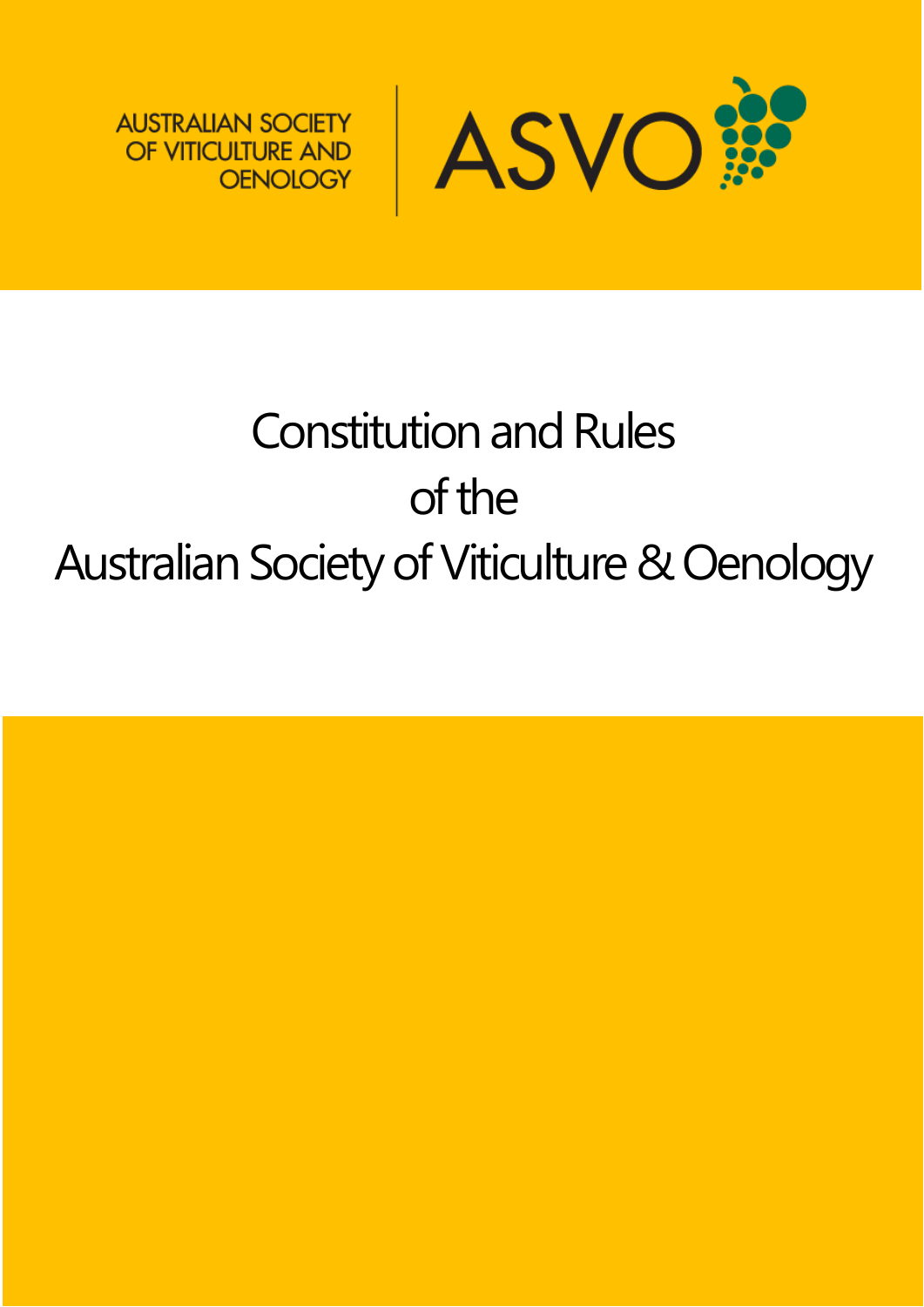## Constitution and Rules of the Australian Society of Viticulture and Oenology Incorporated (Incorporated in S.A.)

| 1    |      |                                                                        |  |  |
|------|------|------------------------------------------------------------------------|--|--|
| 2    |      |                                                                        |  |  |
| 3    |      |                                                                        |  |  |
| 4    |      |                                                                        |  |  |
| 5    |      |                                                                        |  |  |
| 6    |      |                                                                        |  |  |
|      | 6.1  |                                                                        |  |  |
|      | 6.2  |                                                                        |  |  |
|      | 6.3  |                                                                        |  |  |
|      | 6.4  |                                                                        |  |  |
|      | 6.5  |                                                                        |  |  |
|      | 6.6  |                                                                        |  |  |
|      | 6.7  |                                                                        |  |  |
| 7    |      |                                                                        |  |  |
|      | 7.1  |                                                                        |  |  |
|      | 7.2  |                                                                        |  |  |
|      | 7.3  | President, Vice-President, Secretary, Treasurer and Public Officer  17 |  |  |
|      | 7.4  |                                                                        |  |  |
|      | 7.5  |                                                                        |  |  |
|      | 7.6  |                                                                        |  |  |
|      | 7.7  |                                                                        |  |  |
| 8    |      |                                                                        |  |  |
|      | 8.1  |                                                                        |  |  |
|      | 8.2  |                                                                        |  |  |
|      | 8.3  |                                                                        |  |  |
| 9    |      |                                                                        |  |  |
| 10   |      |                                                                        |  |  |
|      | 10.1 |                                                                        |  |  |
|      | 10.2 |                                                                        |  |  |
| 10.3 |      |                                                                        |  |  |
| 10.4 |      |                                                                        |  |  |
| 11   |      |                                                                        |  |  |
|      | 11.1 |                                                                        |  |  |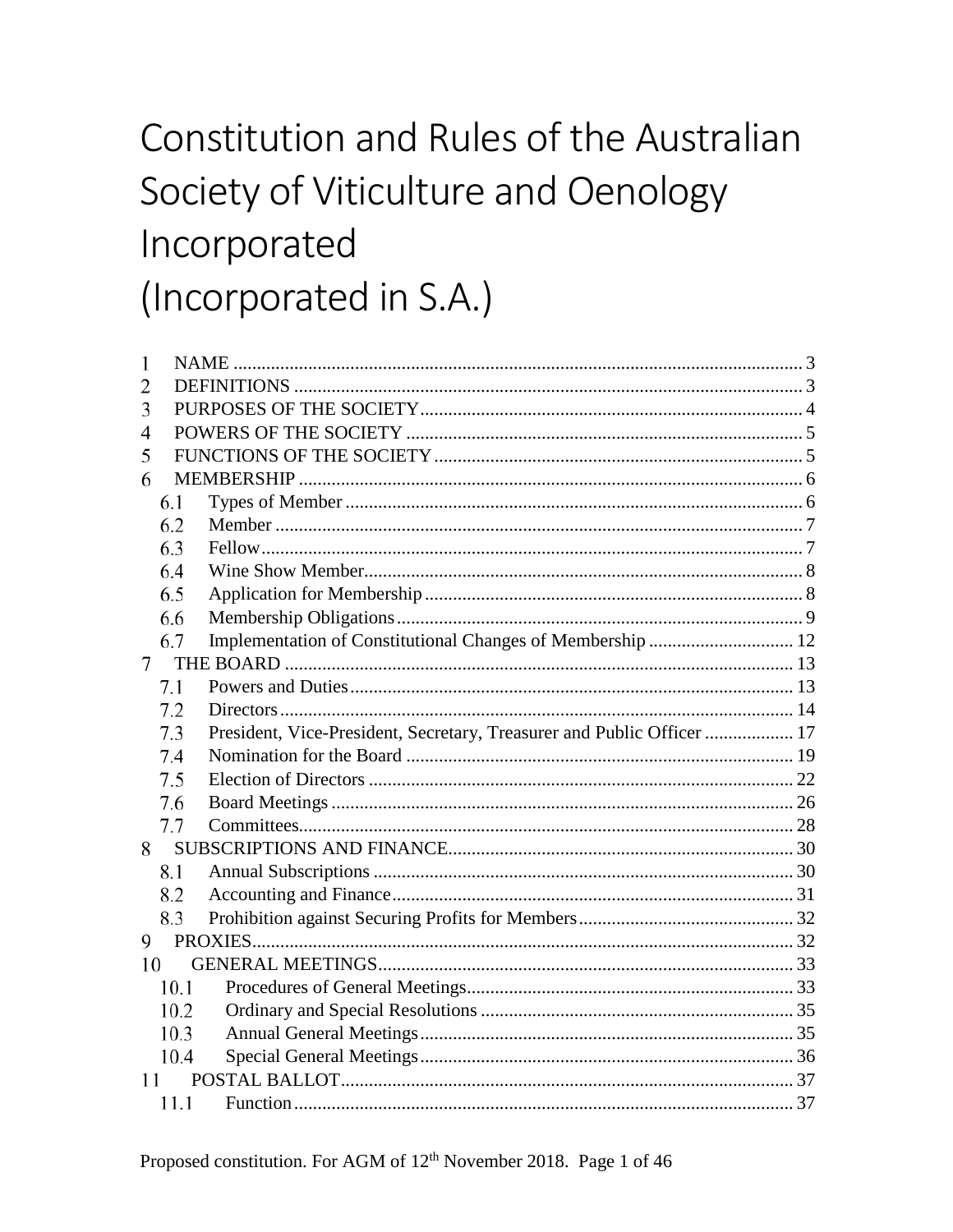| 12 <sup>°</sup> |  |
|-----------------|--|
|                 |  |
|                 |  |
| 13              |  |
| 14              |  |
| 15              |  |
| 16              |  |
| 17              |  |
| 18              |  |
| 19              |  |
|                 |  |

Revised Constitution to be presented to the annual General Meeting to be held in Adelaide on  $12<sup>th</sup>$  November 2018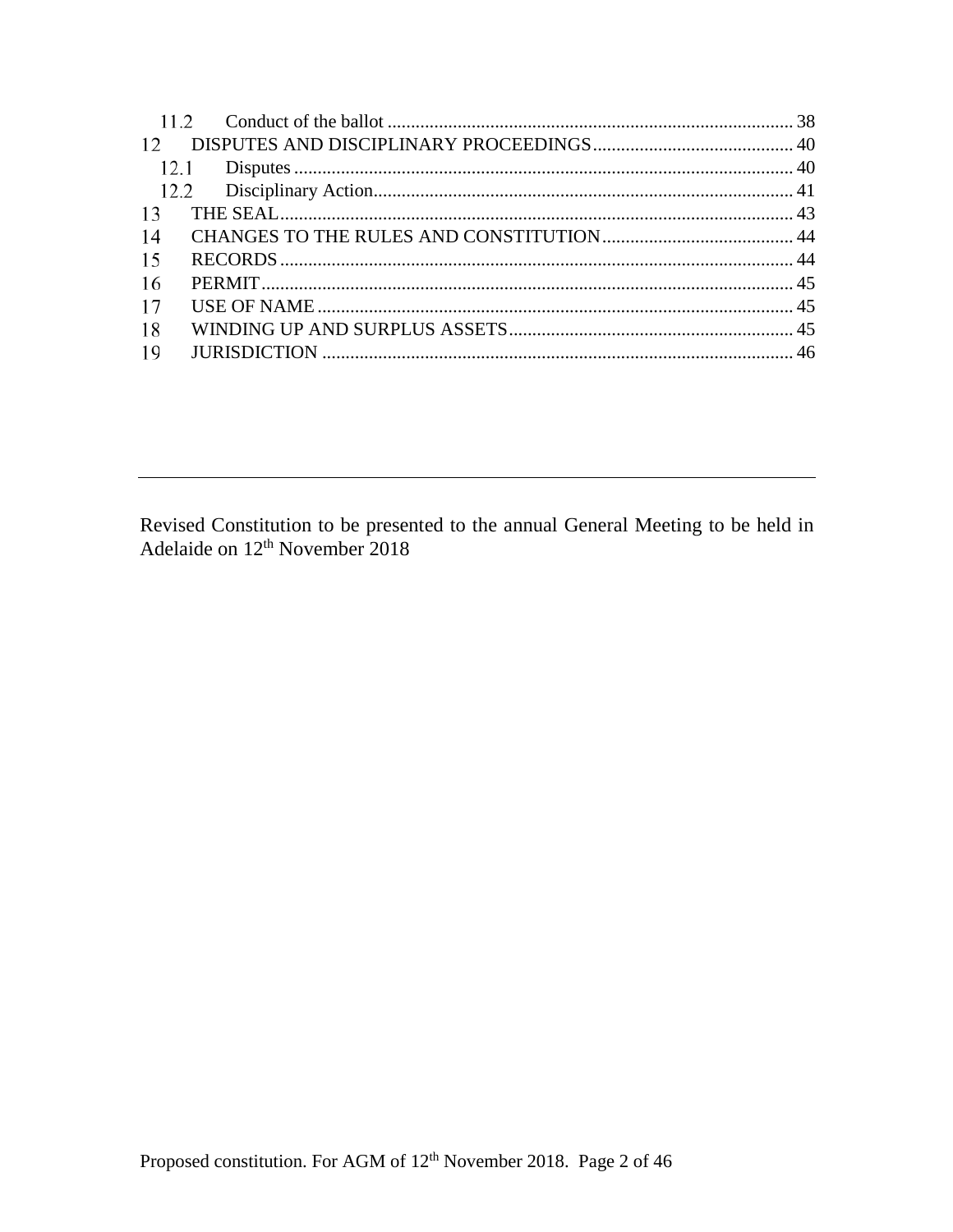## CONSTITUTION AND RULES OF THE AUSTRALIAN SOCIETY OF VITICULTURE AND OENOLOGY INCORPORATED (Incorporated in S.A.)

#### <span id="page-3-0"></span>**NAME**   $1$

The name of the incorporated society is the "Australian Society of Viticulture and Oenology Incorporated" ("the Society") with abbreviation "ASVO".

#### <span id="page-3-1"></span>**DEFINITIONS**   $\overline{2}$

- $2.1$ The following definitions of terms apply unless indicated otherwise within a Rule.
	- "Commercial Production" means the production of grapes or wine,  $(a)$ or the supply of materials for grape or wine production, or the marketing of products of grape or wine production.
	- (b) "Board" means the board of directors of the Society.
	- $(c)$ "Constitution" means this document.
	- $(d)$ "Director" means a member of the board of directors of the Society.
	- $(e)$ "Educational Program of Study" means all components of an educational qualification that must be completed to be awarded that qualification.
	- "Electronic Transmission" means to send by electronic mail. Where  $(f)$ this is from the Society to a member and the member has given permission to use electronic transmission for official Society notices, it shall be sent to the member's electronic address as recorded in the register of members.
	- "Executive Officer" means the administrative employee of the  $(g)$ Society with the senior decision-making role.
	- "Financial Year" means a year ending 30 June.  $(h)$
	- "General Meeting" means a meeting of members of the Society  $(i)$ convened in accordance with this Constitution.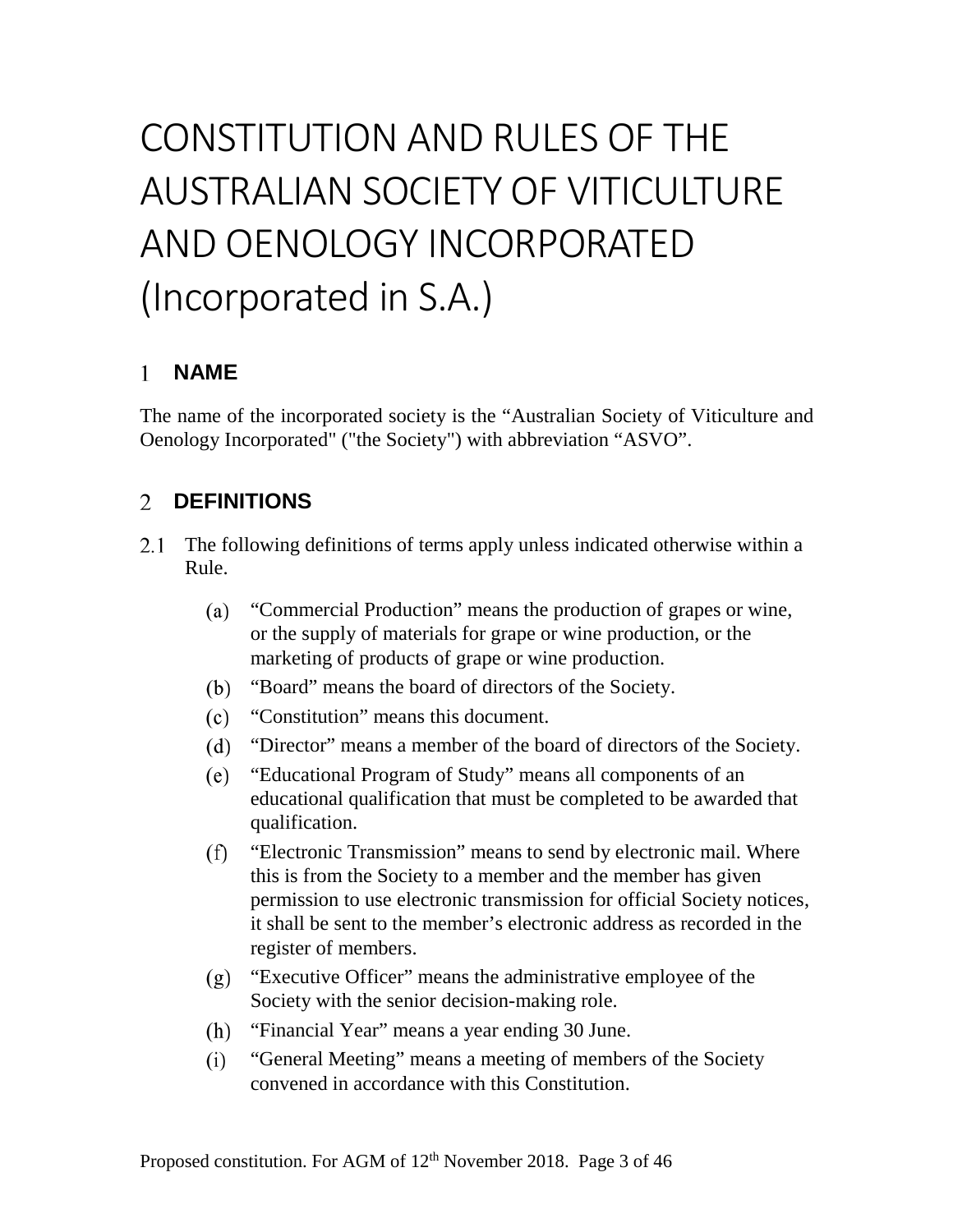- $(i)$ "In Writing" means by letter sent by Postal Delivery, or by Electronic Transmission, or other such means of communication as the Board may approve from time to time.
- "Member" means a person specified in the register of members as  $(k)$ having the membership category of "Member".
- "member" means a person, company, society or organisation  $(1)$ admitted to membership of the Society.
- (m) "Postal Delivery" means to send by postal mail. Where this is from the Society to a member, it shall be to the member's postal address as recorded in the Society's register of members.
- "Rule" means a rule or sub-rule of this Constitution.  $(n)$
- "Ordinary Resolution" and "Special Resolution" shall have the meaning described in Rule [10.2.](#page-35-0)
- "Committee" means a committee established by the Board.
- "Act" means the Associations Incorporation Act 1985 of South Australia.
- 2.2 In this Constitution and Rules:
	- the singular shall include the plural and vice versa; and (a)
	- words that may imply one gender shall include every gender; and
	- headings are included for convenience and are not to affect the interpretation of this Constitution; and
	- $(d)$ an action attributed to a specific person or entity shall apply to any person or entity in the Society that has responsibility for the implementation of such action.

### <span id="page-4-0"></span>**PURPOSES OF THE SOCIETY**

The purposes of the Society shall be:

- To promote the dissemination of scientific, technical and practical information in the fields of viticulture or oenology and related fields of endeavour.
- To provide a forum for the presentation, discussion and publication of research findings, scholarship, technical developments, innovations and practical outcomes in the fields of viticulture, oenology and related disciplines, and to advance the knowledge and skills of members.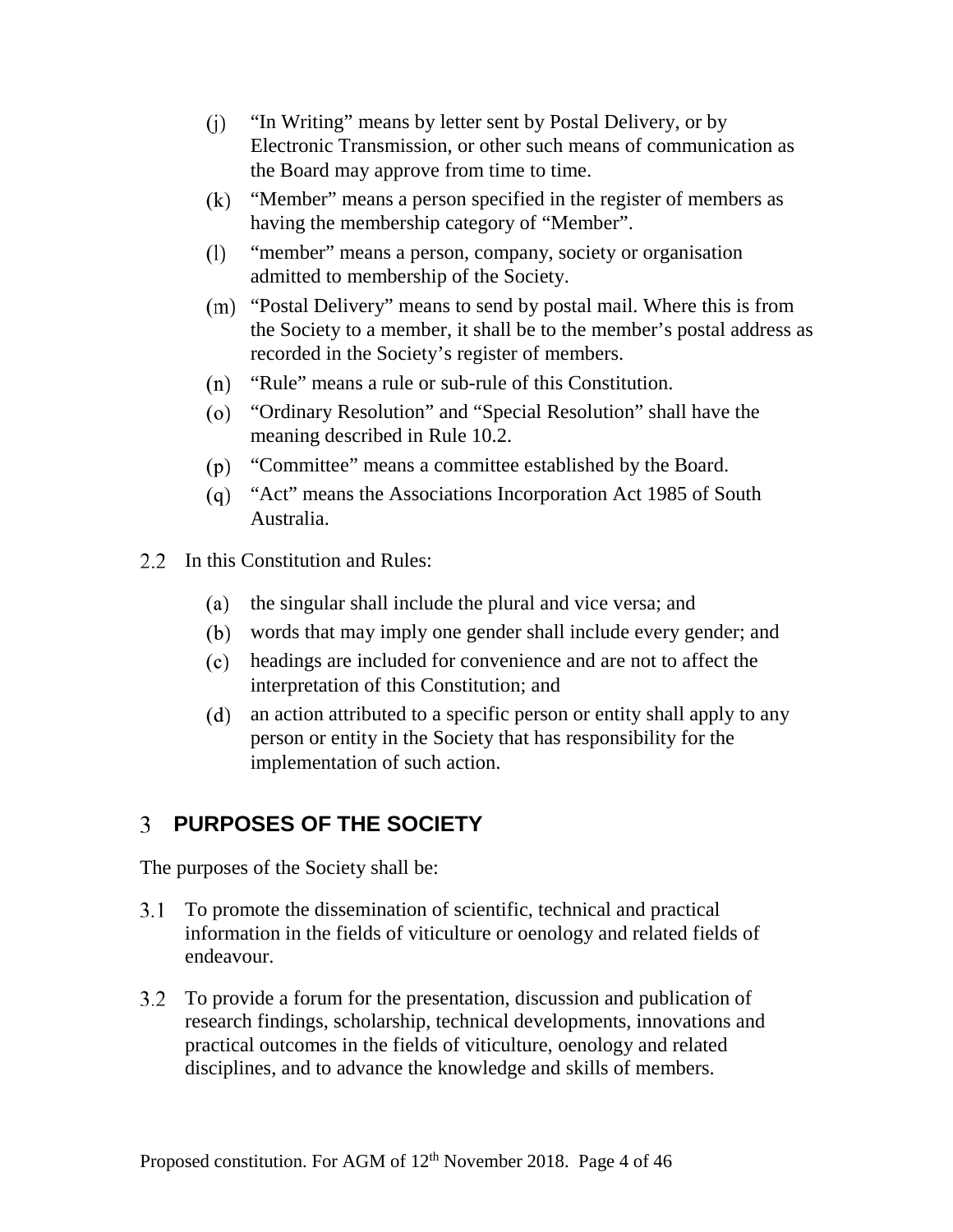- To promote formal education in viticulture and oenology and to support the development of high standards of learning and teaching in such activity.
- To promote the advancement of professional knowledge, skills and attitudes, in the fields of viticulture, oenology and related disciplines or activity, in members of the Society.
- To operate as a non-profit corporate association under the Act.

### <span id="page-5-0"></span>**POWERS OF THE SOCIETY**

<span id="page-5-1"></span>The Society shall have all the powers conferred by section 25 of the Act.

#### **FUNCTIONS OF THE SOCIETY**

To achieve its purposes, the Society may:

- Present scientific, technical or practical information for the benefit of members and, where so approved by the Board, for the benefit of the grape and wine industry or the public.
- Prepare, publish or distribute information in printed or electronic form, or by any other medium that may become available.
- 5.3 Promote and encourage social and professional interaction between its members and kindred societies and organisations.
- Provide funding, assistance or resources for joint meetings with similar societies or organisations, both nationally and internationally, where it will further viticulture, or oenology and related studies and activity.
- 5.5 Promote or conduct activities, or co-operate with any other body or persons in promoting or conducting activities, where the activity furthers the purposes of the Society.
- Provide awards, trophies, prizes or other benefits where such action furthers the purposes of the Society.
- Involve commercial, research or educational organisations in the Society's activities where such organisations provide the Society with specialised knowledge or personnel or other resources that promote the Society's purposes.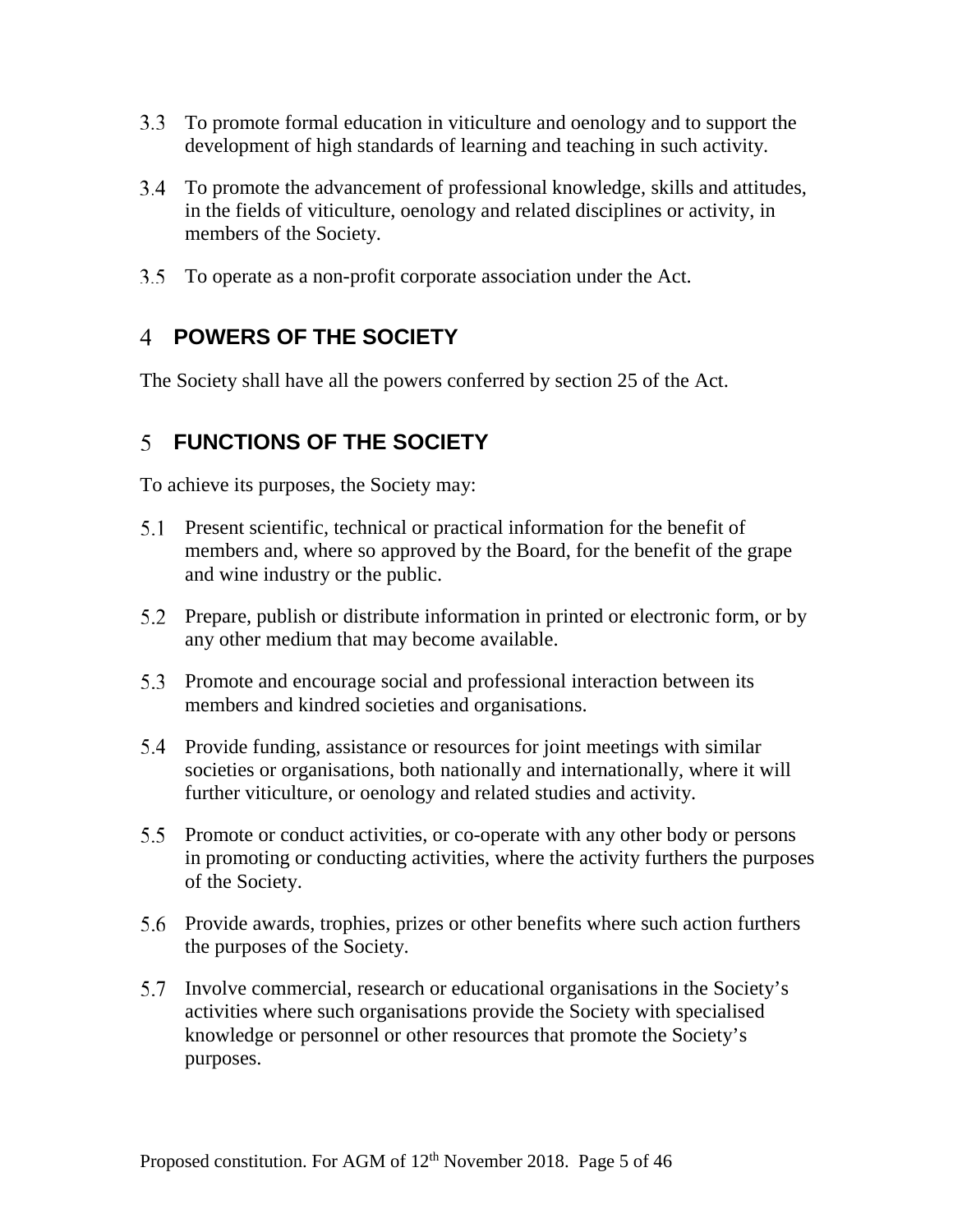- Accept contributions to the funds of the Society in the shape of donations, annual subscriptions, or other appropriate actions.
- Pursue any other such actions, permitted by the Act and by this Constitution 5.9 and Rules that may increase the status and prestige of the Society and enhance its value to its members.

#### <span id="page-6-0"></span>**MEMBERSHIP**

- <span id="page-6-1"></span>Types of Member
- 6.1.1 There shall be the following types of member in the Society:
	- (a) Member
	- (b) Fellow
	- Wine Show Member
	- such new or other categories of Members as may be established by the Board, who will have such rights and obligations as the Board fixes from time to time, but will have no right to vote or hold office without the approval of the Society in General Meeting.
- 6.1.2 Where the Board has formed the view that modification of the membership criteria will enhance the purposes of the Society it may, by its resolution:
	- create additional types of membership; or
	- (b) vary the eligibility to an existing type of membership; or
	- cancel an existing type of membership.

Such modification of the membership criteria shall be put to the members as a Special Resolution for approval under the provisions of Rule [14](#page-44-0) of this Constitution.

Where the proposed change affects an existing type of membership, the Board shall also:

- assess the impact of the proposed change on those members with that type of membership; and
- no later than the time of giving notice of any Special Resolution, provide to such members, In Writing, notice of how the variation of eligibility or the cancellation will affect their membership including, for a cancellation, how affected members shall be incorporated into other types of membership.
- 6.1.3 The Board shall determine, from time to time, what rights, benefits and obligations shall attach to each type of membership.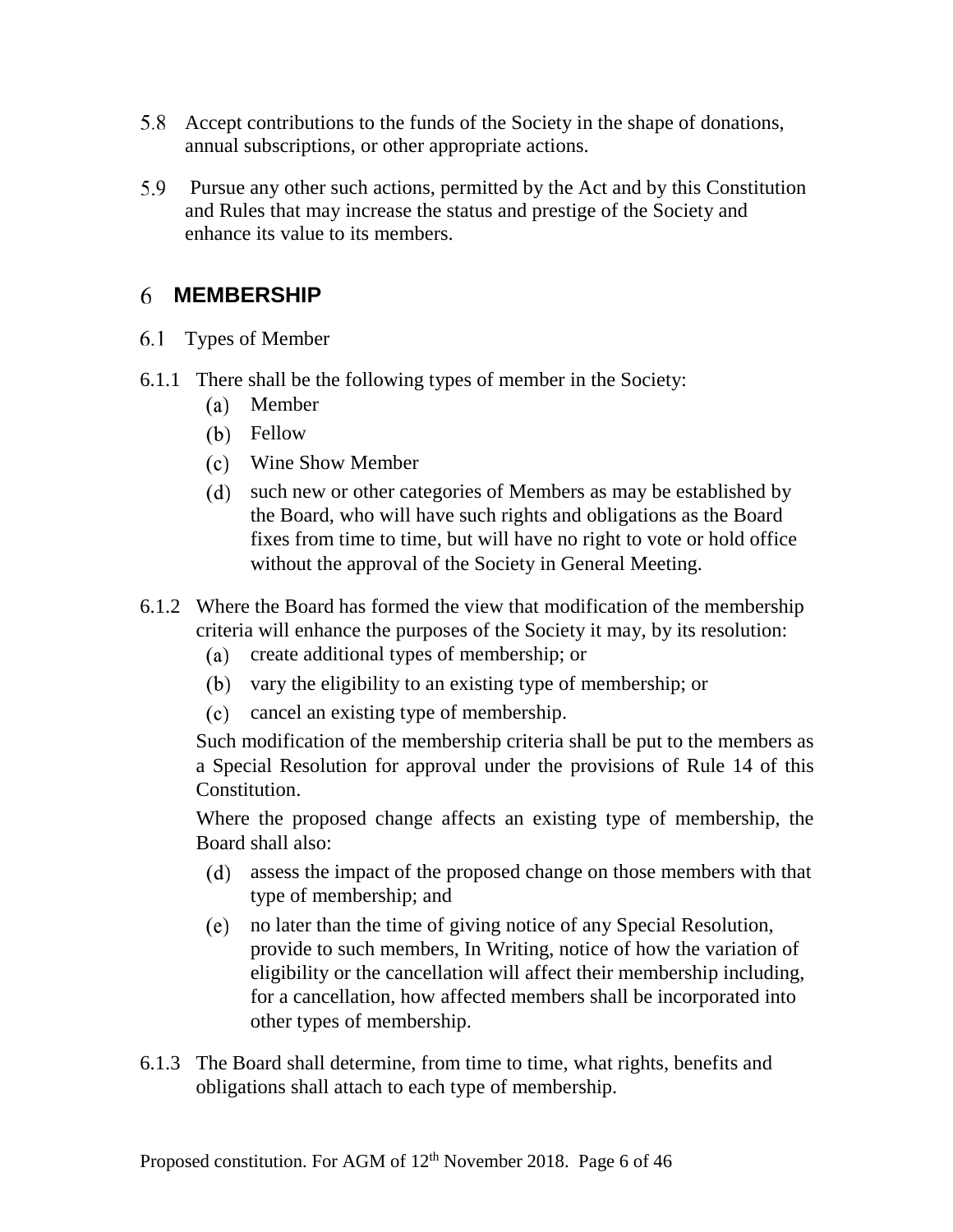#### <span id="page-7-0"></span>6.2 Member

- 6.2.1 Any applicant who is a natural person and agrees with the purposes of the Society and demonstrates the requirement of Rule [6.2.2](#page-7-2) to the satisfaction of the Board shall be considered for eligibility to be a Member.
- <span id="page-7-2"></span>6.2.2 The applicant shall be, or have been a professional within the grape and wine industry, including employment in a responsible position in Commercial Production, or as a student, in teaching or research in viticulture or oenology, or in a field directly related to viticulture or oenology or directly relevant to employment in the grape and wine industry, or in any combination of these.
- 6.2.3 A Member shall have the right to:
	- (a) vote at a General Meeting; and
	- nominate for Board positions; and
	- propose or second nominations for Board positions; and
	- vote in elections for Board positions; and
	- vote in a postal ballot.
- <span id="page-7-1"></span>6.3 Fellow
- 6.3.1 A Member who is a natural person may be considered for admission as a Fellow of the Society where the Member:
	- has made a particularly outstanding and meritorious contribution to the grape and wine industry through a major industry, scientific, educational or Society role; and
	- (b) has been a Member of the Society as defined in this Constitution, or a Professional Member as defined in the previous Constitution, for at least ten years; and
	- has made a significant contribution to the aims and operation of the Society.
- 6.3.2 Admission as a Fellow of the Society shall only be by invitation of the Board, and through unanimous agreement of all members of the Board, and shall require the written acceptance by the Member of an invitation of Fellowship from the Board.
- 6.3.3 Normally, the Board shall admit no more than two Fellows per year to the Society.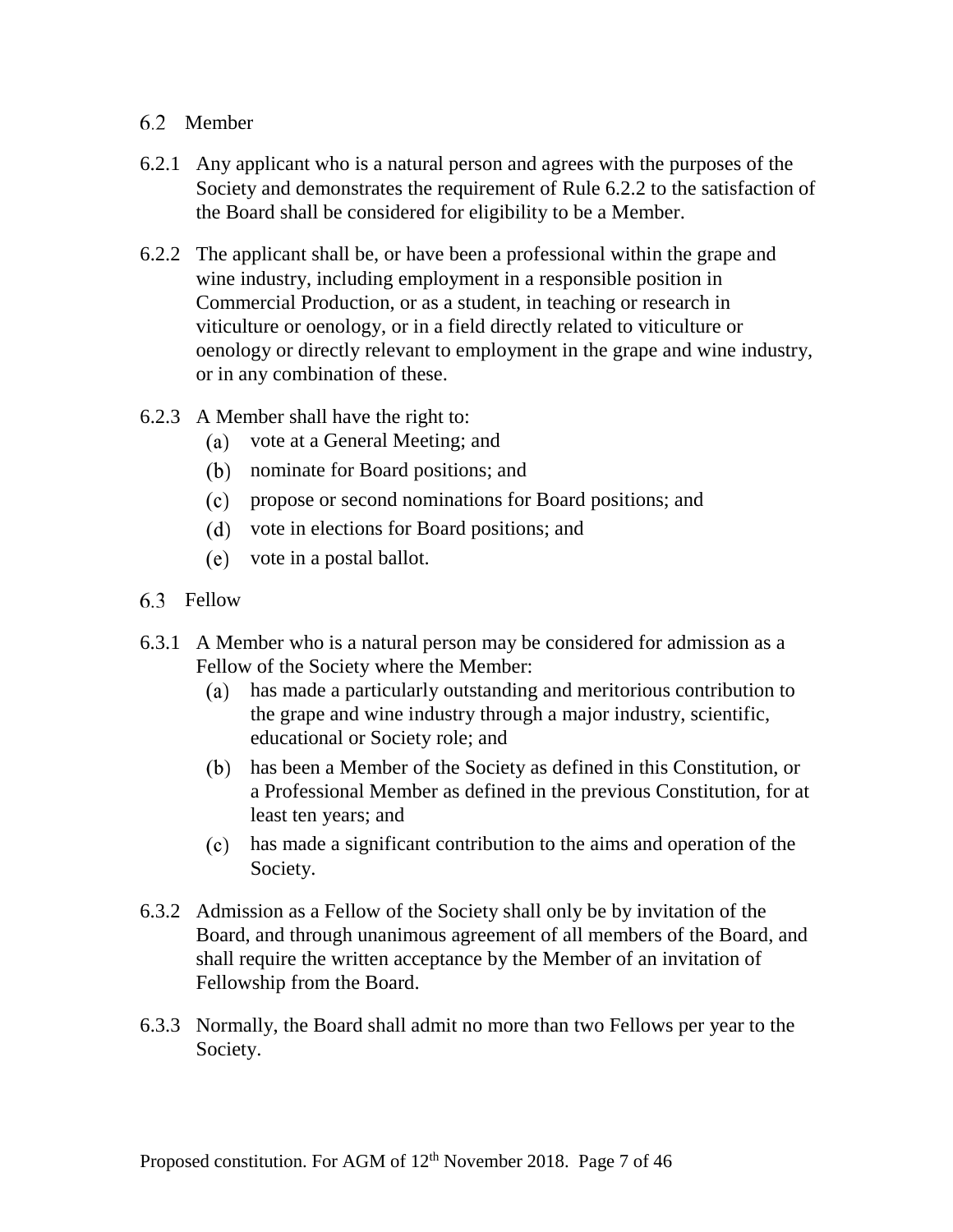- 6.3.4 Membership as a Fellow of the Society shall commence following the acceptance, In Writing, of the invitation by the member.
- 6.3.5 Once admitted, a Fellow of the Society shall remain a Fellow for life unless:
	- the membership is repealed by unanimous vote of all members of the  $(a)$ Board; or
	- $(b)$  the membership is annulled by a guilty determination in a disciplinary action.
- 6.3.6 Following admission, a Fellow shall be presented with an appropriate award at the next annual General Meeting or other significant Society event.
- 6.3.7 A Fellow shall have the right to:
	- vote at a General Meeting; and
	- nominate for Board positions; and
	- propose or second nominations for Board positions; and
	- vote in elections for Board positions; and
	- vote in a postal ballot.
- <span id="page-8-0"></span>Wine Show Member
- 6.4.1 Any wine show society that agrees with the purposes of the Society and agrees to adopt in full the wine show management recommendations of the Society shall be eligible to be considered as a Wine Show member.
- 6.4.2 The rights, benefits and obligations of membership and the annual subscription shall be determined by the Board, from time to time, having regard to the needs of the grape and wine industry and the purposes of the Society.
- <span id="page-8-1"></span>6.5 Application for Membership
- 6.5.1 An applicant shall provide:
	- a completed application form that is approved for the purpose by the Board and is forwarded to the Society's office; and
	- $(b)$ any supporting information or documentation specified by the application form to be required, including any information about the applicant that the Society may reasonably require to identify the employment and educational profile of its membership; and
	- $(c)$ any other supporting information or documentation that may be required or requested by the Board to determine the eligibility for membership; and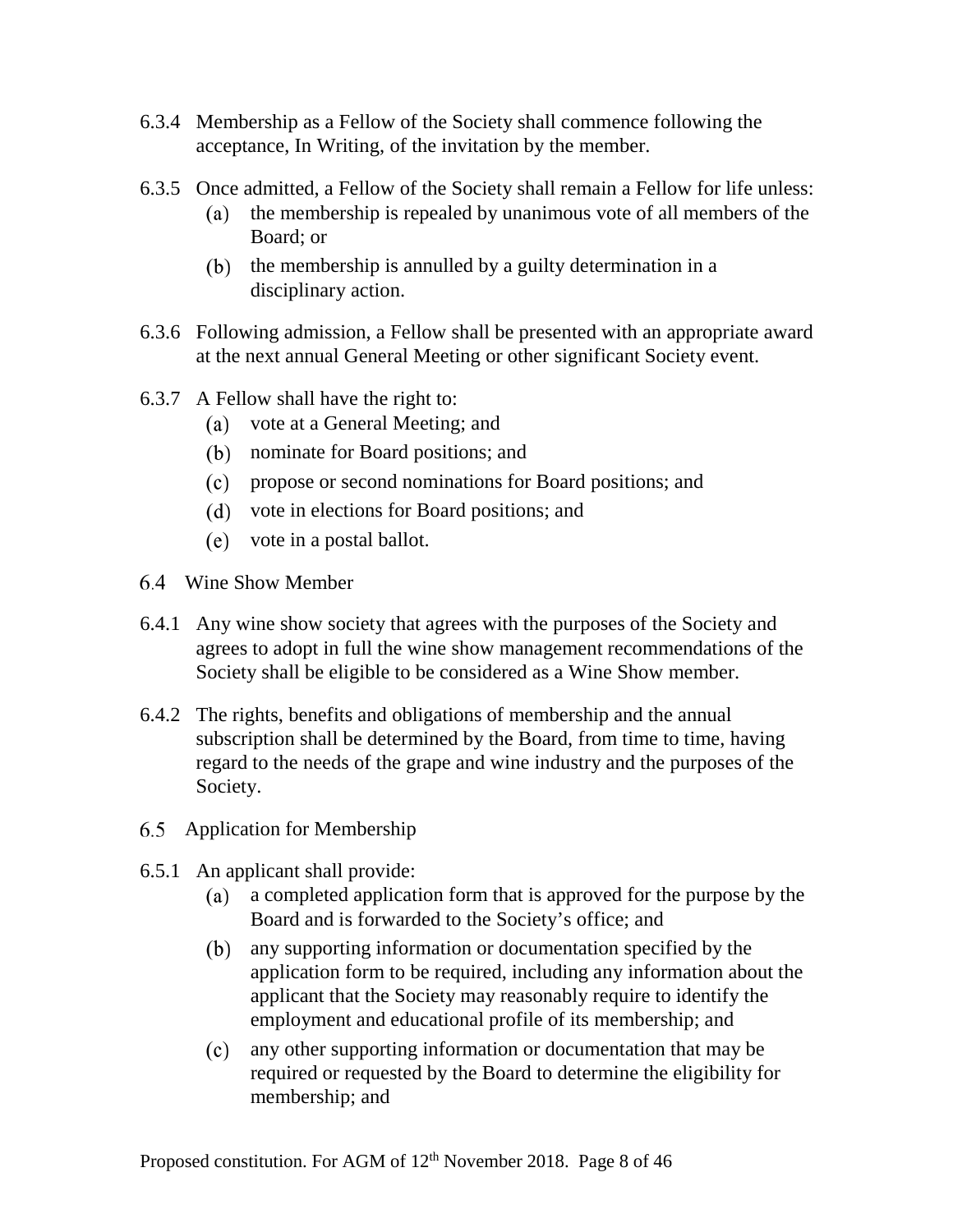- (d) the annual subscription.
- 6.5.2 Any application for which eligibility for membership could not be determined shall be presented to the Board; whereupon a majority vote of the Board members voting shall either admit the application, refuse the application, or defer the application to seek further information.
- 6.5.3 An applicant who provides all required information and documentation but whose application cannot be determined within two months of the date of its receipt shall be informed by the Society within the two month period of the expected date of determination.
- 6.5.4 In determining the eligibility of an application, the extent to which the application meets the criteria specified in this Constitution shall be decided by the Board. In making such decision, the Board shall:
	- $(a)$ act fairly, responsibly, and in the best interests of the Society; and
	- (b) seek consistency of the decision with criteria that have been applied to other members' applications.

For any application, the Board may seek advice from members not on the Board, or from persons outside the Society.

In the event of a disagreement between an applicant and the decision of the Board, the applicant shall be eligible to dispute the decision according to the dispute procedure of Rule [12.1](#page-40-1) on the same basis as would apply if the applicant were a member.

- 6.5.5 Upon acceptance of the application by the Board, and upon payment of the annual subscription, or the reduced amount if appropriate under Rule [8.1.3,](#page-30-2) the applicant shall from that date have all rights of membership.
- 6.5.6 The Society shall notify each successful applicant In Writing of his or her admission to the Society, and the date of admission and shall ensure that the applicant's name, address and contact details are entered in the register of members of the Society.
- <span id="page-9-0"></span>6.6 Membership Obligations
- 6.6.1 Upon admission as a member, an applicant shall become bound by this Constitution.
- 6.6.2 The Board shall determine from time to time which of the following means shall be used to provide a successful applicant with access to the Constitution. The Society shall either: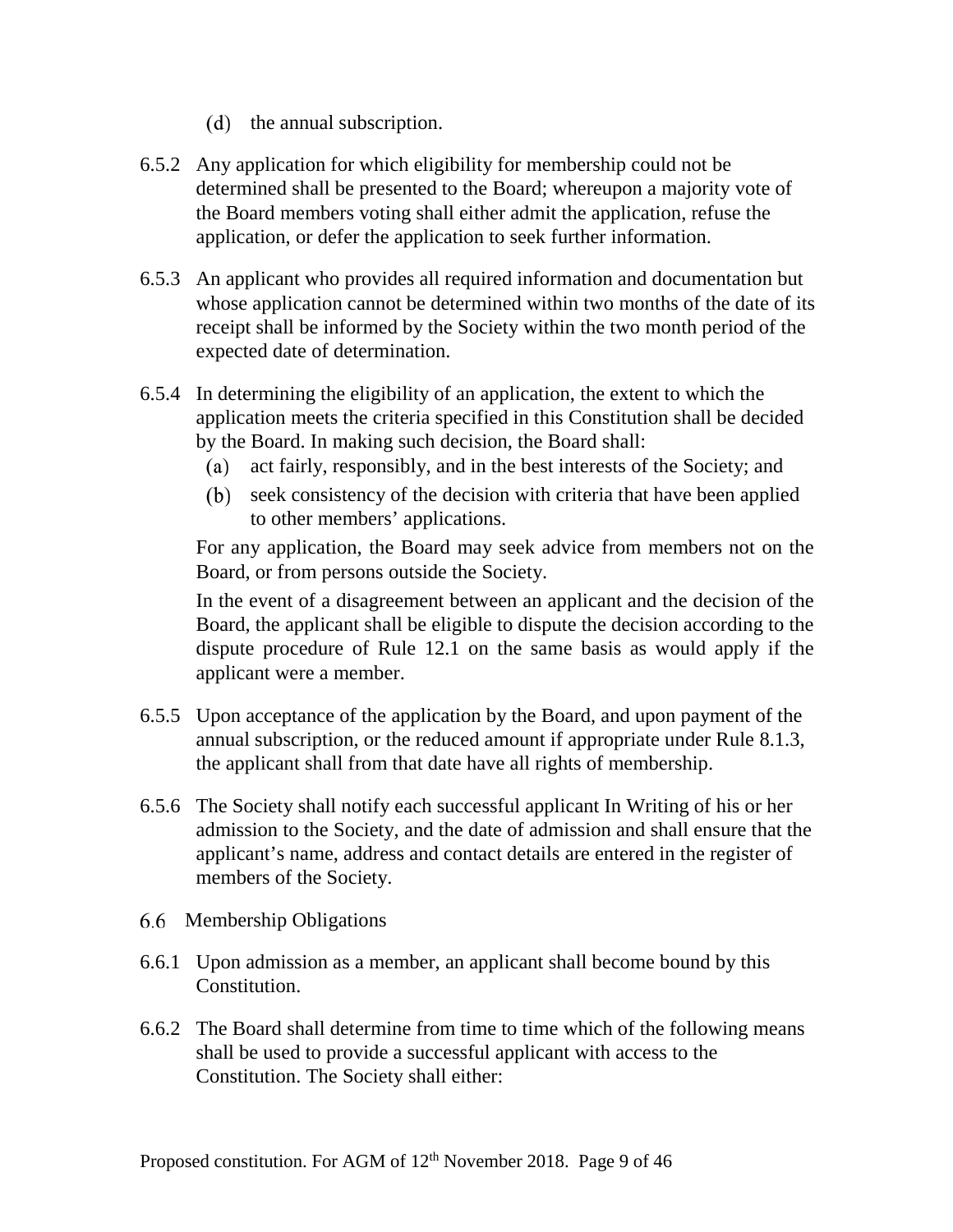- send a copy of this Constitution by Postal Delivery or Electronic Transmission; or
- provide electronic access to a copy of the Constitution; or
- provide a copy of the Constitution by any other medium or process that may become available and be determined to be suitable for such purpose by the Board.
- 6.6.3 In notifying a successful applicant of membership, the Secretary shall also inform the member In Writing of:
	- (a) the financial obligations arising from membership; and
	- (b) the manner in which the member may resign from the Society.
- 6.6.4 The Society shall keep in its office a register of members of the Society. For each member, the register shall show his, her or its:
	- (a) full name;
	- (b) full postal contact address;
	- (c) telephone contact information;
	- (d) electronic address, where the member has agreed to allow the Society to use Electronic Transmission as a mode of contact; and
	- (e) date of admission to the Society; and
	- $(f)$ the membership category and, where it has changed, the previous category and the date of the change; and
	- $(g)$  if applicable, the date of termination of membership and, where known, the reason(s) for termination of membership; and
	- any other information that may be required by the Society to communicate and conduct the normal business of the Society with that member.
- 6.6.5 The information in the register of members shall be available:
	- to any office holder or employee of the Society conducting due business of the Society; and
	- (b) to a member to an extent determined by the Board from time to time, having due regard to the requirements of privacy laws.

The information in the register of members shall not be available to a person or organisation outside the Society unless that person or organisation is:

- authorised to have access by law; or
- contracted by the Society to perform a service for the Society and requires the information to perform that service.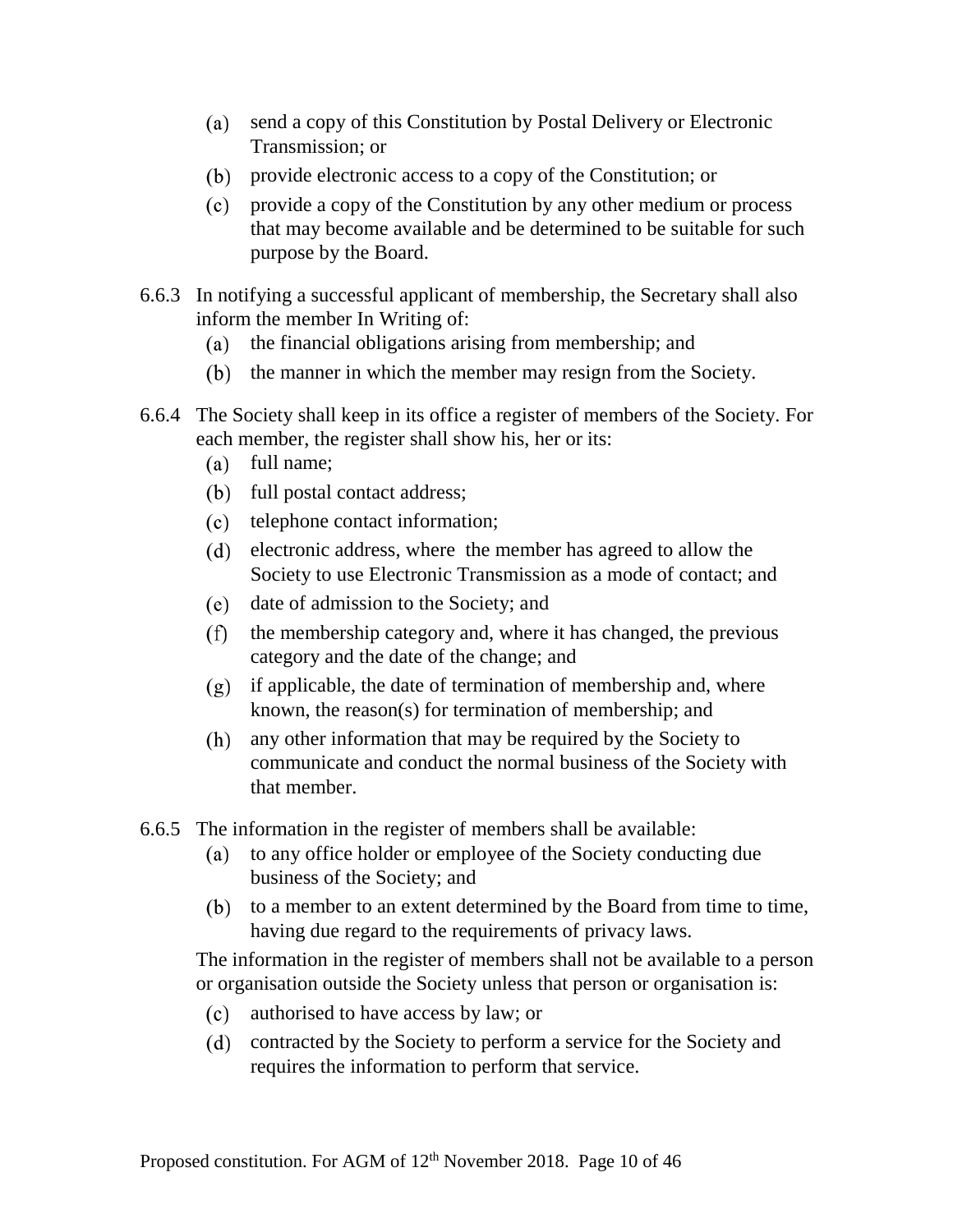- 6.6.6 The Board may require members to provide information beyond that recorded in the register of members where the information is reasonably required to identify the employment and educational profile of the Society's membership and to facilitate prompt and effective contact with individual members. Such information shall:
	- be directly processed only by an employee of the Society performing due business of the Society; and
	- be provided to others only in an aggregate form in which the number of members corresponding to an employment or educational description is identified but the names or other means of identification of those members is not identified; and
	- be provided only to:
		- (i) the Board; or
	- (ii) members, where so directed by the Board; or
	- (iii) another person or organisation contracted by the Society to perform a service for the Society and requiring the information to perform that service.
- 6.6.7 Where personal information is collected by the Society, the Board shall ensure that:
	- only information that is reasonably required by the Society shall be collected; and
	- $(b)$  the purpose of the collection shall be indicated to the providing member; and
	- (c) the practices of the Society with respect to the disclosure of personal information shall be indicated to the providing member; and
	- $(d)$  the information shall be used only for a purpose to which it is relevant and either the purpose for which it was collected or one connected to that for which it was collected; and
	- the information shall be securely stored; and
	- $r(f)$  reasonable steps shall be taken to ensure that the information is accurate and not out of date; and
	- $(g)$  any member shall have the right of access to the personal information collected on him, her or it; and
	- $(h)$  the information shall not be provided to a person or organisation outside the Society unless:
		- (i) that person or organisation is contracted by the Society to perform a service for the Society; and
	- (ii) requires the information to perform that service; and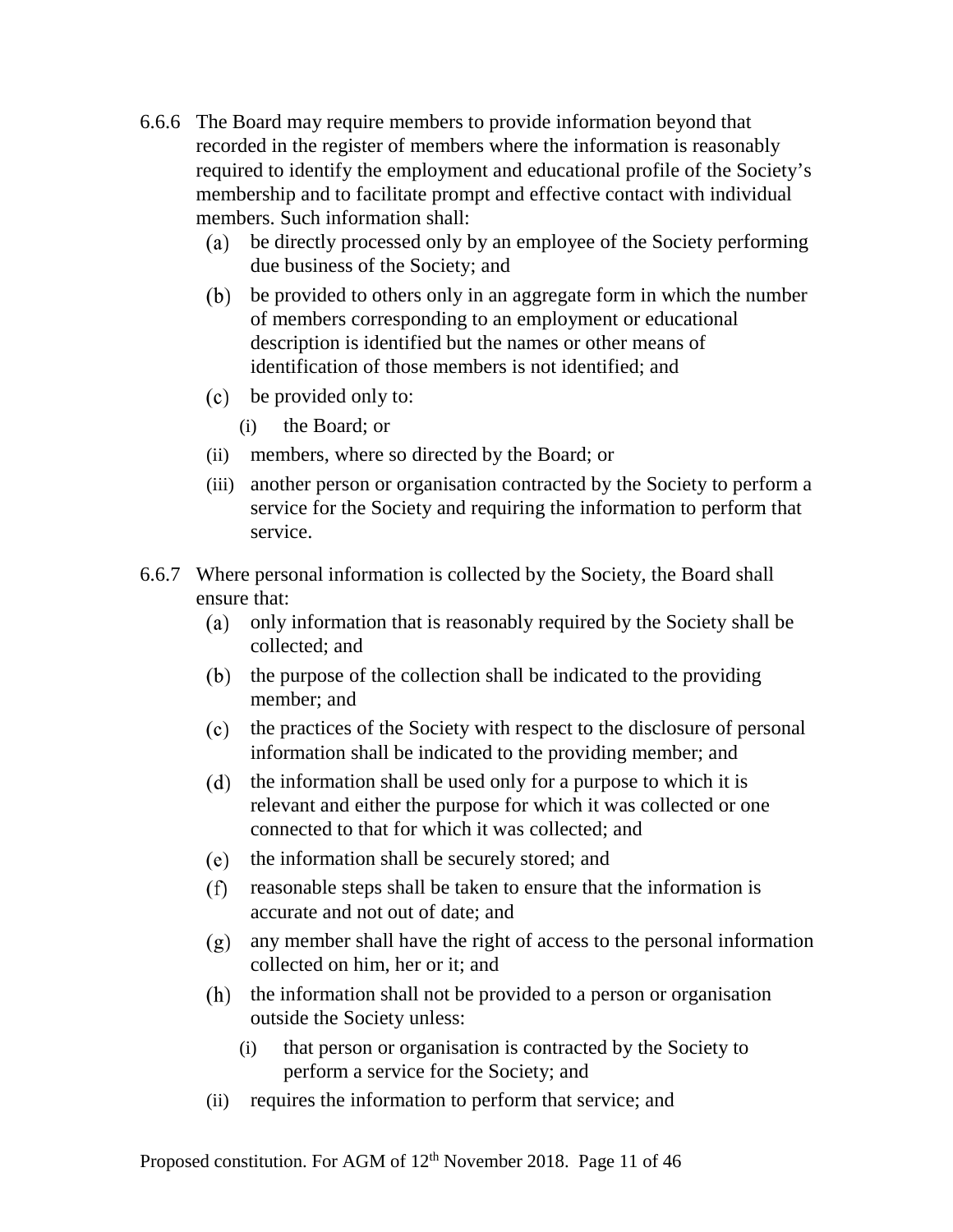- (iii) signs a privacy requirement that prohibits the use of the information for purposes other than that for which it is provided, and prohibits the transmission of that information to any other person or organisation.
- 6.6.8 Every member shall notify the Society of any change of his, her or its postal or electronic address and the Society shall enter the change in the register of members. A notice sent to a member at the last address given by that member shall be deemed to have been duly delivered to the member on the day of expected latest delivery of the notice in the course of normal delivery.
- 6.6.9 Every member shall remain a member until death, resignation, expulsion, or as otherwise provided in this Constitution. A member may resign from the Society by giving written notice of resignation to the Society. Resignation shall not exempt a former member from payment of any outstanding subscriptions, fees or other moneys payable but not paid to the Society at the time of resignation.
- 6.6.10 Any member who ceases to be a member shall forfeit all share and interest in property of the Society, and shall immediately return all property of the Society in his, her or its possession to the Society.
- 6.6.11 No member may represent the Society in any capacity whatsoever or incur any liability on behalf of the Society without the previous approval of the Board, and any member who does so, or purports to do so, shall be solely responsible for the payment of any such liability to the exclusion of the Society.
- 6.6.12 A member is not liable to contribute towards payments of debts of the Society or to the costs, charges and expenses of winding up the Society.
- <span id="page-12-0"></span>Implementation of Constitutional Changes of Membership
- 6.7.1 Upon adoption of this Constitution by the Society, those persons who are members at the time of the adoption shall retain the category of membership determined under the rules of the previous Constitution until such time as their membership category under this Constitution is determined and approved by the Board.
- 6.7.2 Transfer of existing members from the membership categories of the preexisting Constitution to the membership categories of this Constitution shall:
	- be implemented with a timing and mechanism to be determined by the Society; and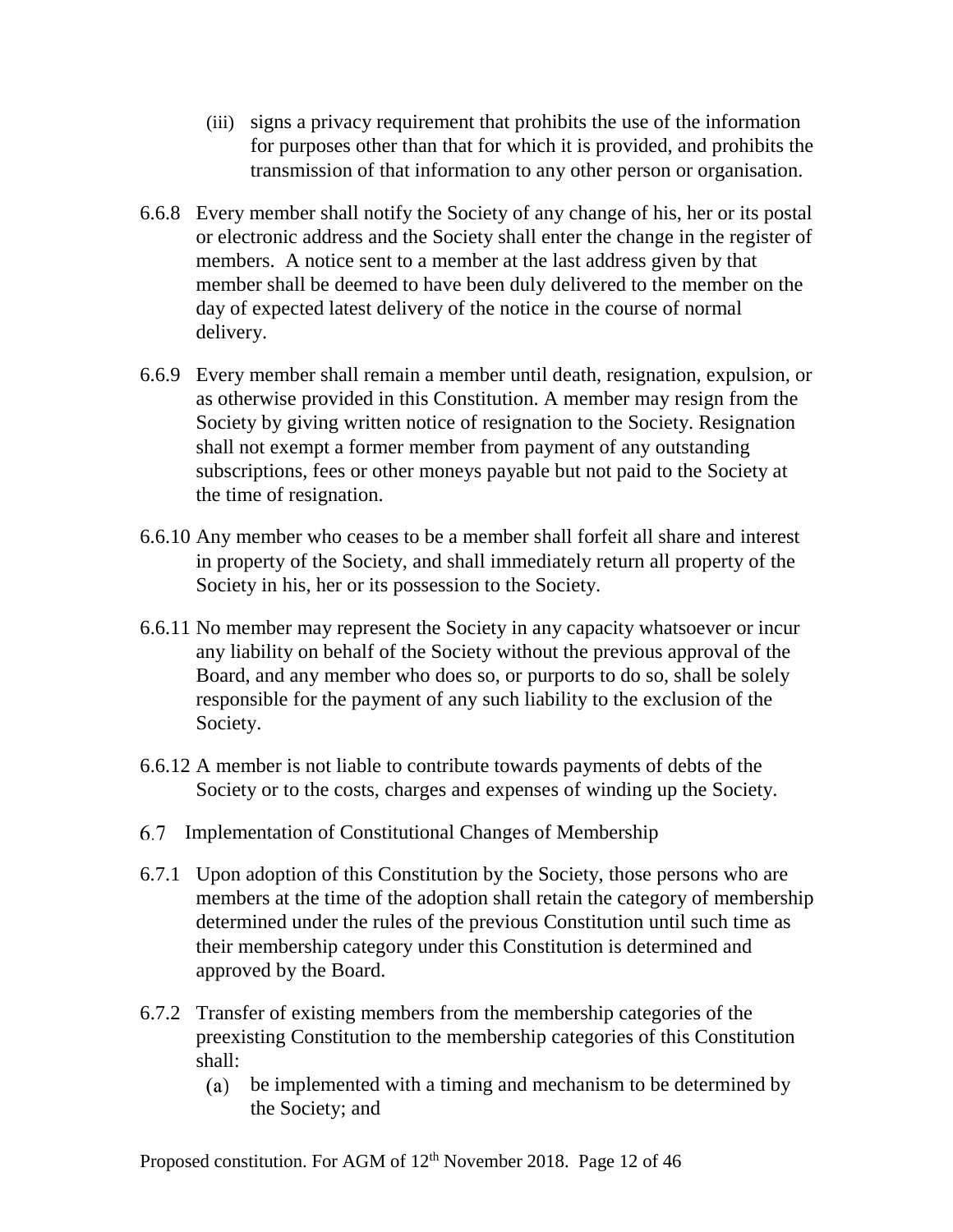- (b) take effect only after the timing and mechanism have been presented to the members for not less than 3 months; and
- be permitted to take place in stages, if required.

#### <span id="page-13-0"></span>**THE BOARD**

- <span id="page-13-1"></span>7.1 Powers and Duties
- 7.1.1 The affairs of the Society shall be determined by a Board of Directors. In addition to the powers conferred on the Board by this Constitution, the Board may exercise any power and take any action that:
	- (a) is in the interests of the members, and
	- does not conflict with the Act or this Constitution, and
	- is not required to be done by the Society in a General Meeting.
- 7.1.2 The Board shall be responsible for all matters of administration and management of the affairs of the Society. Where appropriate administration and management is in place, the Board shall provide the strategic guidance that the Society requires. To this end it shall:
	- (a) oversee the actions, funds and property of the Society; and
	- (b) appoint such auditors and employees as is considered necessary including, if appropriate, an executive officer, and shall determine the fees, salaries, remuneration and allowances payable to them, and
	- determine the powers and duties of employees; and
	- monitor the performance and strategy of the Society, ensuring that appropriate resources are available and appropriate performance objectives are in place; and
	- authorise and monitor expenditure required for the conduct of the affairs of the Society; and
	- $(f)$ approve and monitor the financial reporting of the Society; and
	- (g) review and ratify the operational and financial systems of the Society to ensure that:
		- (i) they are appropriate and reflect current best practice; and
	- (ii) they meet relevant legal reporting requirements; and
	- (iii) they fulfil such codes of conduct or other processes of control, accountability or governance that the Board shall approve, and
	- act at all times in the interests of the entire membership and not sectional interests.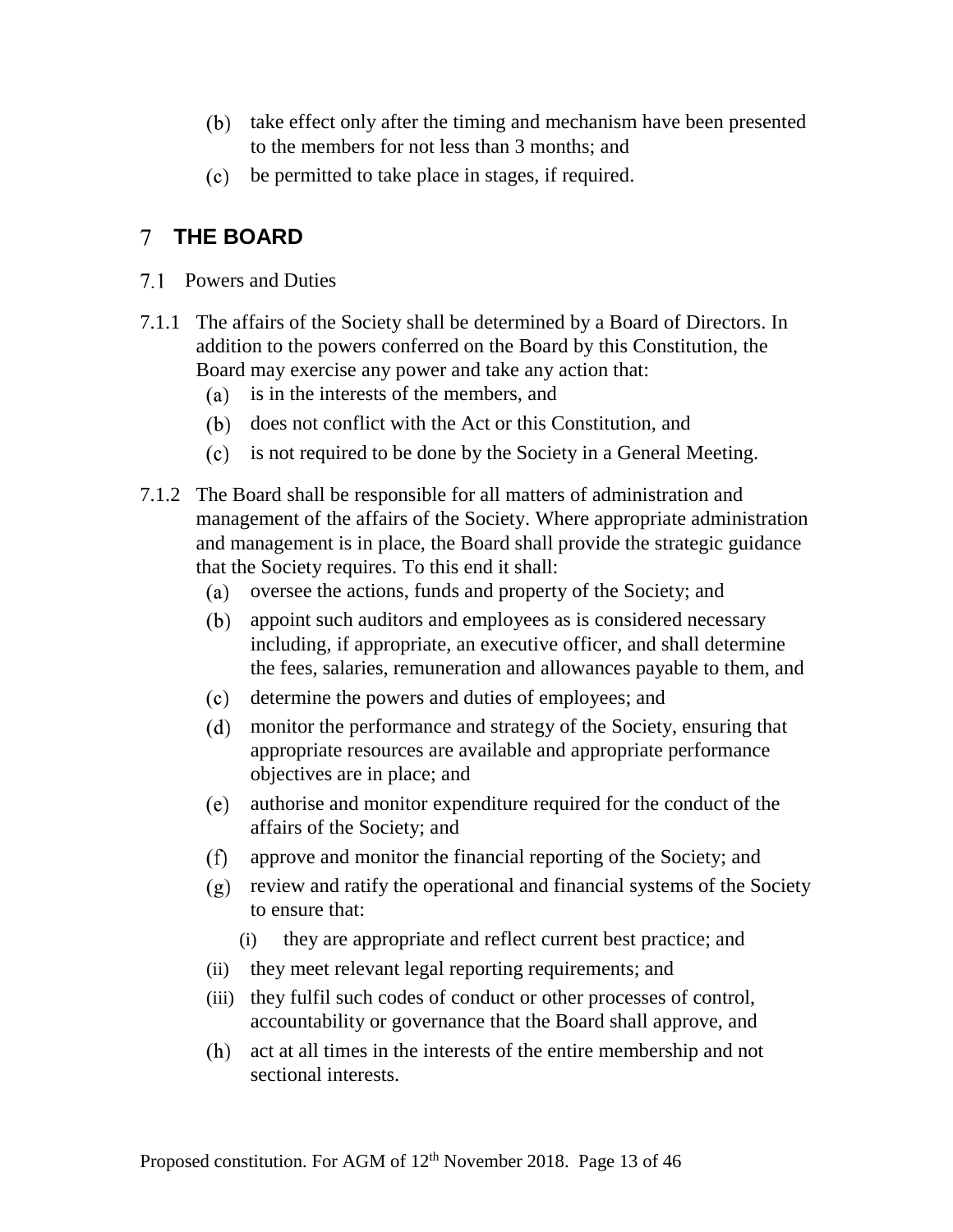- 7.1.3 The Board shall review annually:
	- (a) the rates, terms and conditions that the Society shall use to remunerate its employees within appropriate awards and agreements; and
	- (b) the annual budget presented by the Treasurer for the amounts of money to be used by the officers and employees of the Society for the expenses of the Society.
- 7.1.4 The Board shall have the authority to:
	- interpret the meaning of these Rules, and pass by-laws to implement that interpretation; and
	- (b) recommend to members changes to these Rules; and
	- (c) elect the President, Vice-President, Secretary, Treasurer and Public Officer of the Society; and
	- establish and dissolve Committees that may be required for effective management of the Society.
- 7.1.5 The Board shall have the authority to appoint as an advisor to the Board any member or Society employee or other person that the Board thinks fit, provided that the person's knowledge or ability has good potential to advance the purposes of the Society and the appointment is confirmed by a 75% majority vote of the voting members of the Board. A person appointed as an advisor to the Board shall:
	- not have the power to vote on resolutions of the Board; and
	- cease to be an advisor at the next annual General Meeting following cooption but shall be eligible to be appointed again after the annual General Meeting by the Board that is established at that annual General Meeting.
- 7.1.6 Any Board member who has a potential conflict of interest with the Society or with its affairs shall declare that conflict to the Board and those Board members with no conflict of interest shall determine the appropriate course of action.
- <span id="page-14-0"></span>7.2 Directors
- 7.2.1 The Board shall consist of ten directors of whom:
	- (a) five shall be nominated and (if required) elected non-regional Directors; they shall commence their Board membership every odd year and shall be nominated from and (if required) elected by all of the members who are eligible to vote; and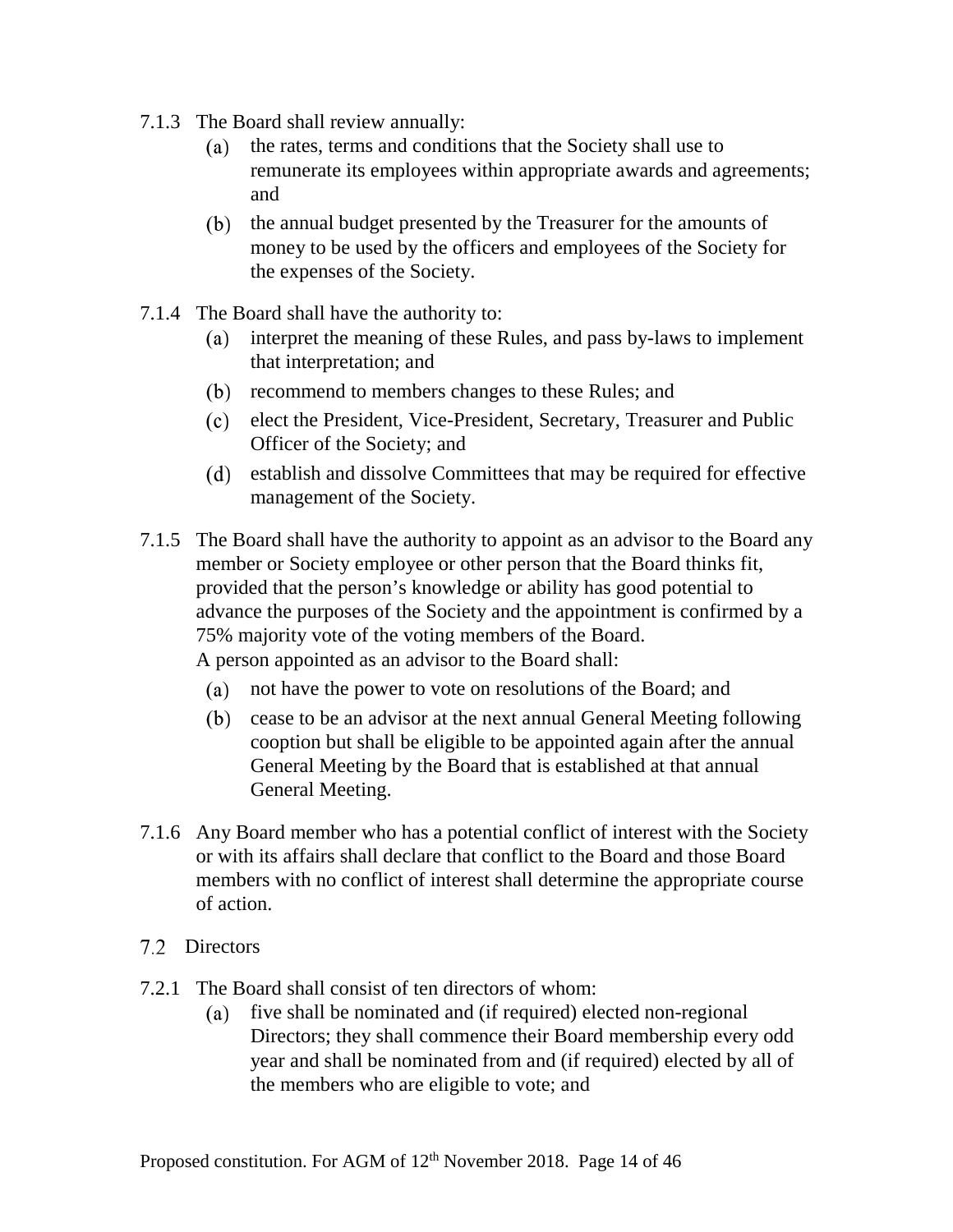- (b) four shall be nominated and (if required) elected regional Board members; they shall commence their Board membership every even year in the following manner:
	- (i) one regional Board member shall be located in either New South Wales or the Australian Capital Territory; and
- (ii) one regional Board member shall be located in Victoria; and
- (iii) one regional Board member shall be located in South Australia; and
- (iv) one regional Board member shall be located in one of Queensland, Western Australia or Tasmania. All regional positions shall be proposed, seconded and (if required) elected only by those members eligible to vote in each of the four respective regions.
- one shall be the Society's Executive Officer.

A member's location for the purpose of nomination and (if required) election shall be the member's postal contact address as recorded in the register of members.

- 7.2.2 A member who is nominated and (if required) elected as a Director shall hold such position from the end of the annual General Meeting immediately following the nomination until the end of the annual General Meeting in the second year following the year of the nomination. Where a lack of a quorum leads to an adjournment of an annual General Meeting, the commencement or termination of a nominated and (if required) elected Director shall take effect from the time of the adjournment of the meeting at which such commencement or termination would have taken effect.
- 7.2.3 A member who is nominated and (if required) elected as a Director shall be eligible to nominate, during his or her present appointment to the Board, as a Director for further terms of membership of the Board.
- <span id="page-15-0"></span>7.2.4 A nominated and (if required) elected regional Director whose location changes so that the Director is no longer in the region specified for that regional Board position shall continue to be that regional Director until the end of the annual General Meeting in the second year following the year of nomination.
- 7.2.5 An extraordinary vacancy in the Board shall occur if a Director who has been nominated and (if required) elected to the position:
	- (a) dies, or
	- (b) resigns In Writing addressed to the Society, or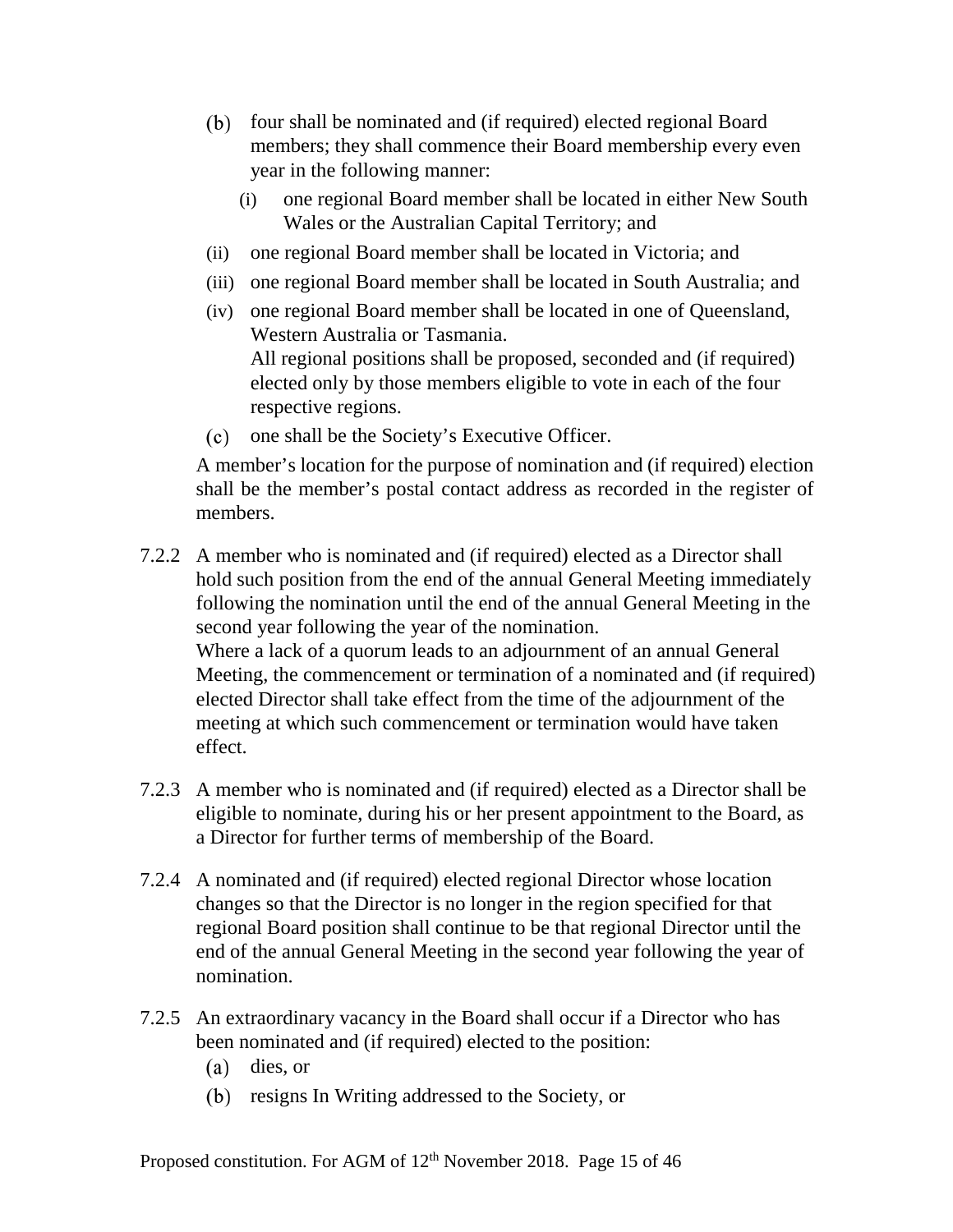- becomes a bankrupt or insolvent or assigns his or her estate for the benefit of his or her creditors or he or she makes an arrangement with or enters into a composition with his or her creditors, or
- is found guilty in a disciplinary process of the Society, or
- ceases to be a Director by reason of non-attendance at Board meetings, or
- $(f)$ fails to pay the annual subscription due by him or her to the Society for a period of three months after the date on which the subscription should have been paid.

An extraordinary vacancy in the Board shall also occur if the Board position becomes vacant for any other reason(s).

- 7.2.6 An extraordinary vacancy shall be filled for the remaining term of that position by the Board co-opting any member of the Society who:
	- is eligible to nominate for that Board position; and  $(a)$
	- (b) has indicated a willingness to be a Director; and
	- is confirmed by a 75% majority vote of the voting Directors.
- 7.2.7 A member who is co-opted to the Board to fill an extraordinary vacancy shall have the same rights and obligations, including voting rights, as a Director duly nominated and (if required) elected by the membership, except that:
	- $(a)$ those Directors who hold their position *ex officio* or through due nomination and (if required) election by the membership of the Society shall have the power, by a 75% majority vote of the voting members of the Board, to terminate the co-option of a member to the Board, in which case an extraordinary vacancy shall again be declared; and
	- a co-opted Director shall not have the right to vote on the co-option or the termination of co-option of another member or the termination of co-option of themselves; and
	- a co-opted Director shall not be eligible to serve as the President, VicePresident, Secretary, Treasurer or Public Officer.
- 7.2.8 Upon adoption of this Constitution by the Society, those members who have been duly nominated and (if required) elected to be members of the committee of management under the provisions of the preceding Constitution shall continue as Board member under the provisions of this Constitution.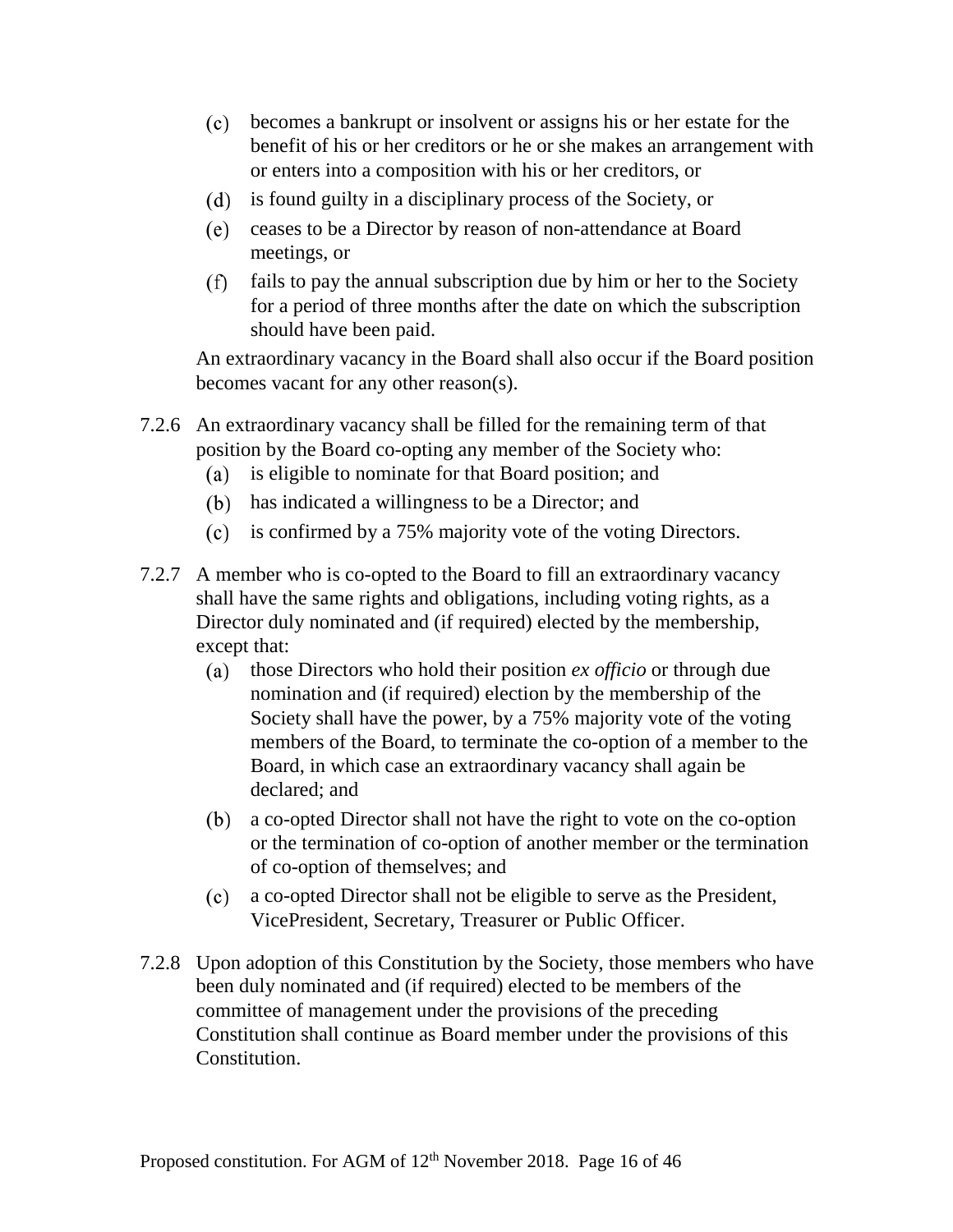- 7.2.9 The Society's Executive Officer shall leave the Board's room during discussion by the Board of salary, allowances, remuneration and performance of the Executive Officer.
- 7.2.10 If the Society ceases to employ an Executive Officer, the Board shall consist of the nine Directors who have been nominated and (if required) elected to the Board.
- <span id="page-17-0"></span>President, Vice-President, Secretary, Treasurer and Public Officer
- 7.3.1 Four Directors who have been nominated and (if required) elected shall serve as the President, Vice-President, Secretary and Treasurer. A Director may hold only one of these four positions.
- 7.3.2 Following each annual General Meeting, the holder of each of the positions of President, Vice-President, Secretary, Treasurer and Public Officer shall be determined at the first Board meeting after the annual General Meeting, by nomination from amongst those Directors who have been nominated and (if required) elected to the Board with (if required) election by secret ballot by those Directors who have been nominated and (if required) elected to the Board.

The first Board meeting after an annual General Meeting shall be held within seven days of the annual General Meeting.

Where a lack of a quorum leads to adjournment of an annual General Meeting, the determination of the positions of President, Vice-President, Secretary, Treasurer and Public Officer shall take place at the first Board meeting after the adjournment and within seven days of the adjournment.

- 7.3.3 The position of Public Officer shall be filled by the Secretary unless the Secretary is not resident in South Australia in which case the Public Officer shall be elected by the Board from amongst the nominated and (if required) elected Directors who are resident in South Australia. In accordance with the Act, the Society shall notify Consumer and Business Services, South Australia (or such other authority delegated to perform this task), on the prescribed form, within one month of:
	- a change of Public Officer, or  $(a)$
	- a change of the residential address of the Public Officer.
- 7.3.4 The holders of the positions of President, Vice-President, Secretary and Treasurer shall retain their position for such term as the Board shall determine or until all positions become vacant at the end of each annual General Meeting or upon adjournment of the annual General Meeting in the event of a lack of a quorum, whichever comes first.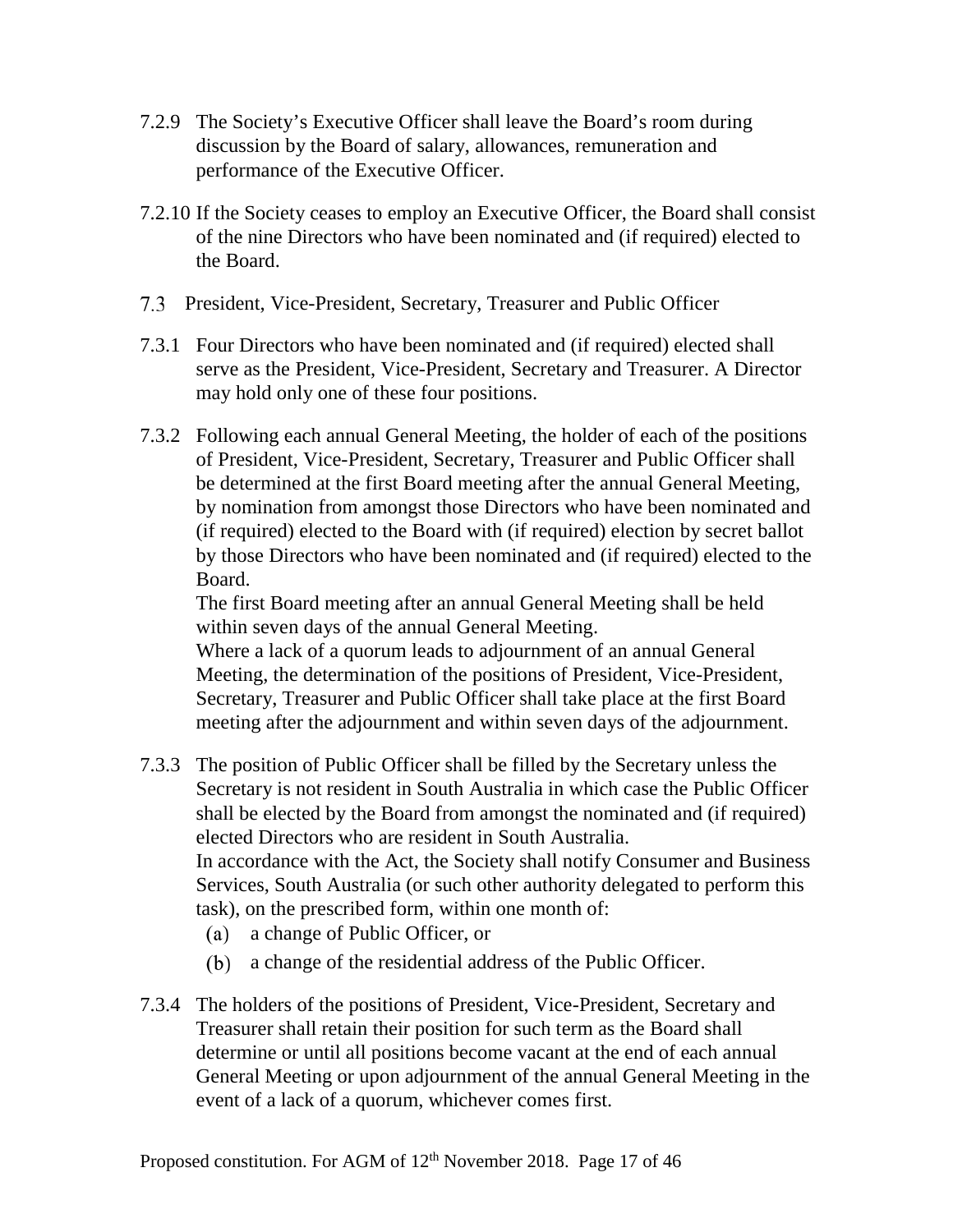- 7.3.5 Where these Rules specify an action by the President, Vice-President, Secretary or Treasurer, the action may be delegated in part or in total to a Society employee provided that:
	- (a) the nature of the action is appropriate to the employee's skills and the Society's resources; and
	- (b) the delegation shall have the approval of the Board; and
	- (c) the delegation of the action is acknowledged by the person who delegates the action; and
	- (d) the responsibility for the timing and manner of the execution of the action shall remain the responsibility of the person who delegates the action.
- 7.3.6 The President shall represent the Board and the Society whenever the Board is not in session and shall:
	- $(a)$ act in accordance with decisions made by the Board; and
	- fully and promptly inform the Board of circumstances and outcomes arising from such action; and
	- $(c)$ seek the views of the Board on any action not already determined by the Board.

Notwithstanding the above, the Board shall have the power to overrule any action by the President.

- 7.3.7 The Vice-President shall represent the President whenever the latter is not able to fulfil the requirements of the office of President.
- 7.3.8 The Society shall keep full and accurate minutes of the proceedings at all meetings of members as well as the proceedings at all meetings of the Board. The minutes shall be kept in a book for that purpose and shall include a record of applications for membership and the membership status approved or determined by the Board for each application.
- 7.3.9 The Treasurer shall:
	- receive all moneys of the Society, and account for them, and pay  $(a)$ them into the Society's bank account, preferably within five days and not more than ten days of their receipt; and
	- make all payments required of the Society and approved by the Board, either by:
		- (i) cheque signed and countersigned by two persons, to be determined by the Board, one of whom may be a Society employee and the other must be either the President, Vice President, the Treasurer or the Secretary; or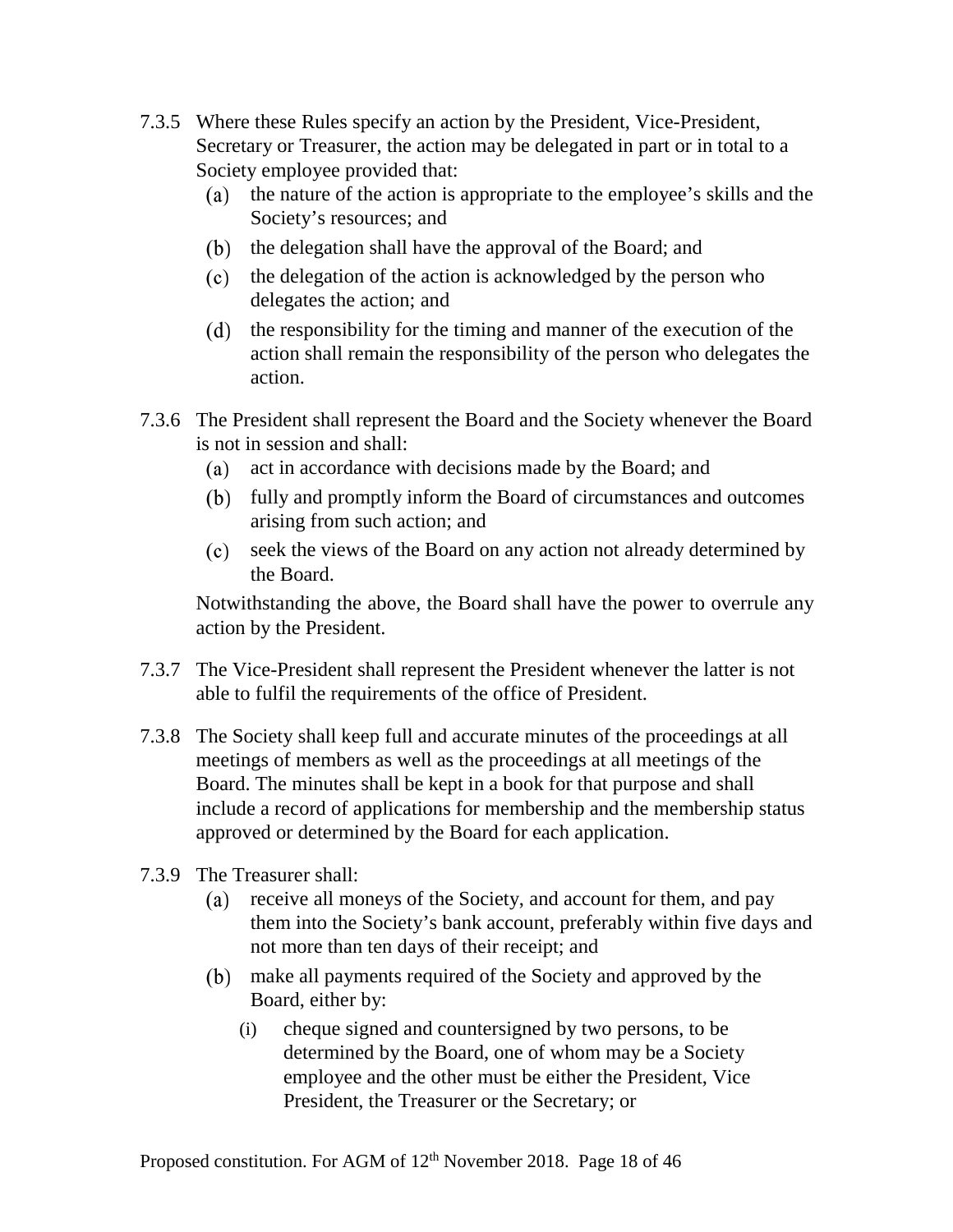- (ii) credit card with a credit limit and authorised signatory to be determined annually by the Board, or more frequently if the Board sees fit; or
- (iii) electronic funds transfer, authorised by two authorised representatives determined annually by the Board, or more frequently if the Board sees fit; or
- (iv) such other means of payment as the Board shall determine from time to time; and
- keep a full and proper account of all moneys received and all moneys paid; and
- provide to the Board monthly accounts of profit and loss and of the balance of the accounts, clearly showing the financial position and progress of the Society, and ensure such accounts are open to inspection by the Board or any member at any time; and
- $(e)$ table at the annual General Meeting an audited balance sheet and profit and loss account, together with the auditor's report, showing the financial position of the Society as at the preceding 30 June and its trading over the period of one year immediately prior to that 30 June.
- 7.3.10 In accordance with the Act, a Director shall:
	- take reasonable care and diligence at all times in the exercise of his  $(a)$ or her powers and the discharge of his or her duties; and
	- not commit an act with intent to deceive or defraud the Society, its members, or the creditors of the Society, or any other person; and
	- $(c)$ not gain, directly or indirectly, any pecuniary benefit or material advantage or cause a detriment to the Society through improper use of either:
		- (i) information acquired through his or her position in the Society; or
	- (ii) his or her position as a Director; and
	- $(d)$ be liable to the Society for any profit made by him or her and for any damage suffered by the Society as a result of a contravention of a provision of the Act.
- <span id="page-19-0"></span>7.4 Nomination for the Board
- 7.4.1 Not less than 120 days prior to the day of an annual General Meeting, the Society shall call for nominations to those Board positions that shall become vacant at that Meeting. The call shall indicate: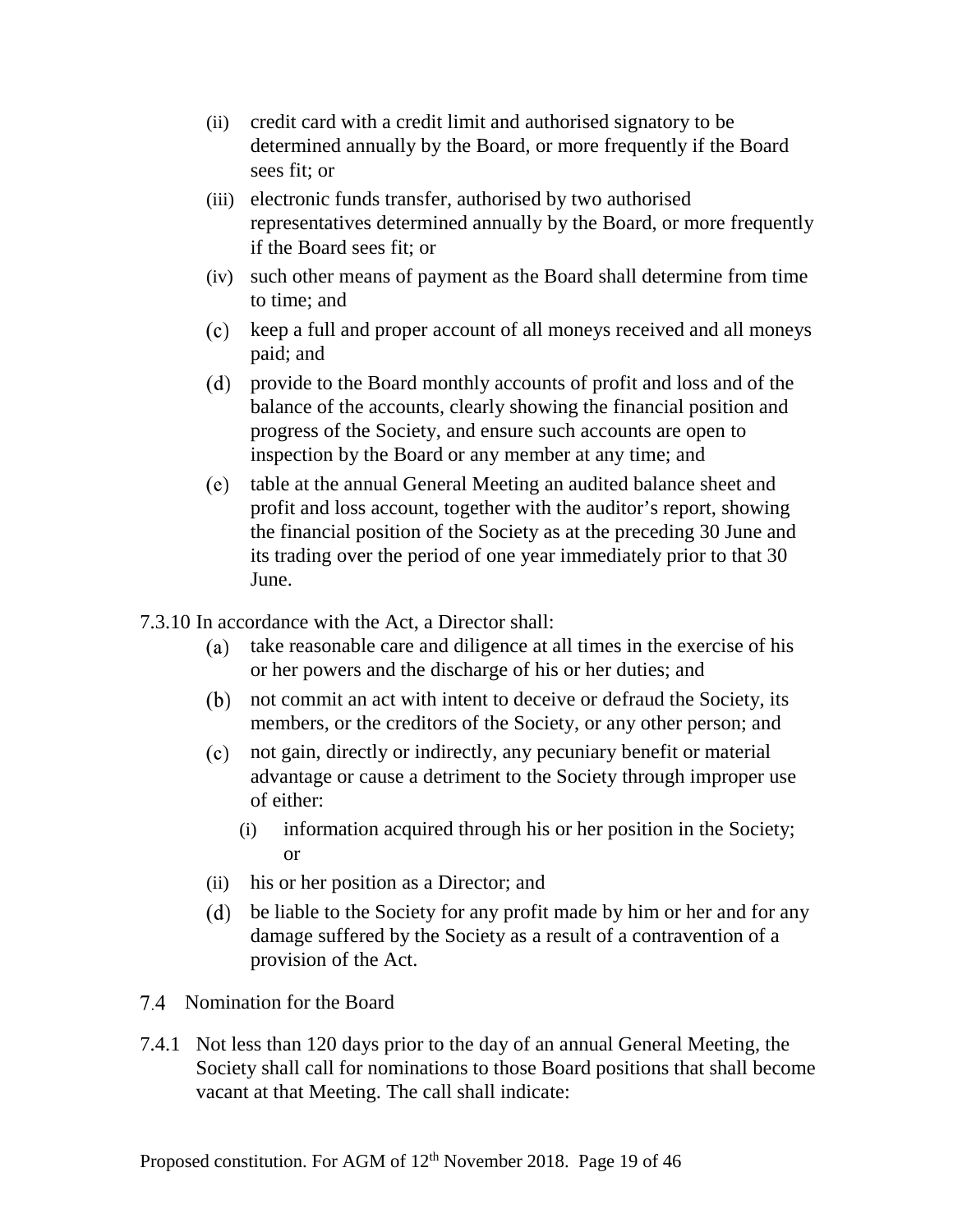- (a) the number of Board positions to be filled; and
- $(b)$  the process to be used for nomination and (if required) election of Directors; and
- any regional requirement for the nominee, the proposer, and the seconder.
- 7.4.2 The call for nominations shall be to all members eligible to vote and shall be sent by:
	- Postal Delivery; or
	- Electronic Transmission; or
	- in a Society publication in which the call for nomination appears on the first page of the publication; or
	- $(d)$ such other equivalent means that the Board may approve for the purpose from time to time.
- <span id="page-20-1"></span><span id="page-20-0"></span>7.4.3 For a nomination to be valid it shall:
	- nominate a natural person; and
	- be on a form prescribed by the Board; and
	- include all information required on the form including the nominee's confirmation of willingness to accept Board responsibility; and
	- be received at the Society's office on or before the day specified to be the closing date for nominations, which shall be not less than 80 days prior to the day of the annual General Meeting; and
	- provide a brief statement of the nominee's background, experience, interest in the Society and potential benefit to the Society so that, if a ballot is required, the information can be provided with the voting papers for the information of voting members. The statement shall:
		- (i) not include text in quotation marks or attributed to others; and
	- (ii) may include graphic images or other non-written presentation of information; and
	- (iii) only include statements that are factual in nature; and
	- (iv) be limited in length and content to not more than 170 words on present and past employment and experience, followed by not more than 60 words on Society interest.
- 7.4.4 For a nomination to be valid, the nominee, proposer and seconder, at the time of their signing of the nomination form, shall each:
	- be a financial member; and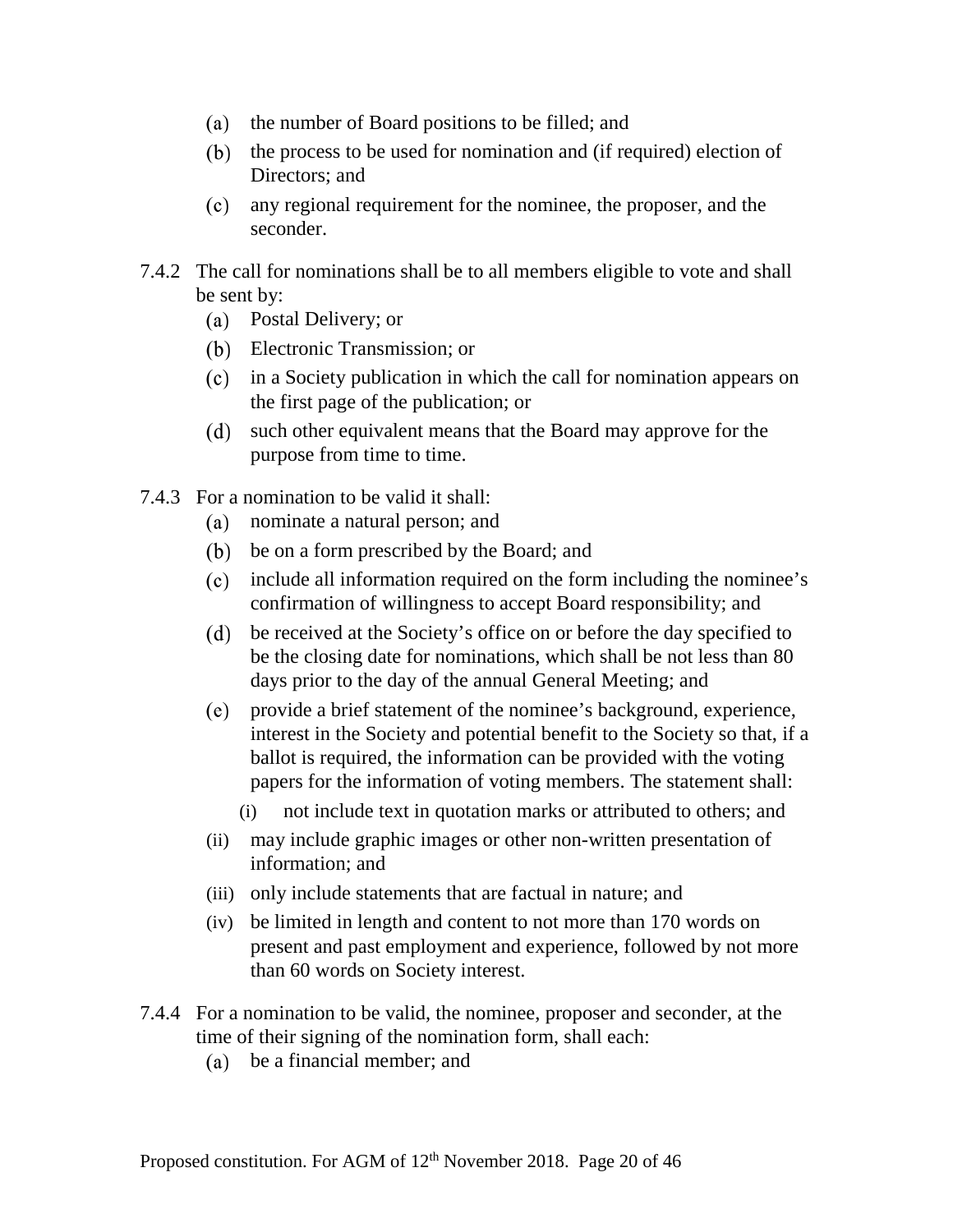- be a member who has not been found guilty in a disciplinary process of the Society; and
- confirm the nomination by electronic or other verifiable means.
- 7.4.5 In the event of a nomination being found to be invalid for a minor reason that may be readily corrected, the Secretary shall have the power, subject to these Rules, to modify the defect, and on so advising the same:
	- $(a)$ may provide up to seven days for the nominee to remedy the defect, or
	- may correct the defect himself or herself on approval of the nominee.

A nomination so corrected and in all other respects satisfactory shall be allowed to proceed in the normal course.

- 7.4.6 On or before the closing date for nominations, the Secretary shall not reveal the identity of any nominee. However, the Board shall be entitled to know the number of received valid nominations.
- 7.4.7 Following the closing date for nominations, the names of the nominating members shall be provided to other members by such means as the Board shall determine from time to time.
- 7.4.8 If the number of valid nominations for the Board positions does not exceed the number required to fill the Board vacancies, then:
	- the Secretary shall inform the nominee(s) that they shall be members  $(a)$ of the Board from the end of the following annual General Meeting (or its adjournment in the event of a lack of a quorum), and shall invite them to attend the annual General Meeting, and advise them of the time, day and place of the first Board meeting set to follow the annual General Meeting (or its adjournment in the event of a lack of a quorum) at which the election of the President, Vice-President, Secretary, Treasurer and Public Officer of the Society shall take place; and
	- (b) the Secretary shall inform the Board of the successful nominees; and
	- $(c)$ the Chairperson of the annual General Meeting that follows the closing date for nominations shall declare, at that meeting, the member or members that were nominated to the Board.
- 7.4.9 A member who has nominated for a regional Board position and whose location either changes or is to be changed, so that he or she is or shall no longer be in the region specified for that regional Board position, shall:
	- notify the Society of the change or intended change of location at the  $(a)$ earliest opportunity; and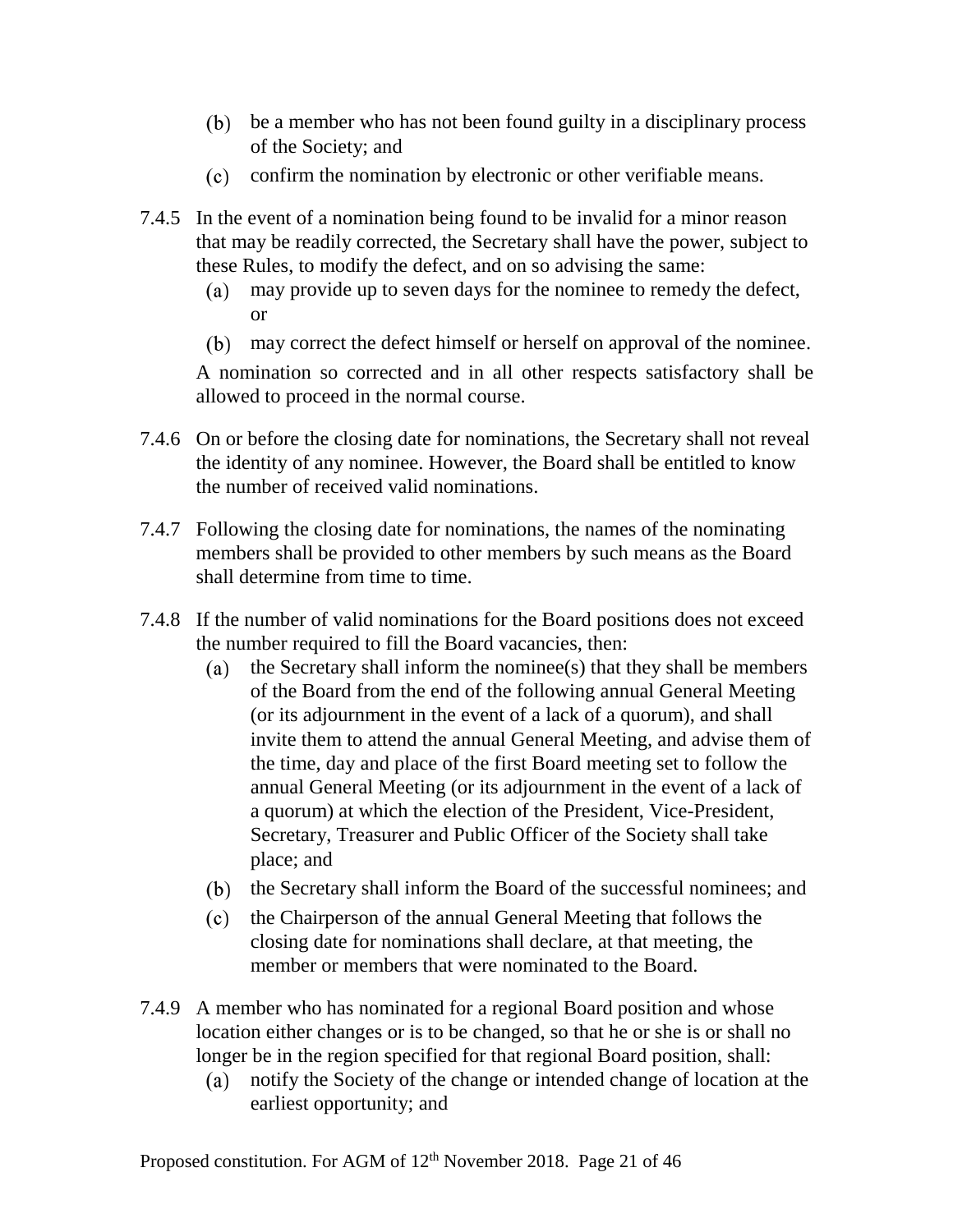- no longer be eligible for the nominated regional Board position, so that:
	- (i) where an election has been called, the voting form shall be amended where possible to delete the member from the ballot; and
- (ii) where an election has been called and amendment of the voting form is not possible, the votes cast for that member shall be invalid and not tallied or, if already tallied, shall be declared informal votes and shall not count towards the election; and
- (iii) where the member is the only nominee for that Board position, an extraordinary Board vacancy shall be declared.

Where notification of the change or intended change of location follows the annual General Meeting at which the member becomes a member of the Board, Rule [7.2.4](#page-15-0) shall apply.

- <span id="page-22-0"></span>Election of Directors
- <span id="page-22-1"></span>7.5.1 If the number of valid nominations for the Board exceeds the number required to fill the vacant position(s), an election shall be held in which all eligible members shall be provided with the opportunity to vote. The voting shall:
	- be by secret ballot; and
	- allow verification of the eligibility to vote of the voting person.
- 7.5.2 The Board shall determine from time to time whether an election shall be conducted by Postal Delivery or by Electronic Transmission or by both means of communication, having regard to the required secrecy of vote and the verification of voter identity.
- 7.5.3 An independent auditor may be appointed to determine the eligibility of each received voting paper, to count the votes, and provide a statement of the election outcome to the Society. Appointment of an auditor shall occur:
	- if required by the Board; or
	- (b) if requested In Writing by five or more members who have identified themselves and confirmed the request with their handwritten signature. Where appointed, the independent auditor shall:
	- have professional qualifications and experience relevant to the task; and
	- not be either a Director or a requesting member or a nominee, proposer or seconder of a nomination for election, or a partner,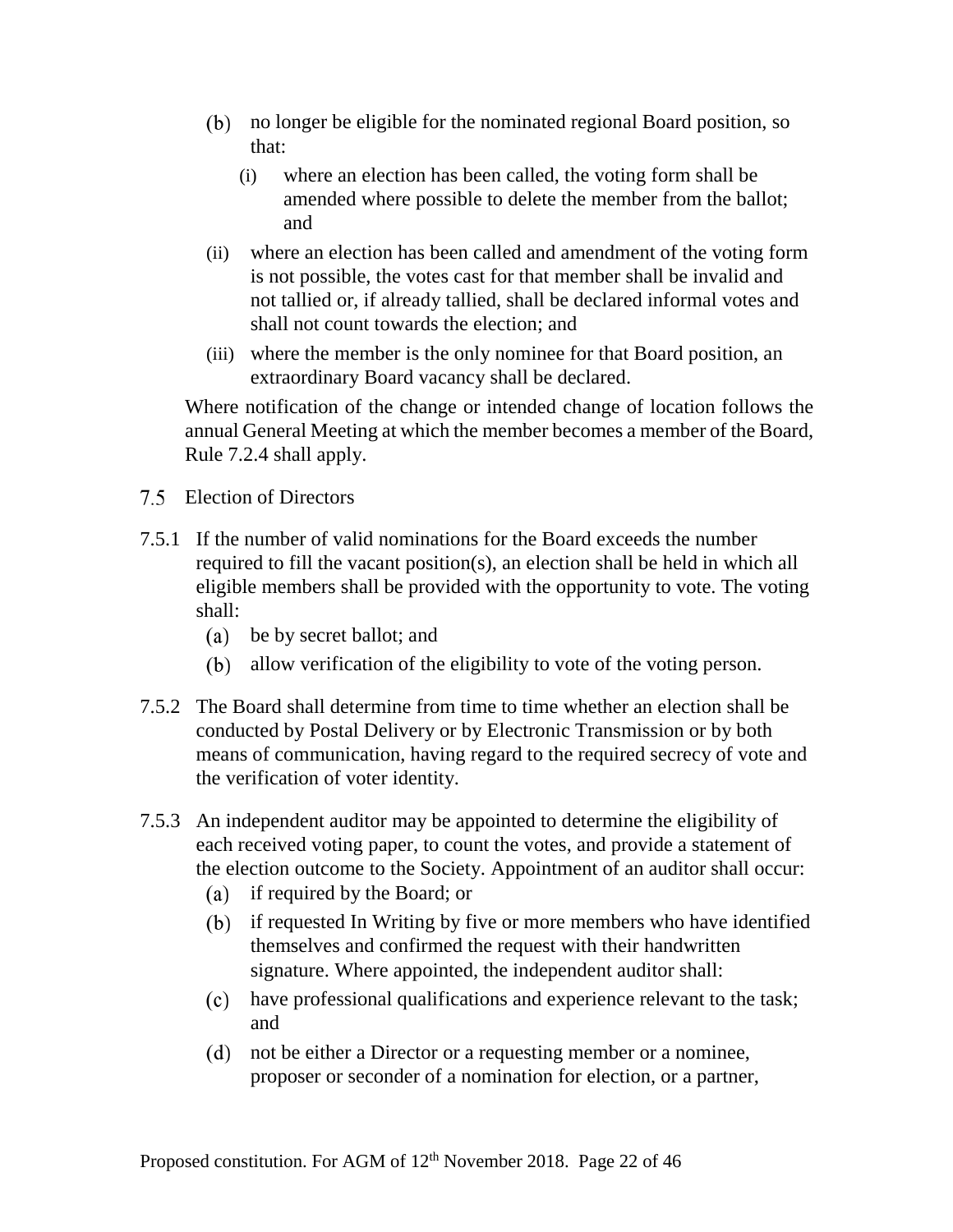employer or employee of those persons, or an employee of the Society.

- 7.5.4 The Board shall appoint a returning officer to oversee the integrity of the election. The returning officer shall be either a member or a Society employee but shall not be a Director who has been nominated and (if required) elected and shall not be a nominee or proposer or seconder of a nomination for election to the Board or a partner, employer or employee of those persons. The returning officer shall:
	- (a) ensure that voting adheres to the Rules set out here; and
	- scrutinise each statement of a nominee's background, experience and interest in the Society, and determine whether it meets the requirement of Rule [7.4.3](#page-20-0)[\(e\)](#page-20-1) and, where it does not meet that requirement, shall either edit the statement to fit the requirement or shall exclude the statement from the voting papers; and
	- (c) forward voting materials to, and receive the returned voting form from, each voting member; and
	- (d) if an auditor is appointed, deliver the received voting forms to the independent auditor; or
	- if an auditor is not appointed, determine the eligibility of each received voting paper, count the votes, and provide a statement of the election outcome to the Board.
- 7.5.5 The returning officer shall forward voting material not less than 30 days prior to the day of the annual General Meeting at which the Board positions become vacant. Voting materials shall be forwarded to all members who are eligible to vote according to the Society's register of members as it exists 14 days prior to forwarding voting materials.
- 7.5.6 The voting material shall:
	- be a voting form approved for the purpose by the Board; and
	- $(b)$  indicate all candidates for the Board position(s) for which the member is eligible to vote, but no candidate for any Board position for which the member is not eligible to vote; and
	- $(c)$ provide the statement of each candidate's employment, experience, and interest in the Society, if such statement has been provided by the candidate and has been accepted by the returning officer; and
	- (d) identify which candidate(s) (if any) are an existing or an immediatepast Director, or an existing or an immediate-past office holder; and
	- provide instructions on how to vote; and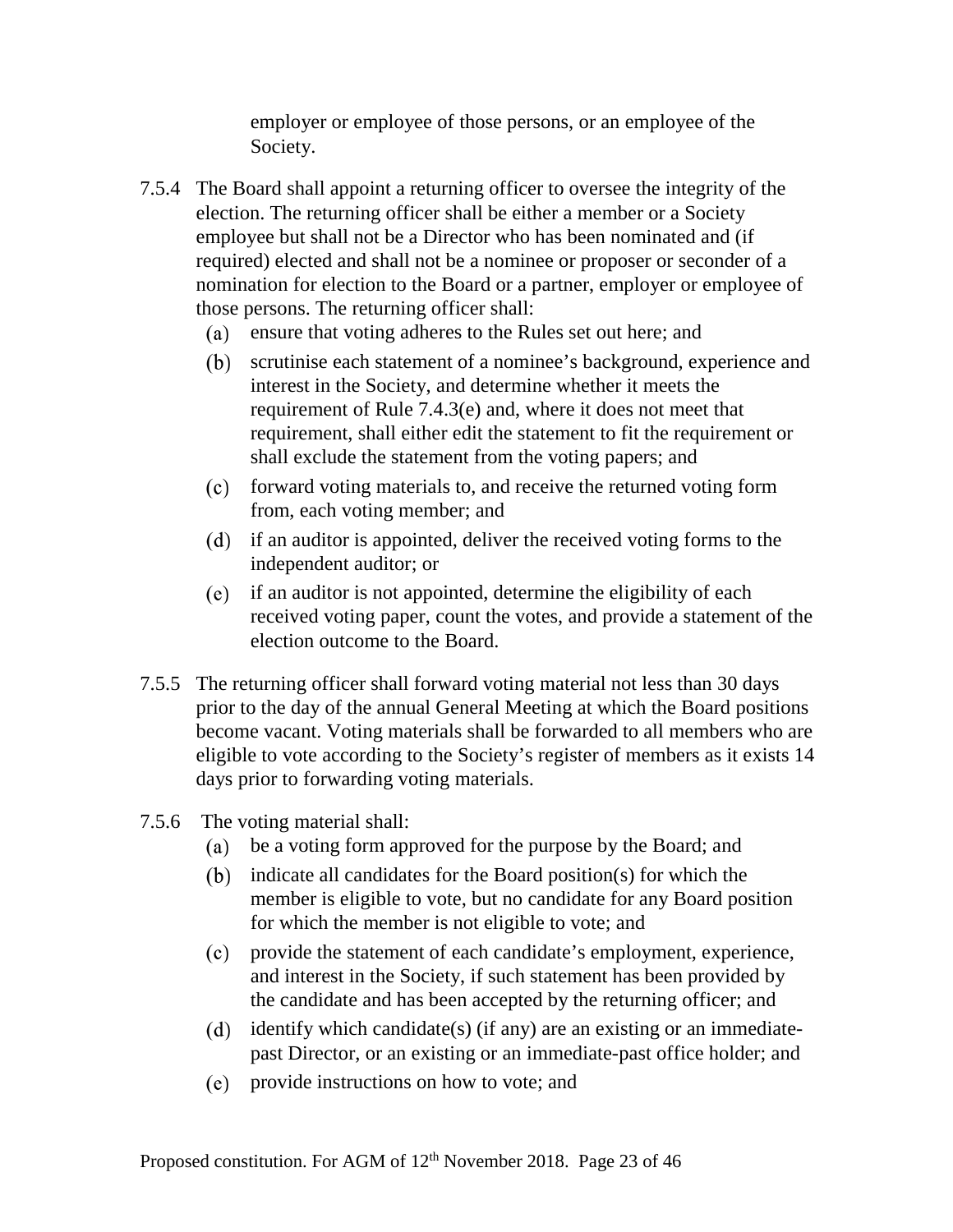- $(f)$ indicate how the member shall identify his, her or its eligibility to vote; and
- specify the address of the returning officer at the Society's office, or alternative Board approved address, and the closing date for the return of the voting form.
- 7.5.7 The instructions on how to vote shall indicate that the member:
	- has the right to vote or to abstain from voting; and  $(a)$
	- may submit only one voting paper; and
	- shall mark the box on the voting form next to the name of as many of the member's preferred candidate(s) as desired up to the number of Board positions to be elected; and
	- shall have a vote that is informal and not accepted if the voting is not in the manner specified.
- 7.5.8 Where the voting material is sent by Postal Delivery, the voting member's eligibility to vote shall be verified by providing in the voting material:
	- an envelope clearly marked 'voting form only' that is able to fit  $(a)$ within a second provided envelope that is addressed to the returning officer at the Society's office; and
	- an identification form to fit within the addressed envelope; and
	- (c) instructions that the member shall:
		- (i) seal the completed voting form in the envelope marked 'voting form only', with no other inclusion in the envelope; and
	- (ii) print his, her or its name on the identification form, sign the form, and seal both it and the already sealed envelope marked 'voting form only' within the envelope addressed to the returning officer; and
	- (iii) forward the sealed addressed envelope to the returning officer to be received on or before the closing date of the election.
- 7.5.9 Where the provision of voting material is by Electronic Transmission, the Board shall determine the process to be used and shall ensure that the requirements of Rule [7.5.1](#page-22-1) are implemented.
- 7.5.10 Each returned voting form shall be held in a ballot box, or its equivalent for Electronic Transmission, until the day following the closing date of the election.

The voting forms shall then be provided to the independent auditor (if appointed) or the returning officer (if an auditor is not appointed) together with a list of members eligible to vote on the closing date of the election with, if the election is for one or more regional Board positions, the region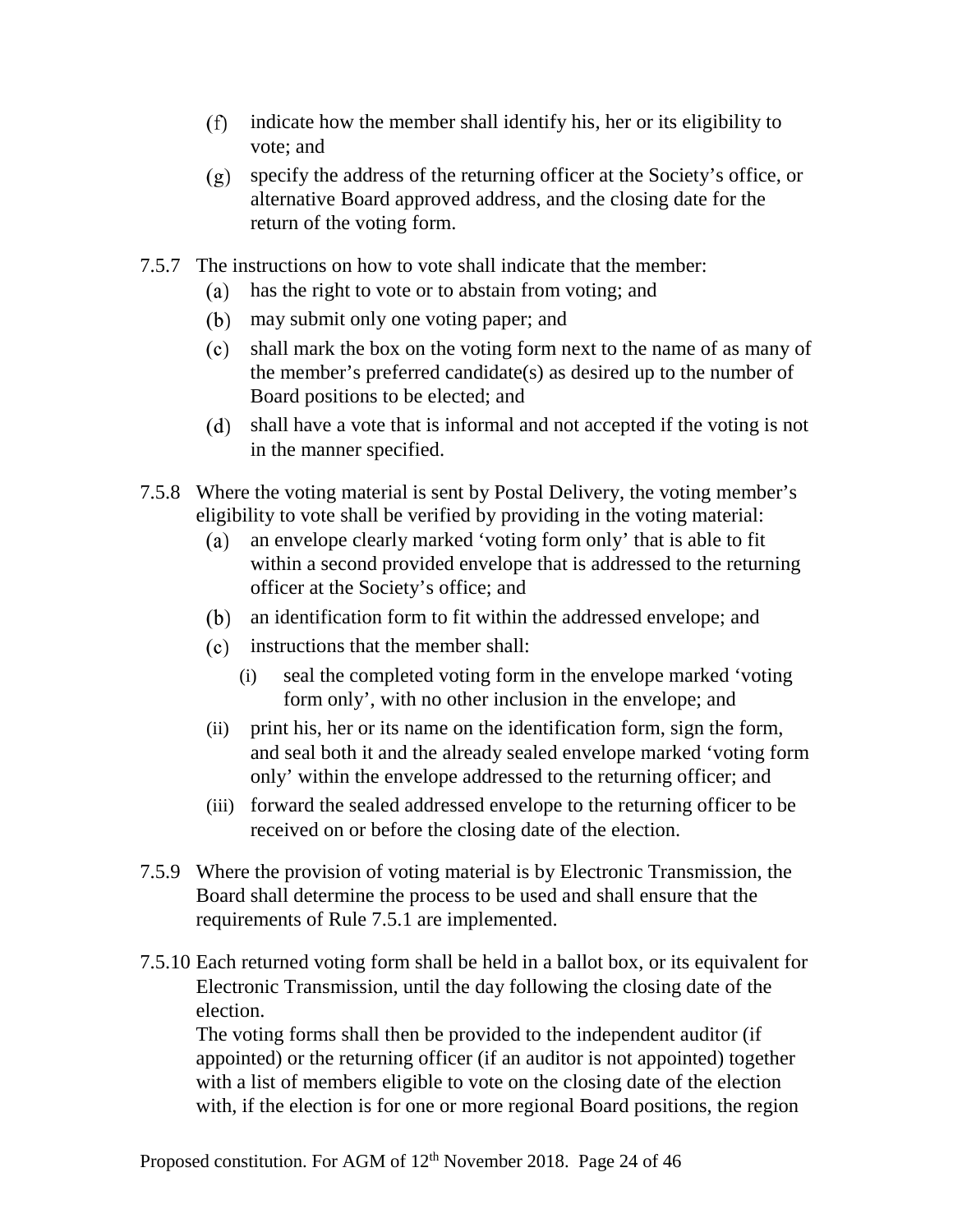of each member.

The auditor (if appointed) or the returning officer (if an auditor is not appointed) shall then:

- verify each voting member's eligibility to vote; and
- (b) record each eligible vote in a register of voting members, and exclude any voting form that is:
	- (i) a second or later voting form received from a voting member, or
- (ii) a voting form that is not from a member eligible to vote; or
- (iii) a voting form that is informal; and
- (c) tally the valid votes for each candidate.

Where a voting form is excluded, the form shall be kept by the Society in case of a dispute or investigation.

- 7.5.11 The successful candidate(s) shall be the one(s) gaining the largest number of votes. Where the number of votes is the same for two or more candidates for a Board position, the successful candidate amongst them shall be determined by a lottery conducted by the auditor (if appointed) or the returning officer (if an auditor is not appointed) in which each of the candidates in the lottery has an equal chance of being selected.
- 7.5.12 Upon completion of the tally of votes, the auditor (if appointed) or the returning officer (if an auditor is not appointed) shall provide the Board with a statement of:
	- (a) the number of votes cast for each candidate and which candidate(s) are successfully elected; and
	- $(b)$  the number of voting forms (if any) excluded as being:
		- (i) from a member not eligible to vote, or
	- (ii) in excess of a single vote by a member; or
	- (iii) completed not in the manner specified.
- 7.5.13 Upon completion of the tally and statement of results, all documents used to determine the election outcome shall be delivered to the Society, and shall be held securely in the Society's office or elsewhere for such time as the Board shall determine.
- 7.5.14 As soon as possible after the outcome of the election, the Society shall:
	- (a) inform unsuccessful candidates of the outcome; then
	- $(b)$ inform successful candidates of the outcome and invite them to attend the annual General Meeting, and advise them of the time, day and place of the first Board meeting set to follow the annual General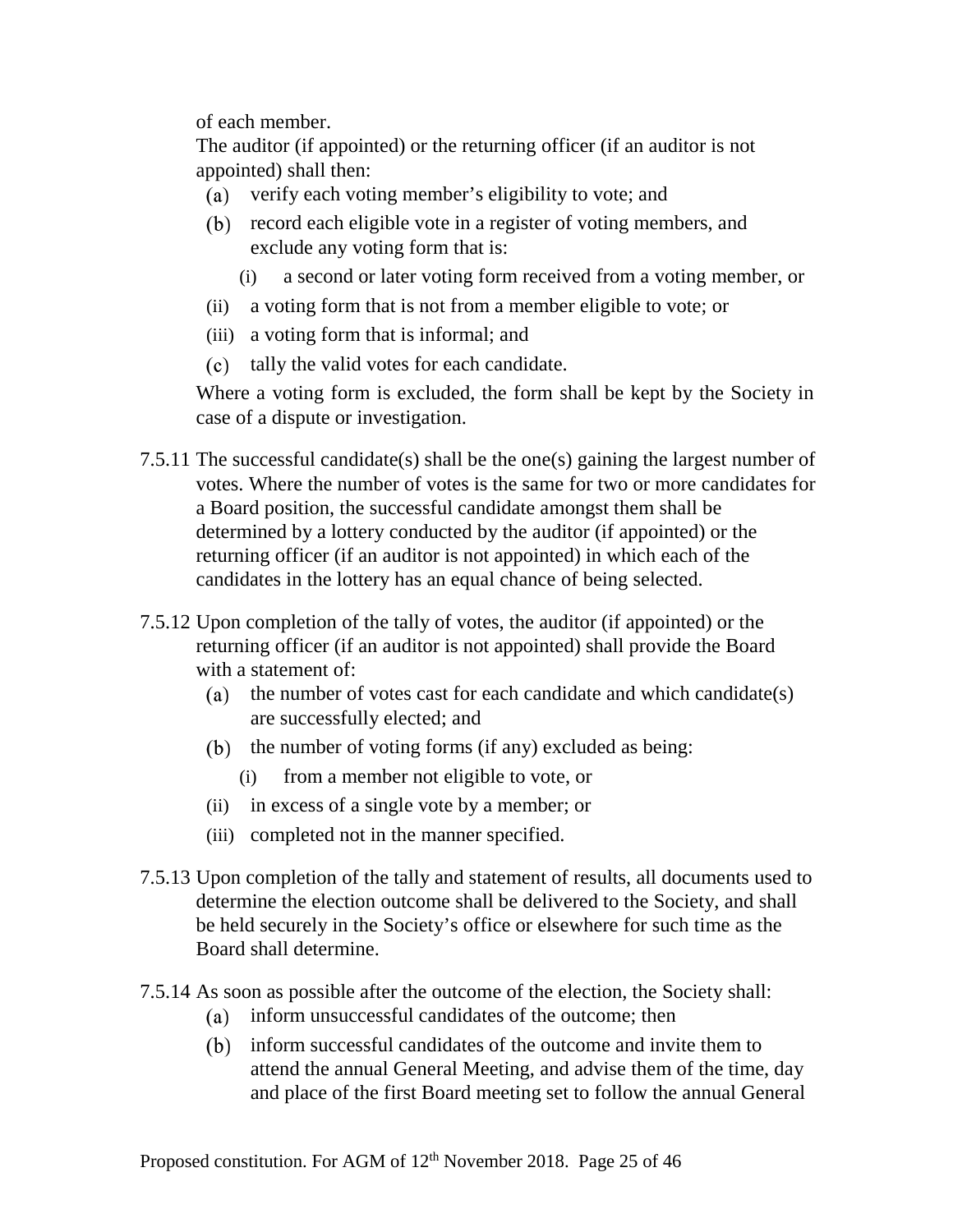Meeting (or its adjournment in the event of a lack of a quorum) at which the holders of the positions of President, Vice-President, Secretary, Treasurer and Public Officer of the Society shall be determined.

- 7.5.15 The election outcome shall be announced at the annual General Meeting that follows the closing date of the ballot, and shall be presented to the members by such other means that the Board may determine from time to time.
- <span id="page-26-0"></span>7.6 Board Meetings
- 7.6.1 The Board shall hold meetings at least twice a year and as often as required to satisfactorily manage the affairs of the Society. A meeting may be called:
	- by the President, or the Vice President, or the Secretary, or the Treasurer at any time; or
	- by request of three or more other Board members, in which case the date, time and location of the meeting shall be determined by the requesting Board members; or
	- by the Executive Officer, if appointed, at any time.
- 7.6.2 Notice to Board members of a meeting shall be sent by such means of communication as the Board may from time to time determine to be appropriate.
- <span id="page-26-1"></span>7.6.3 At least fourteen days notice of a meeting date, time and location shall be provided to Board members unless:
	- (a) the meeting has already been notified and a change of date, time or location is required at short notice to increase attendance; or
	- (b) in the opinion of the President, or the Vice-President, or the Secretary, or the Treasurer, or the Executive Officer (if appointed) a meeting is required urgently in which case the communication of the notice shall be clearly marked "Urgent: Board Meeting".
- 7.6.4 Notice of an agenda for the meeting shall normally be provided at least five days before the meeting unless the meeting is called urgently under part (b) of Rule [7.6.3.](#page-26-1)
- 7.6.5 The chairperson at all Board meetings shall be the President, or in his or her absence the Vice President. In the absence of both, the Board shall elect its own chairperson from amongst the Directors present. The chairperson shall have a deliberative vote as well as a casting vote.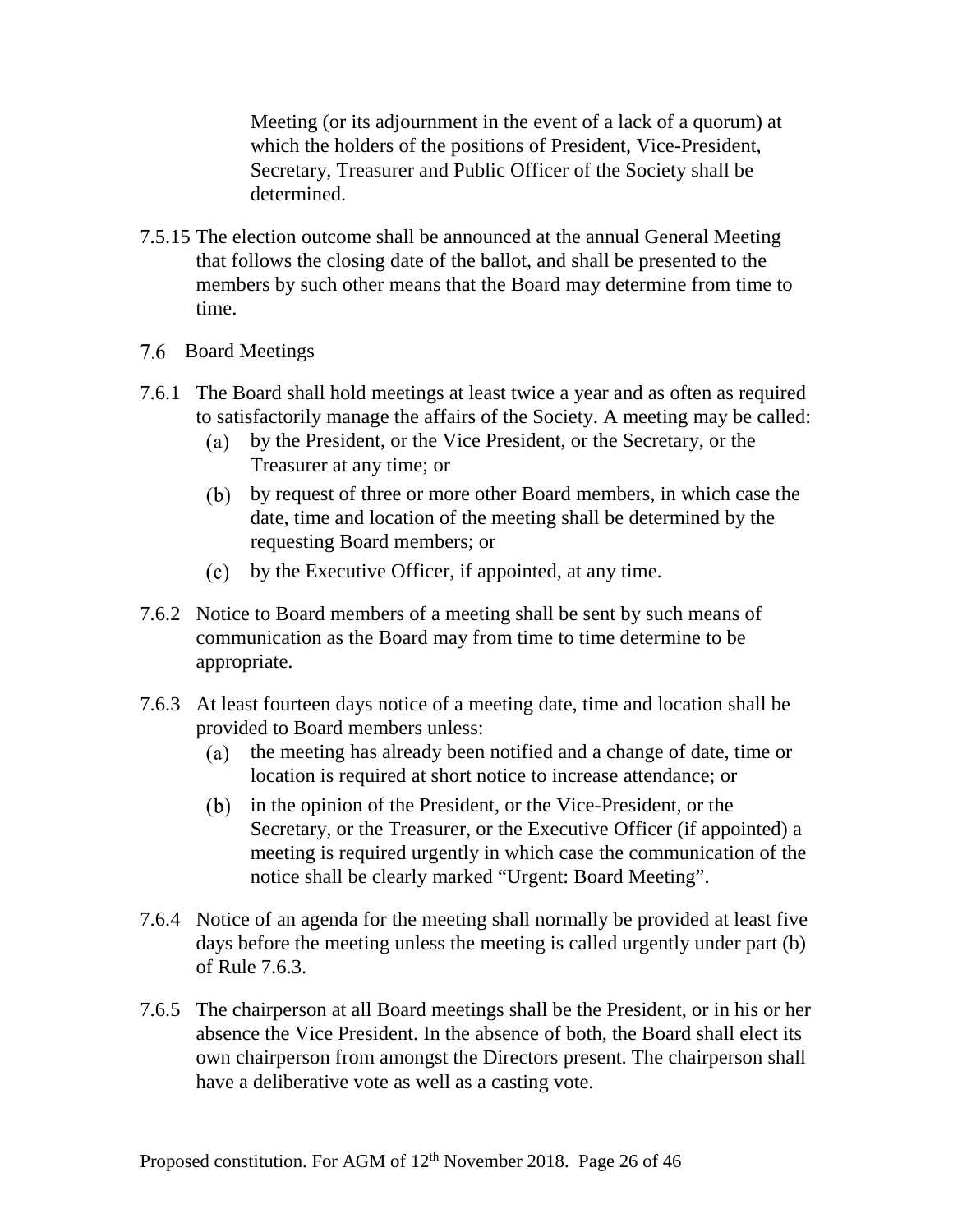- <span id="page-27-0"></span>7.6.6 A Director may participate in Board meetings:
	- (a) in person; or
	- by telephone; or
	- by such other technology that:
		- (i) the Board may determine from time to time to be acceptable; and
	- (ii) provides two-way immediate verbal communication.

Participation by the means identified in parts (b) and (c) of this Rule shall have the same voting power on resolutions as participation in person.

- 7.6.7 Six Directors participating as in Rule [7.6.6](#page-27-0) in a Board meeting shall form a quorum, except that, if the Society ceases to employ an Executive Officer, five Directors participating as in Rule [7.6.6](#page-27-0) in a Board meeting shall form a quorum.
- 7.6.8 If a quorum is not present within 30 minutes of the notified commencement time of a Board meeting or if a quorum is not maintained throughout the meeting then:
	- provided at least four Directors participate, the meeting shall  $(a)$ continue and shall provide recommendations to be presented as resolutions to the next meeting of the Board at which a quorum is present; otherwise
	- where less than four Directors participate, the meeting shall lapse.
- 7.6.9 All Board resolutions shall be decided by a simple majority of votes formally cast except:
	- where these Rules state otherwise; or
	- where less than three votes are in favour of the resolution, in which case the resolution shall lapse.
- 7.6.10 A Director whose personal situation prevents participation in one or more Board meetings may seek leave of absence from the Board. Such leave of absence:
	- must be for a specified period of time that commences on a specified date; and
	- may be given by the Board prior to the lack of participation or after the lack of participation; and
	- shall be provided where the Board is of the opinion that:
		- (i) the absence is associated with a situation that shall genuinely prevent or has genuinely prevented participation, and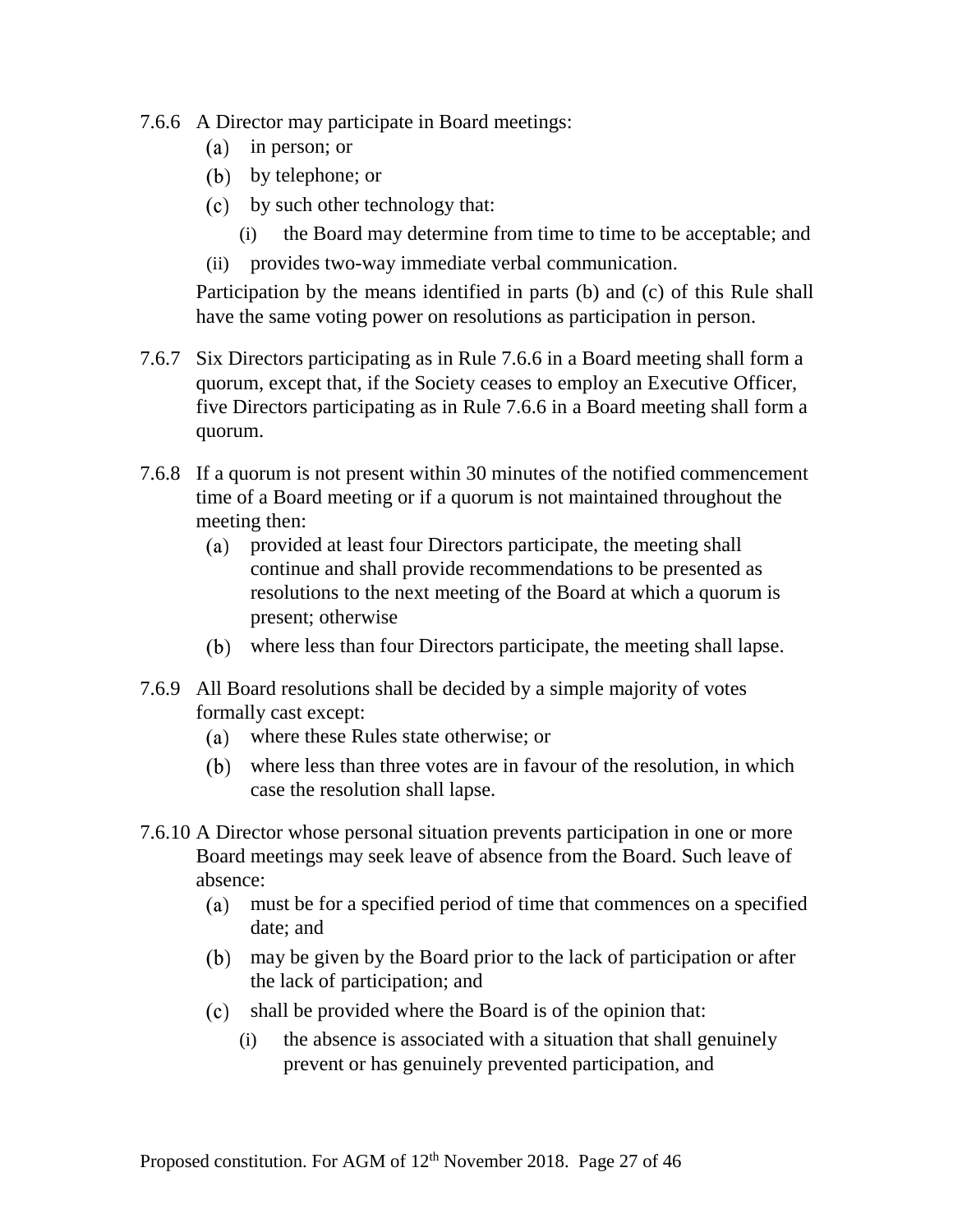- (ii) the absence will not substantially impair or has not substantially impaired the Board's proper functioning; and
- shall avoid a lack of participation in Board meetings leading to termination of membership of the Board under Rule [7.6.11.](#page-28-1)
- <span id="page-28-1"></span>7.6.11 A Director who does not participate in three consecutive Board meetings for which he or she is not granted leave of absence shall be put on notice In Writing of intention to terminate his or her membership of the Board if he or she does not participate in the Board meeting that next follows the notice. Where a Director has been put on such notice and does not participate in the Board meeting that next follows the notice and has not been granted leave of absence prior to the meeting, he or she shall cease to be a Director and an extraordinary vacancy of the Board shall be declared.
- <span id="page-28-0"></span>7.7 Committees
- 7.7.1 The Board may establish Committees where it is of the view that they are an appropriate means to inquire into, consider and make recommendations to the Board on Society matters. For each Committee that it establishes, the Board shall specify the Committee's title, objectives, term of appointment and membership including, if desired, the chairperson.
- 7.7.2 The Board may delegate to a Committee the exercise of any function of the Board other than:
	- (a) this power of delegation; and
	- a function that is imposed on the Board by the Act, by any other law, or by resolution of the Society in a General Meeting.

Notwithstanding such delegation, the Board shall have the power to:

- continue to exercise any function delegated to a Committee; and
- overrule any resolution of a Committee.
- 7.7.3 A Committee shall not pass any resolution that binds the Board or the Society to any act or thing done or omitted to be done or that has any legal effect unless:
	- (a) the Board directs otherwise and specifies the limits of the ability of the Committee to bind the Board or the Society; and
	- (b) the Committee acts in accordance with the specified limits; and
	- $(c)$ the power to vote on any resolution that binds the Board or the Society shall be limited to those members of the Committee who are Directors; and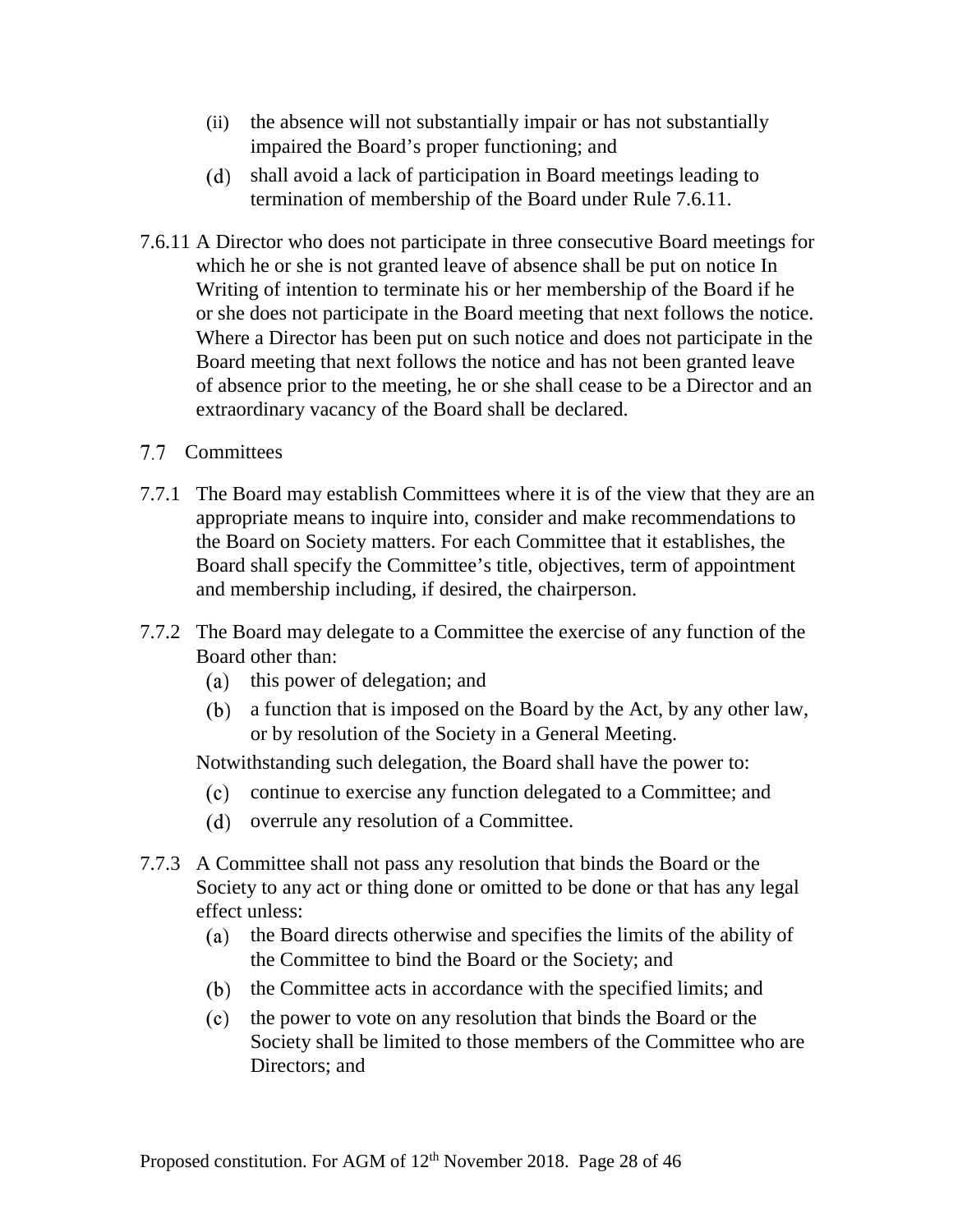- minutes of all meetings of the Committee shall be provided to the Board in a timely manner.
- 7.7.4 Every Committee shall:
	- exercise its powers, and generally conduct itself, in accordance with  $(a)$ any directions given by the Board; and
	- (b) keep its considerations confidential.
- <span id="page-29-0"></span>7.7.5 A Committee shall consist of any Director(s) or other person(s) that the Board determines, provided that each member of a Committee shall:
	- be a natural person; and
	- have indicated a willingness to be a member of that Committee.
- 7.7.6 All Committees shall be dissolved at each annual General Meeting, and the Committees to be established and their title, membership, objectives and ability to pass resolutions that bind the Board or the Society shall be determined by the newly established Board.
- 7.7.7 A Committee may meet and adjourn as it thinks proper.
- 7.7.8 In the absence of appointment of a chairperson for a Committee by the Board, the Committee shall elect a chairperson from amongst its members. The chairperson of a Committee shall have a deliberative vote and, in the event of an equality of votes, shall also have a casting vote. If the chairperson is not present at any meeting within ten minutes after the time appointed for commencement of the meeting, the Committee members present may choose one member amongst them to be the chairperson of that meeting.
- 7.7.9 The chairperson of a Committee that cannot pass a resolution that binds the Board or the Society shall provide a concise report of each Committee meeting's considerations and findings to all members of the Committee and to the Board, preferably within seven days but no later than fourteen days after a Committee meeting.

The report shall be distributed by whatever means the Board may determine.

7.7.10 A member of a Committee may participate in Committee meetings in person or by telephone or such other means of two-way immediate verbal communication that the Board may from time to time determine to be suitable.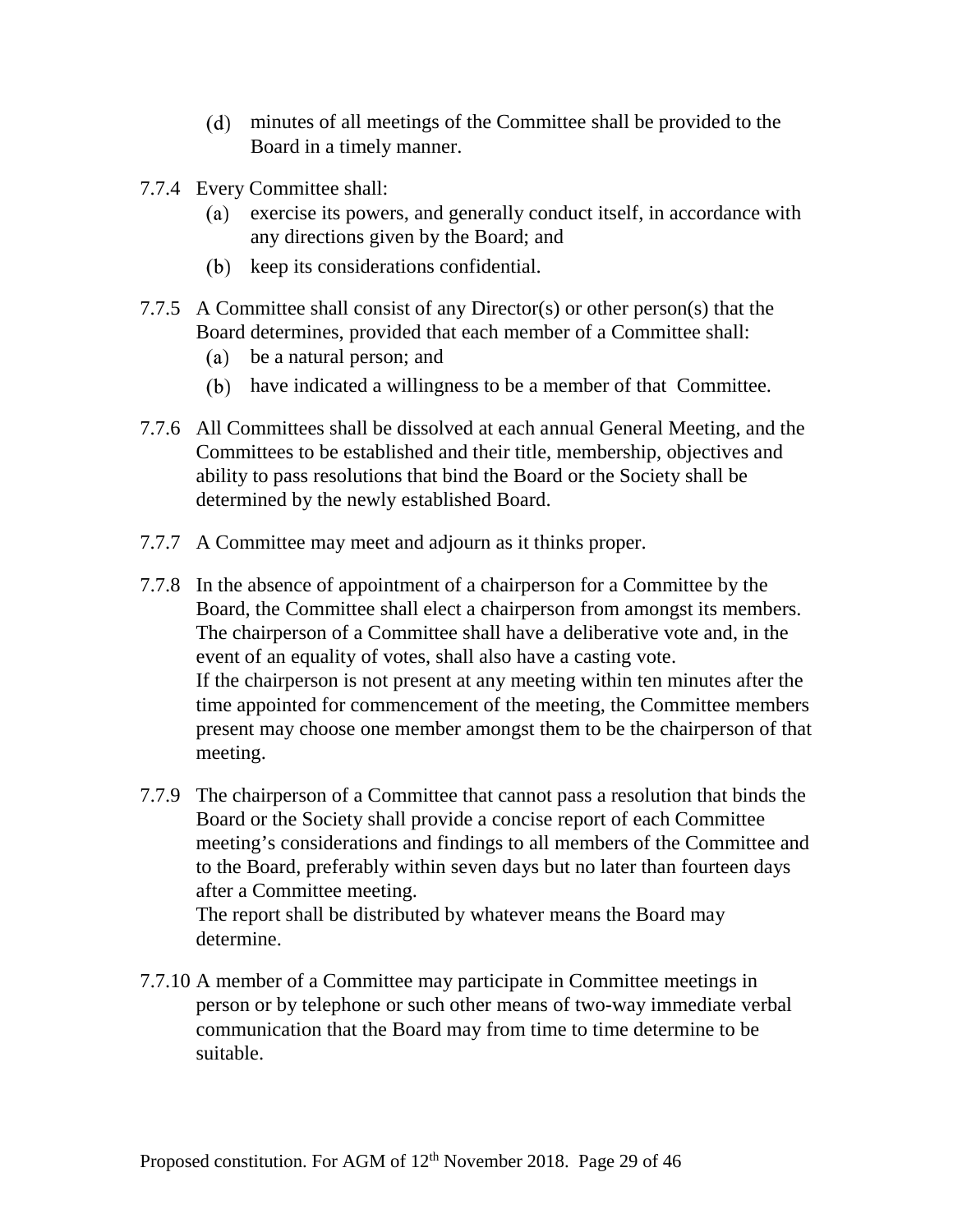- 7.7.11 A Director who is a member of a Committee shall be eligible to resign from the Committee upon either:
	- $(a)$ a written statement of resignation provided to the Board through the Society's Office, or
	- a verbal statement of resignation provided to the Board at a meeting of the Board.
- 7.7.12 A member of a Committee who is not a Director shall be eligible to resign from the Committee upon either a written or verbal statement of such action provided to the chairperson of the Committee at any time.
- 7.7.13 If for any reason a Committee position becomes vacant, the Board shall determine whether the position is to be filled. If it is to be filled, the Board shall appoint whosoever it thinks appropriate provided that such appointment is consistent with Rule [7.7.5.](#page-29-0)
- 7.7.14 Any Committee member who has a potential conflict of interest with the affairs of that Committee shall declare that conflict to the Committee and those Committee members with no conflict of interest shall determine the appropriate course of action.
- 7.7.15 If a member of a Committee does not participate in three consecutive Committee meetings, the chairperson of that Committee shall notify the Board of the situation and the Board shall determine the appropriate course of action.

### <span id="page-30-0"></span>**SUBSCRIPTIONS AND FINANCE**

- <span id="page-30-1"></span>Annual Subscriptions
- 8.1.1 Annual subscriptions for the twelve month period that commences on 1 July shall fall due on that same 1 July and expire on 30 June of the following calendar year.
- 8.1.2 The amount of the annual subscription to the Society shall be determined by the Board. At its discretion, the Board may modify the annual subscription for particular purposes. Without limitation, these purposes may include the offer of concessions and incentives to different members, subject to eligibility criteria which will be determined by the Board from time to time.
- <span id="page-30-2"></span>8.1.3 A member shall not be relieved of any part of the payment of the annual subscription where payment is made after the 1 July that commences the twelve month subscription period.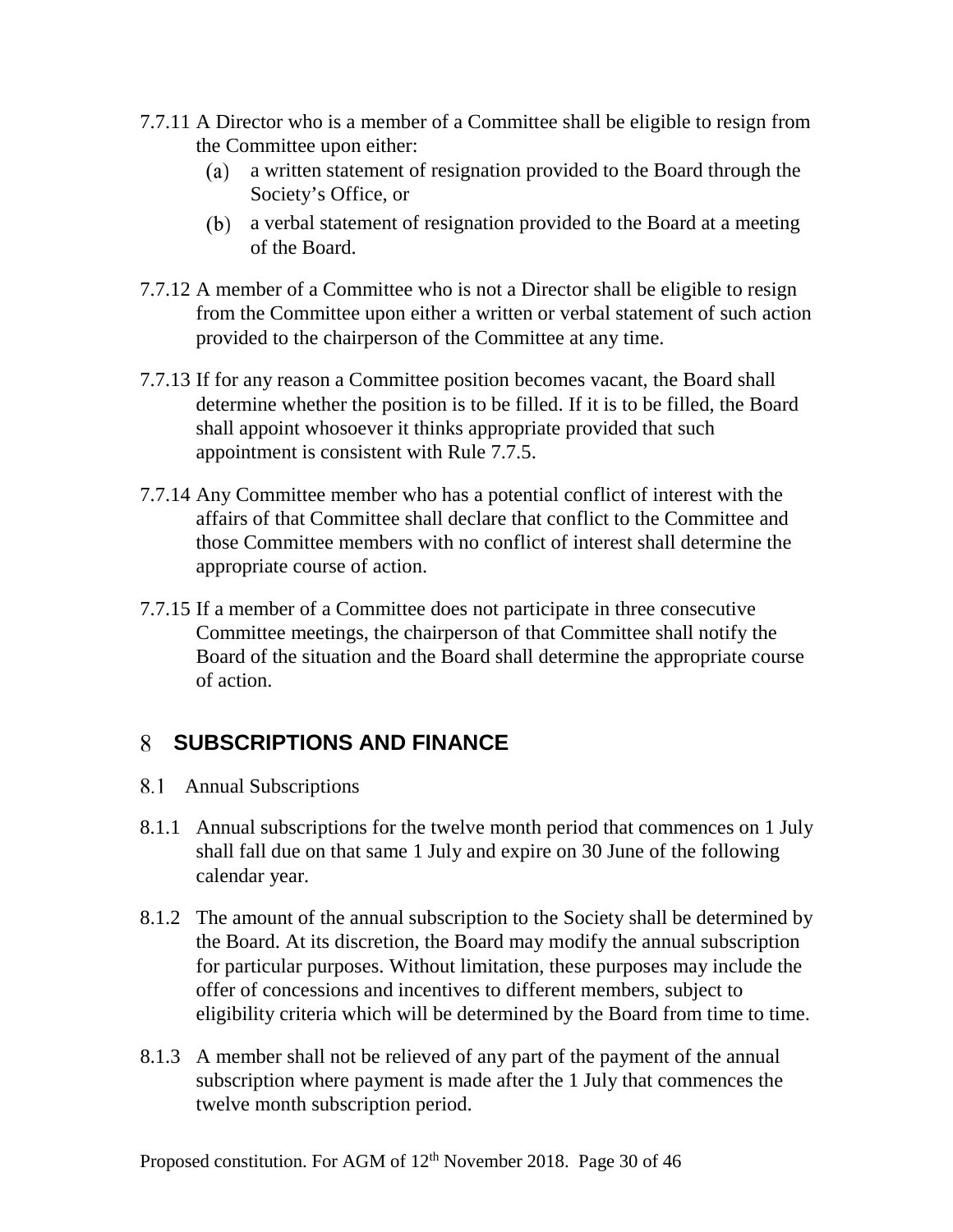However, an application to join the Society for the first time that is accepted after 31 December shall be required to pay only half the amount of the annual subscription for that Financial Year.

- 8.1.4 A Fellow of the Society shall be exempt from the payment of the annual subscription.
- 8.1.5 A member whose annual subscription for the period from 1 July is not paid before 1 July shall be deemed not financial (unfinancial) until the subscription is paid. An unfinancial member shall:
	- not receive the privileges of membership; and
	- not be eligible to vote at a meeting or in an election for the Board or in a postal ballot; and
	- not be eligible to nominate for the Board, or propose or second a nominee for the Board; and
	- not be eligible to be a Director.
- 8.1.6 Unless the Board determines otherwise, a member whose annual subscription is not paid before 30 September in the subscription period shall be notified In Writing that the subscription is due and that, unless it is paid within 30 days from the day of the notice, he or she shall:
	- be struck off the list of members and shall cease to be a member, and
	- be required to complete a new application to subsequently become a member again, and
	- be assessed for membership on the basis of the membership criteria that apply at the time of receipt of the application following the cessation of membership.
- 8.1.7 Payment of the annual subscription shall entitle a member to receive the benefits of the Society according to their membership type.
- 8.1.8 A financial member who resigns shall not be eligible to reimbursement of any part of the paid annual subscription.
- <span id="page-31-0"></span>8.2 Accounting and Finance
- 8.2.1 The Society shall:
	- $(a)$ maintain accounting records that correctly record and fully explain the financial transactions and financial position of the Society, in accordance with the requirements of the Act; and
	- (b) require open and accurate accounting by officers, employees and members of any funds received from or paid to the Society.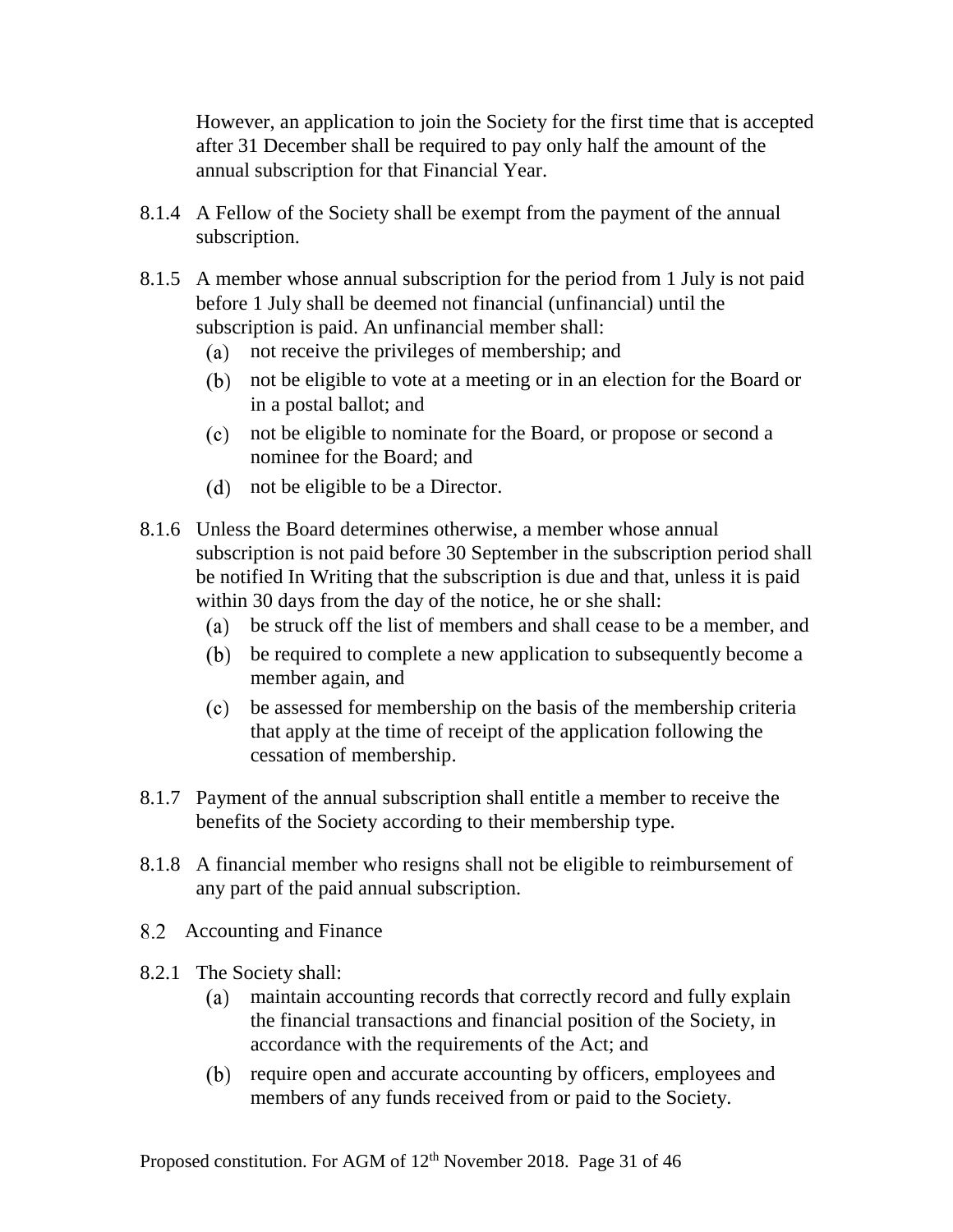- 8.2.2 The Board shall:
	- appoint a qualified, independent, professional auditor, who meets the  $(a)$ requirements of the Act, to thoroughly audit and check the books and the financial and other records of the Society and provide an audited report to the Board; and
	- (b) ensure that the timing of submission to the auditor of the Society's accounts and other required financial documents allows the auditor to audit the accounts and furnish a report on the accounts in time to present the audited accounts and the auditor's report on those accounts to the annual General Meeting.
- 8.2.3 The Treasurer shall provide to the members at the annual General Meeting the Society's audited financial accounts together with the auditor's report on the accounts.
- 8.2.4 If the Society meets the requirements of a prescribed association under the Act, the Board shall ensure that the Society complies with the particular requirements of the Act for such an association.
- 8.2.5 Every Director and employee of the Society and person appointed to the Board or appointed to a Committee shall be indemnified out of the assets of the Society against any liability incurred by him or her in defending any proceedings whether civil or criminal arising from the proper execution of the affairs of the Society in which judgement is given in his or her favour or in which he or she is acquitted or in connection with any application under the Act in which relief is granted to him or her by the Court in respect of any negligence, default, breach of duty or breach of trust.
- <span id="page-32-0"></span>8.3 Prohibition against Securing Profits for Members

The income and capital of the Society shall be applied exclusively to the promotion of the Society's purposes. No portion of the income and capital shall be paid or distributed directly or indirectly to members or their associates except as bona fide remuneration of a member for services rendered or expenses incurred on behalf of the Society and which are supported by receipts.

#### <span id="page-32-1"></span>**9 PROXIES**

A member who is unable to attend a General Meeting shall be entitled to appoint a proxy to vote for him, her or it at the meeting.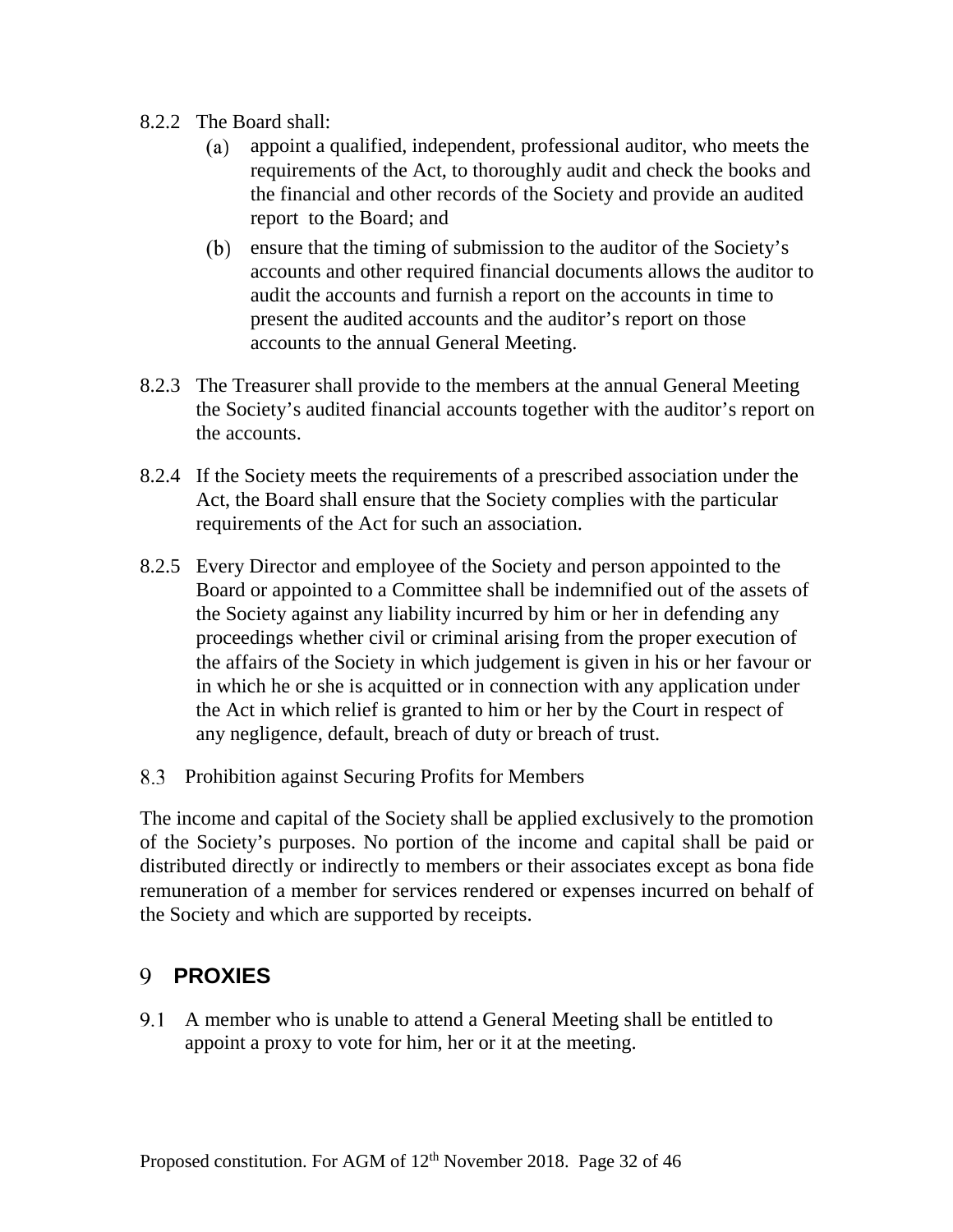- 9.2 Appointment of the proxy shall be on a form approved for the purpose by the Board. The completed form shall be sent to the Society's office so that it shall be received:
	- (a) not less than four days before the day of the meeting, where the member appointing the proxy is not a Board member; and
	- not less than two days before the day of the meeting, where the member appointing the proxy is a Board member. The form shall be sent by:
	- Postal Delivery with the handwritten signature of the member, or
	- where so approved by the Board, by Electronic Transmission from the member's electronic address as recorded in the Society's register of members; or
	- by such other technology that allows the authentication of the proxy and the eligibility of the voting member to be verified and that is approved by the Board for the purpose.
- 9.3 If the form to appoint the proxy indicates a specific voting outcome for a proposed resolution that is provided in the notice of the meeting then the proxy vote recorded at the meeting shall be that of the specific voting outcome specified on the form.
- If the form to appoint a proxy does not indicate a specific voting outcome, or if the vote at a meeting is not on a proposed resolution given in the notice of the meeting, the proxy vote recorded at the meeting shall be the vote cast by the member appointed as the proxy.
- The maximum number of proxy votes that a member appointed as a proxy shall be entitled to record shall be:
	- (a) for a resolution that is given in the notice of the meeting:
		- (i) without limit for proxy forms that indicate a specific voting outcome on the resolution; and
	- (ii) no more than ten for proxy forms that do not indicate a specific voting outcome on the resolution; and
	- $\phi$  for a resolution that is not given in the notice of the meeting, no more than ten proxy votes.

#### <span id="page-33-0"></span>**GENERAL MEETINGS**

<span id="page-33-1"></span>10.1 Procedures of General Meetings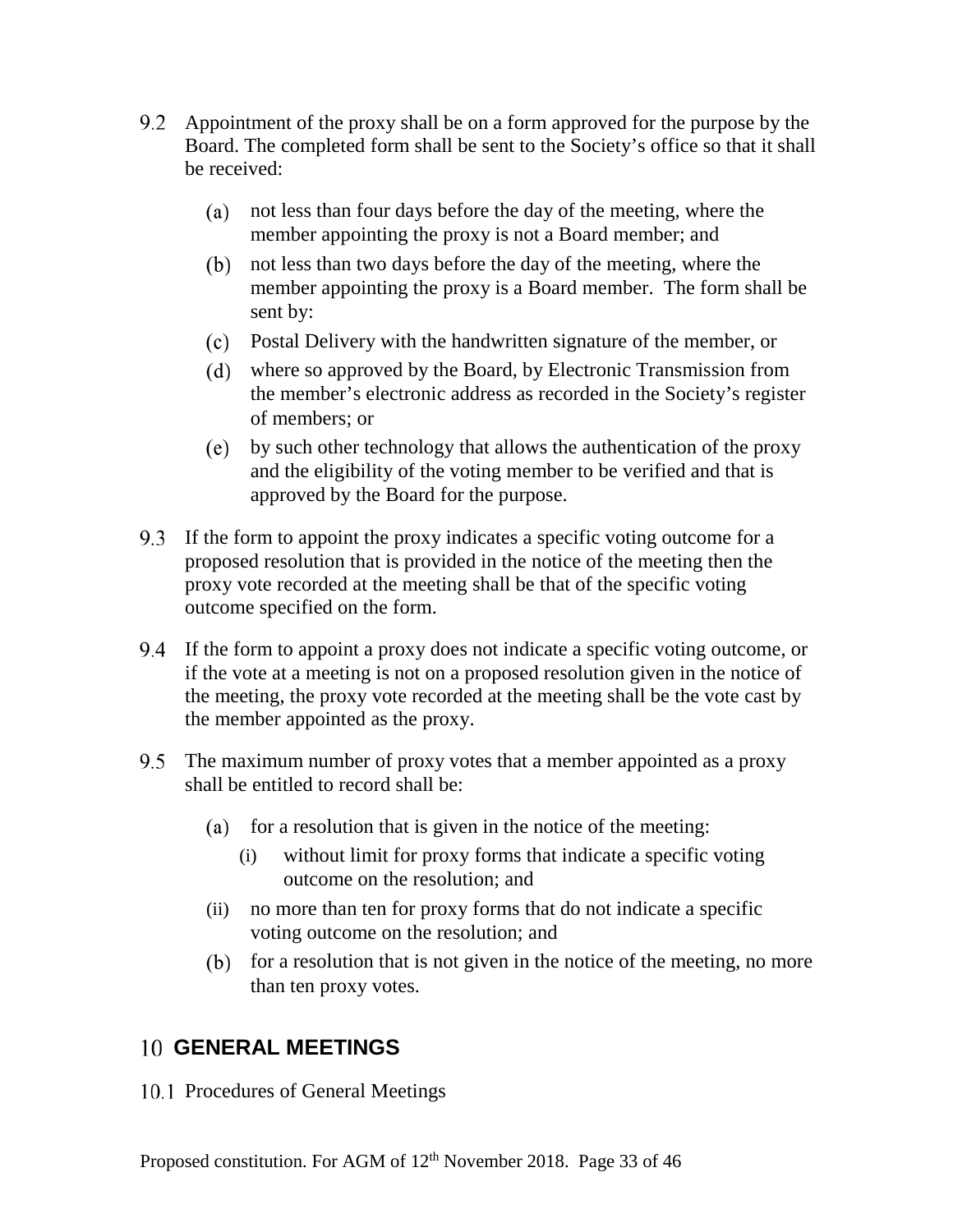- 10.1.1 Only financial members shall be eligible to vote at meetings either in person or by proxy.
- 10.1.2 Each member entitled to vote shall be entitled to one vote on each proposed resolution.
- <span id="page-34-0"></span>10.1.3 The Society shall provide at least twenty days notice of the day, the time and the place of a General Meeting to all members by either:
	- a notice sent by Postal Delivery or Electronic Transmission or by  $(a)$ such other technology that the Board approves for the purpose; or
	- (b) a notice included in a Society publication that is sent by Postal Delivery or Electronic Transmission or by such other technology that the Board approves for the purpose and in which the notice shall be prominently displayed on the publication's first page.
- 10.1.4 The chairperson at a General Meeting shall be the President or, in his or her absence, the Vice President. In the absence of both the President and the Vice President, any member may be elected to perform this function by the meeting. The chairperson of the meeting shall have a casting vote in addition to his or her deliberative vote.
- 10.1.5 Each resolution at a General Meeting shall be determined:
	- on a show of hands and a declaration by the chairperson that the  $(a)$ resolution has, on the show of hands, been carried or carried unanimously or carried by a particular majority or lost; however
	- (b) if a poll is demanded, either by the chairperson or by at least four members eligible to vote and present at the meeting in person or by proxy, before or on the declaration of the show of hands, then a poll by secret ballot shall be taken either:
		- (i) immediately, in the case of a poll which relates to the election of the chairperson of the meeting or to the question of an adjournment, or
	- (ii) in such manner and at such time before the close of the meeting as the chairperson directs, in the case of a poll on any other matter.

10.1.6 Where a poll is conducted:

- (a) the outcome of the poll on the matter shall be the resolution of the meeting on that matter; and
- (b) the demand for a poll shall not prevent the meeting continuing with business other than that upon which the poll is demanded.
- 10.1.7 A General Meeting may be adjourned by ordinary resolution of the meeting.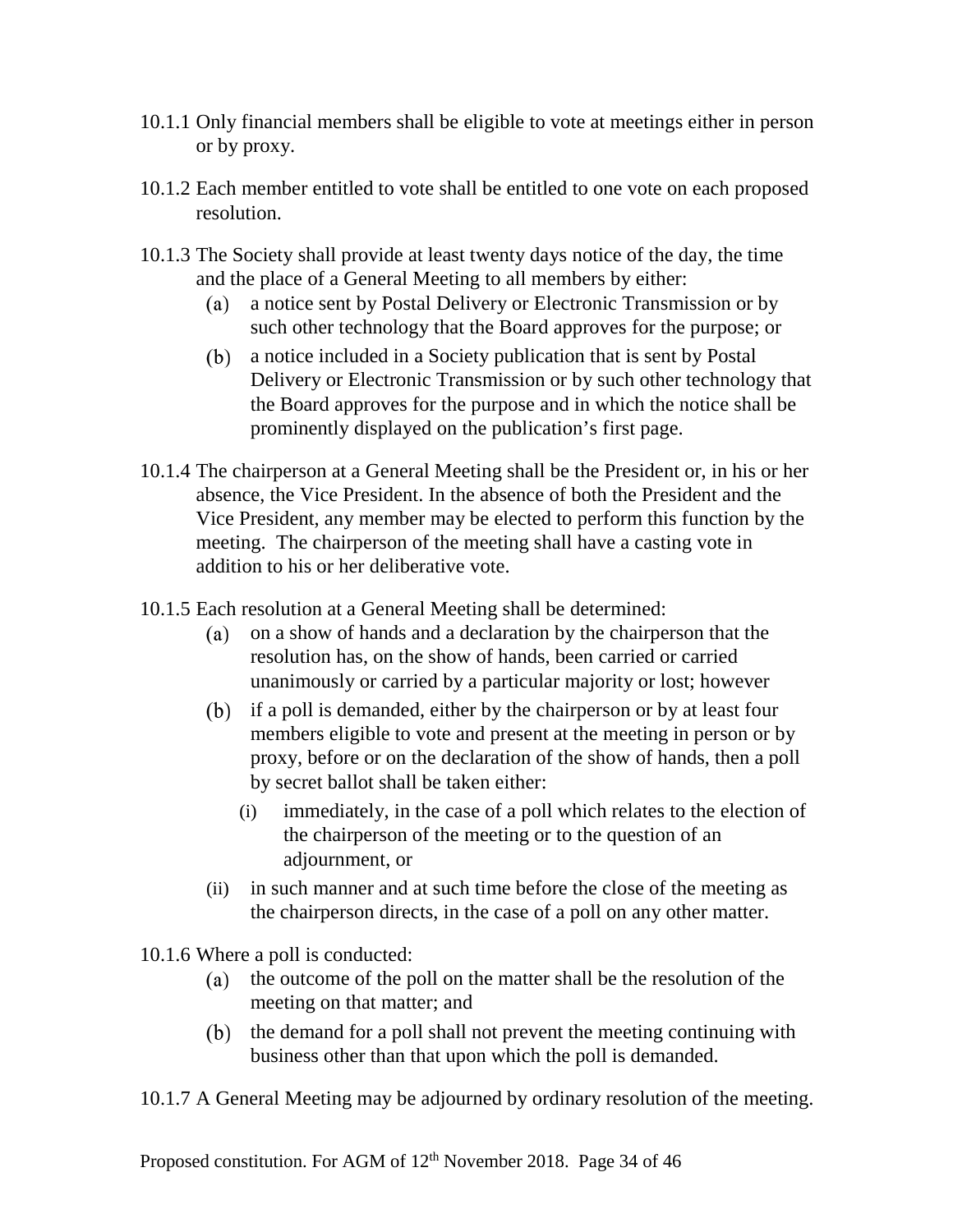- 10.1.8 Twenty-five financial members present personally or by proxy shall be a quorum at a General Meeting provided that the number of financial members present personally exceeds twelve.
- 10.1.9 If a quorum of members is initially present but is not maintained throughout the meeting, any resolution(s) voted upon while the quorum is present shall be binding upon the Society.
- <span id="page-35-0"></span>10.2 Ordinary and Special Resolutions
- 10.2.1 An ordinary resolution shall be a resolution passed by a simple majority of the votes cast at the meeting by those members who are entitled to vote either in person or by proxy.
- 10.2.2 A Special Resolution shall require that:
	- $(a)$ at least 21 days notice shall be provided In Writing to members, specifying the resolution and the intention to propose it as a Special Resolution at a General Meeting; and
	- (b) to be passed, the resolution must have the support of at least threequarters of the votes cast at the meeting by those members who are entitled to vote either in person or by proxy.
- <span id="page-35-1"></span>10.3 Annual General Meetings
- 10.3.1 In accordance with the Act, the Board shall call an annual General Meeting to be held not later than five months from the end of the Financial Year of the Society.
- 10.3.2 While in session, the annual General Meeting shall conduct the affairs of the Society. The meeting shall have the power to:
	- make, alter and repeal any Rule of the Constitution provided that the resolution proceeds as a Special Resolution; and
	- (b) receive and adopt a statement of income and expenditure and an audited profit and loss sheet and balance sheet as at the 30<sup>th</sup> June of that year; and
	- determine any matter referred to it by the Board and review the actions or decisions of the Board; and
	- do whatever these Rules authorise the meeting to do, and to do whatever the Act and the Rules do not specifically direct any other person or body to do, provided that:
		- (i) in the opinion of the meeting the action supports the purposes of the Society; and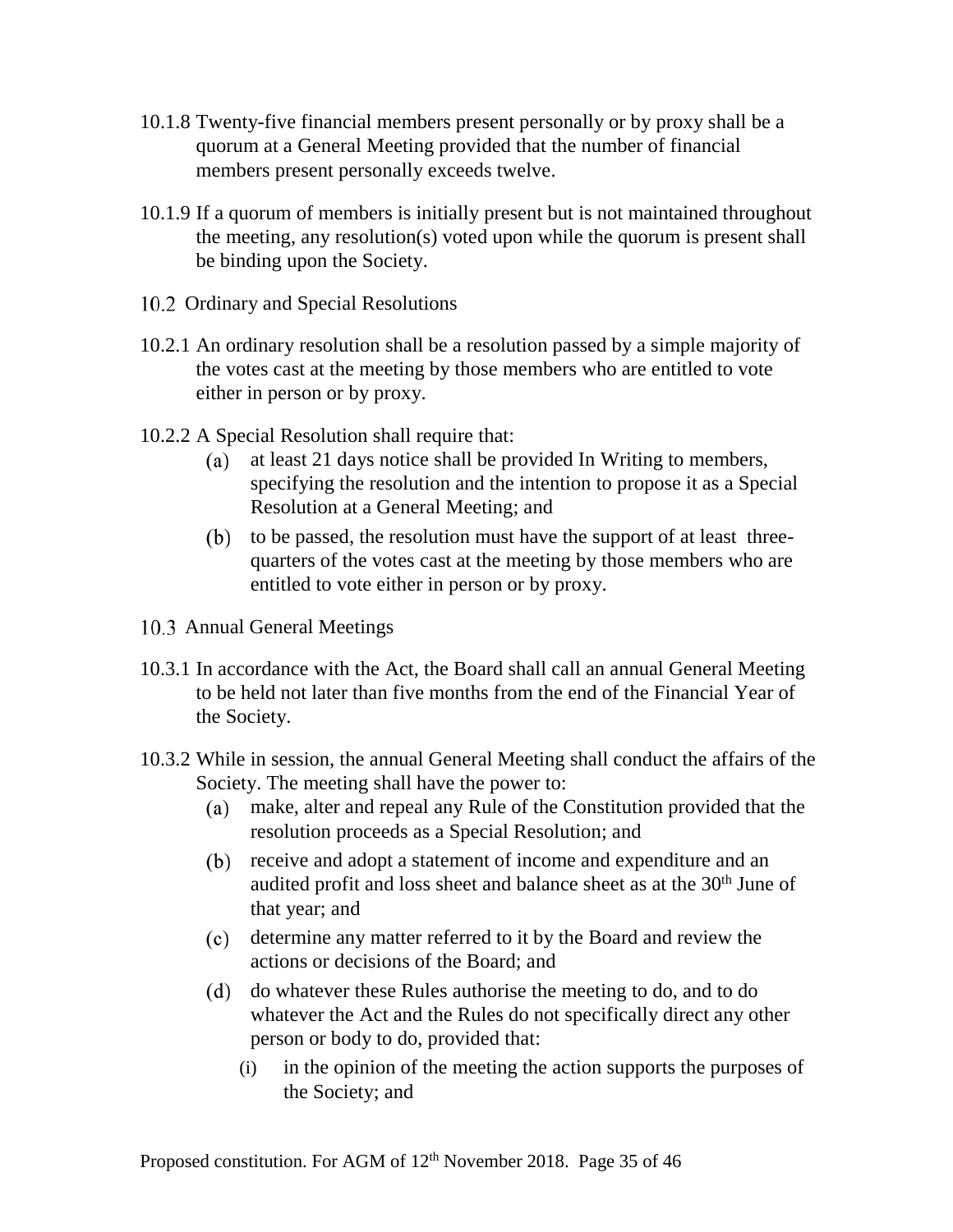- (ii) where such business is not on the agenda paper, it shall be brought forward only where the action is supported by a resolution to do so that is passed with support of at least two-thirds of the votes cast at the meeting by those members who are entitled to vote either in person or by proxy; and
- (iii) the business does not seek to alter the nomination and (if required) election of members to the Board.
- 10.3.3 Unless the meeting determines otherwise, the following shall be the order of business at an annual General Meeting.
	- Minutes of a previous special General Meeting (if any).
	- (b) Minutes of the previous annual General Meeting.
	- The President's report for the past Financial Year.
	- The Treasurer's report for the past Financial Year and the presentation of the financial accounts and reports.
	- Composition of the Board.
	- Admission of Fellows of the Society (if any).
	- Amendment of Constitution and Rules (if any).
	- (h) Other business.
- 10.3.4 At an annual General Meeting, members who have nominated for Board positions and (if required) have been elected, shall be declared to be members of the Board.
- 10.3.5 If a quorum is not present at an annual General Meeting within thirty minutes of the appointed commencement time or if at some point in the meeting a quorum is no longer maintained, then the meeting shall stand adjourned for up to thirty days and for such period of time as shall allow the notification specified by Rule [10.1.3](#page-34-0) to be provided. If a quorum is not present at an adjourned meeting within thirty minutes of the appointed commencement time, then six members present personally and eligible to vote shall constitute a quorum, otherwise the meeting shall lapse.
- <span id="page-36-0"></span>10.4 Special General Meetings
- 10.4.1 A General Meeting other than an annual General Meeting shall be a special General Meeting. A special General Meeting shall be convened if it is sought by:
	- (a) the Board; or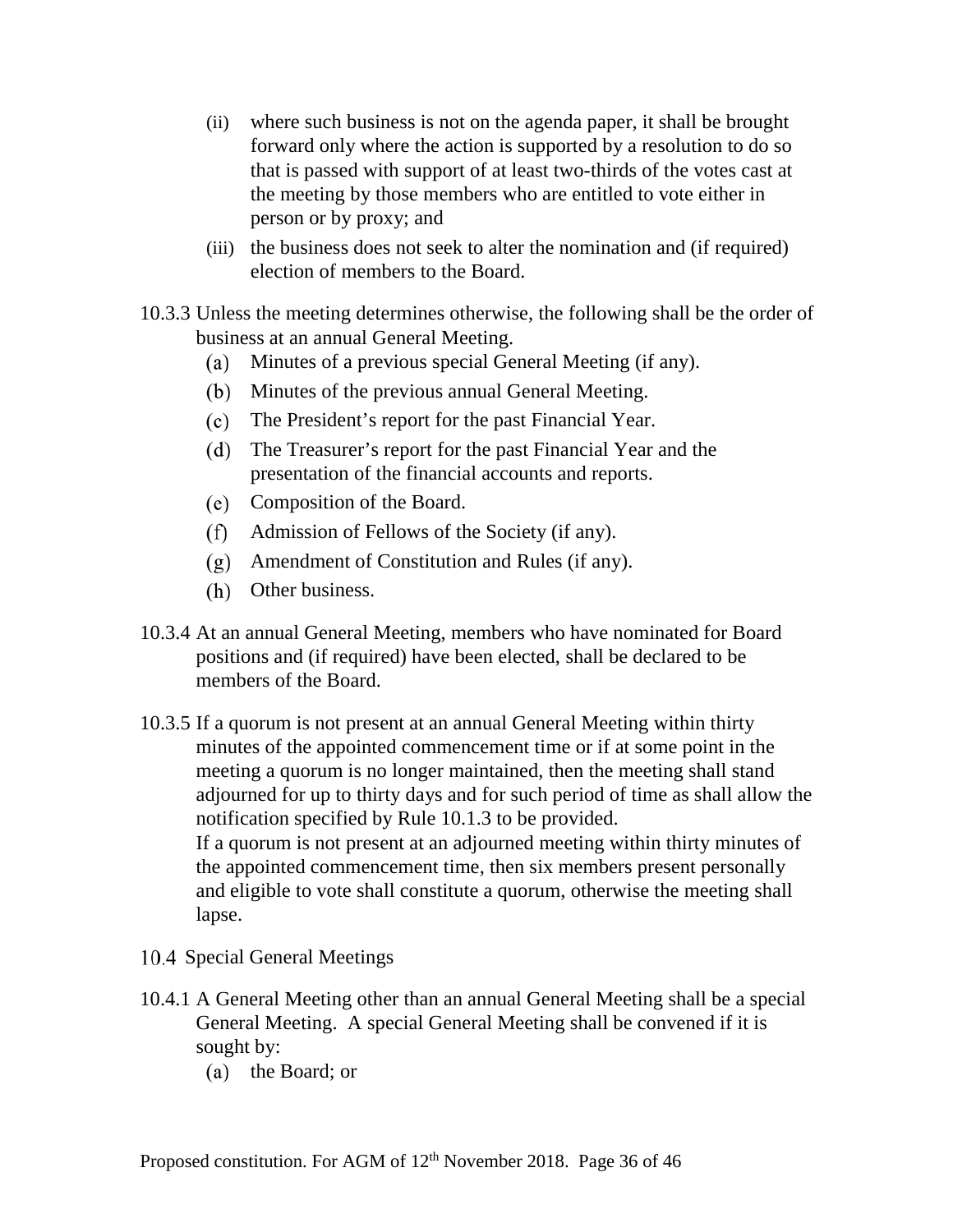- by not less than ten financial members In Writing who have provided their names and handwritten signatures and a clear statement of the purpose of the meeting. In such case:
	- (i) notice of the meeting shall be given within twenty days of the receipt of the request; and
- (ii) the meeting shall be convened within sixty days of the receipt of the request; and
- (iii) the day, time and place of the meeting shall be determined by the Board in consultation with those members calling for the meeting.
- 10.4.2 A special General Meeting shall not bring forward or discuss any matter other than that for which the meeting is convened.
- 10.4.3 If a quorum is not present at a special General Meeting within thirty minutes of the appointed commencement time or, if at some point in the meeting, a quorum is no longer maintained, then:
	- (a) in the event of a meeting not sought by the Board, the meeting shall lapse; and
	- (b) in the event of a meeting sought by the Board, the meeting shall stand adjourned for up to thirty days and for such period of time as shall allow the notification specified by Rule [10.1.3](#page-34-0) to be provided.

If a quorum is not present at an adjourned meeting within thirty minutes of the appointed commencement time, then six members present personally and eligible to vote shall constitute a quorum, otherwise the meeting shall lapse.

### <span id="page-37-0"></span>**POSTAL BALLOT**

- <span id="page-37-1"></span>11.1 Function
- 11.1.1 A postal ballot shall use Postal Delivery or Electronic Transmission, or other technology suited to the purpose and approved by the Board, to present one or more resolutions to all members who are eligible to vote, and to determine a voting outcome for the resolution(s).
- 11.1.2 A vote cast in a postal ballot shall:
	- be undertaken by secret ballot; and
	- be provided in a manner that allows the eligibility of the voting member to be verified; and
	- have the same voting power as a vote cast in person at a meeting.
- 11.1.3 A postal ballot may be called: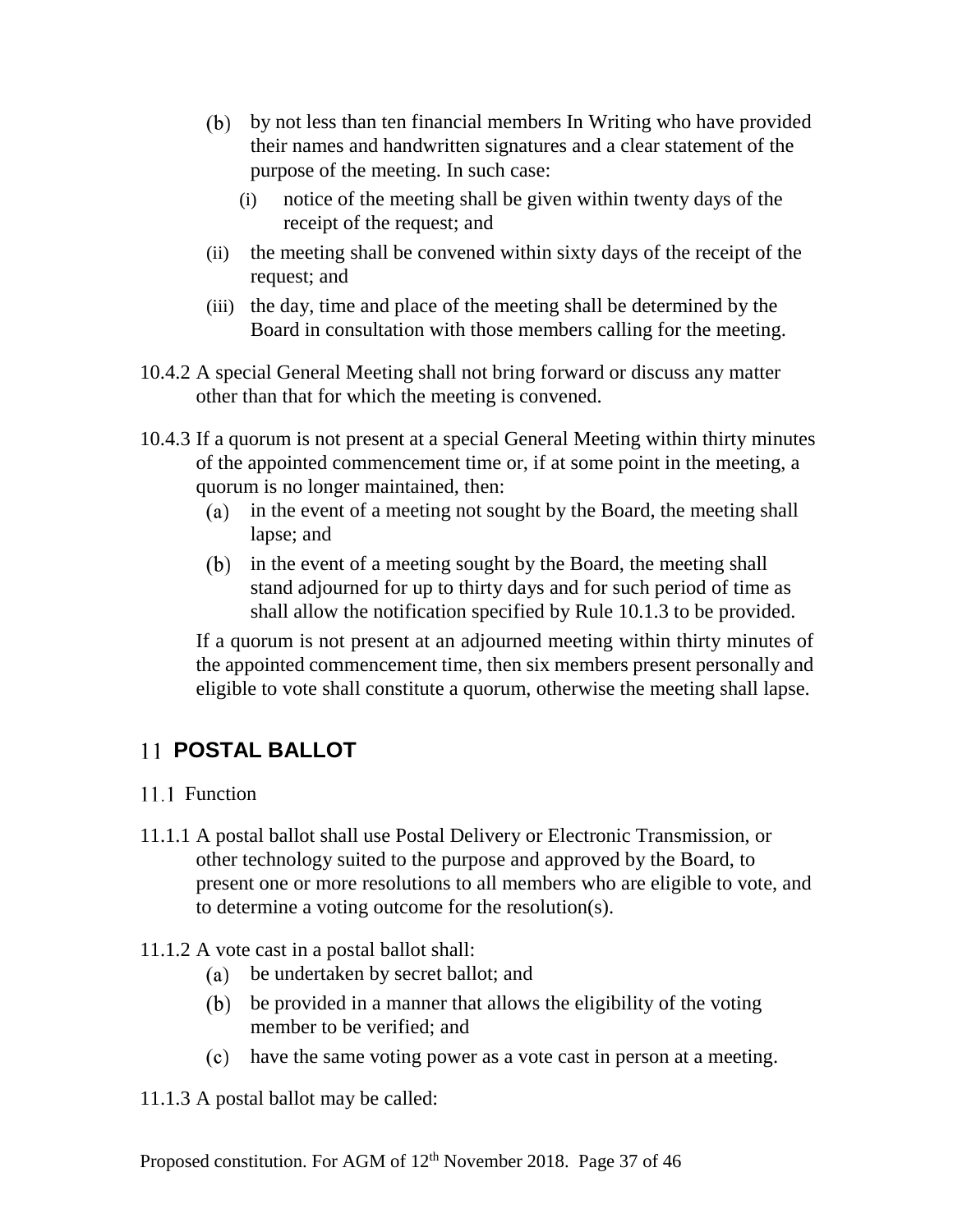- by resolution of a General Meeting; or
- by at least five per cent of members eligible to vote, In Writing, with specification of the resolution(s) upon which a vote is sought, and with the printed name and handwritten signature of each requestor; or
- $(c)$ by the Board, at any time.

In all cases, the opportunity to vote shall be provided to all members who are financial members on the day that the postal ballot is called.

- 11.1.4 A request for a postal ballot by members at a General Meeting shall:
	- $(a)$ not prevent the continuance of the meeting for business other than that upon which the postal ballot is sought; and
	- not question the nomination and (if required) election of Directors.
- <span id="page-38-0"></span>11.2 Conduct of the ballot
- 11.2.1 The postal ballot shall be conducted by the process specified for the election of Directors, so far as the Rules can apply and with such changes as are necessary, including that:
	- $(a)$  the returning officer shall be appointed:
		- (i) by the members at the meeting, for a postal ballot that is called by members at a General Meeting; or
	- (ii) by the Board, for a postal ballot that is called by members In Writing or a postal ballot that is called by the Board; and
	- $(b)$  the returning officer shall not be either:
		- (i) a proposer or seconder of any resolution that is the subject of the postal ballot or a partner, employer or employee of those persons; or
	- (ii) a Director; and
	- (c) the returning officer shall forward the voting material to the voting members within 30 days of the call for the postal ballot and shall specify a ballot closing date not less than 14 days but not more than 28 days from the day of expected latest delivery of the voting material in Australia in the normal course of delivery; and
	- (d) the voting material shall:
		- (i) include a voting form approved for the purpose by the Board and clearly marked as "Postal Ballot"; and
	- (ii) indicate who called the postal ballot and why it was called; and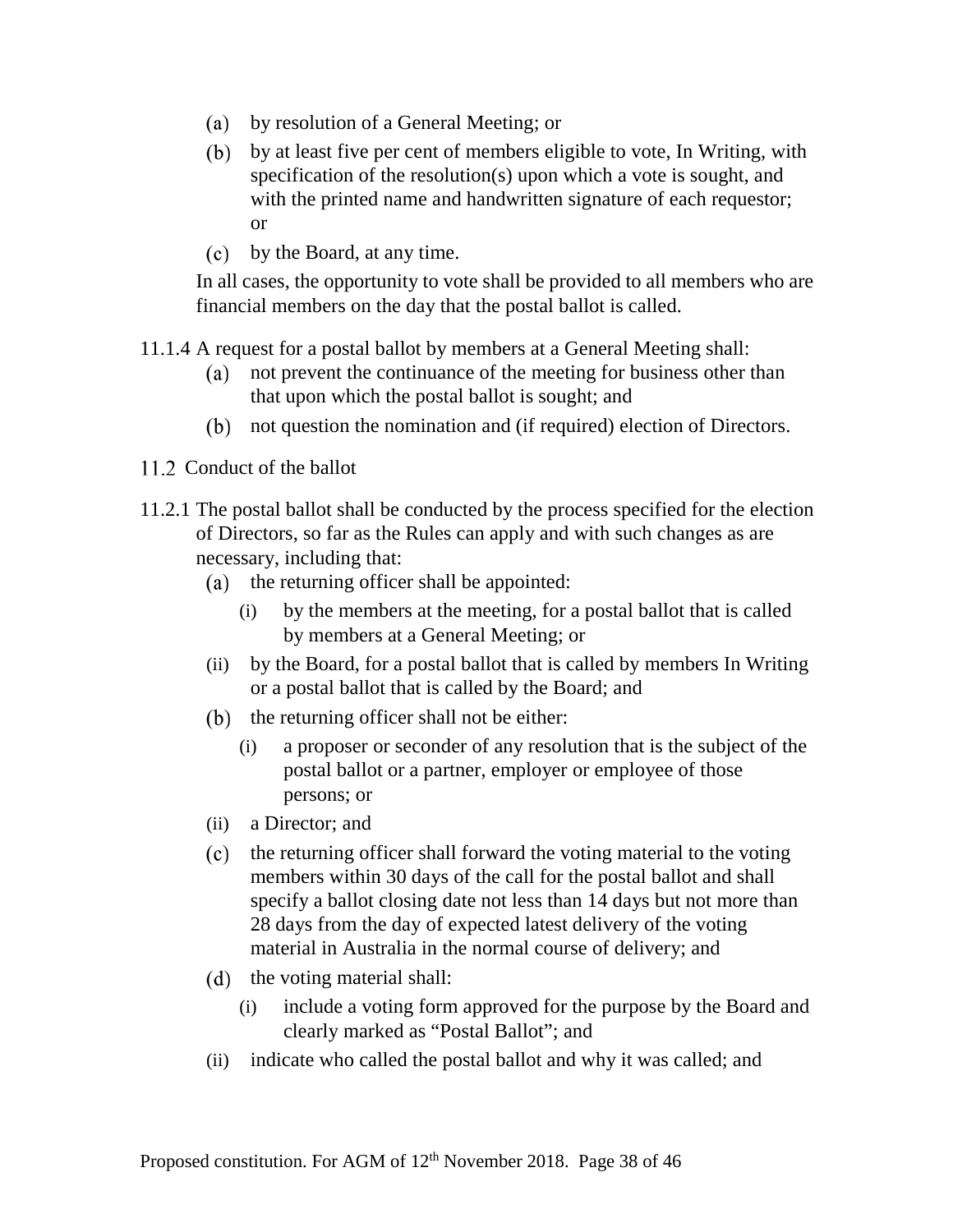- (iii) identify the resolution(s) of the postal ballot and the name of the proposer and the seconder of each resolution, and allow selection of a vote 'for', or a vote 'against', or an 'abstention' for each resolution; and
- (iv) provide instructions on how to vote and how the member shall identify his, her or its eligibility to vote; and
- (v) indicate who the returning officer is, and the address and the closing date for the return of the voting form to the Society's office; and
- $(e)$  the instructions on how to vote shall indicate that the recipient:
	- (i) shall be eligible to vote only once on any resolution; and
- (ii) may choose to abstain from any or all resolutions; and
- (iii) where voting, shall mark against each resolution either the box 'for' the resolution or the box 'against' the resolution or neither box if abstaining from a vote on the resolution; and
- (iv) shall have the vote declared informal and not counted in the tally if it is not completed in the manner specified.
- $(f)$ information to support a case for or against any resolution may be provided by any member; such information shall:
	- (i) be concise, relevant, and provide a frank and fair basis for judgement of the benefits and drawbacks of the resolution(s); and
- (ii) be included only when the information is provided in time for it to be readily incorporated into the voting document; and
- (iii) be assessed for its suitability by the returning officer who shall have the right to determine whether the information meets the criteria of this Rule and may, at his or her absolute discretion, include the information, exclude the information, or require modification of the information from the provider by a specified date; and
- $(g)$  at completion of the tally of votes, the auditor (if appointed) or the returning officer (if an auditor is not appointed) shall deliver to the Board a statement of the number of votes that are:
	- (i) for and against each resolution, and
- (ii) from a person or member ineligible to vote, or excluded as being in excess of a single vote by a member, or not completed in the manner specified and declared informal.
- 11.2.2 An outcome of a resolution in a postal ballot shall be valid only if the sum of the votes 'for' and the votes 'against' and the abstentions is at least equal to 30% of the membership eligible to vote.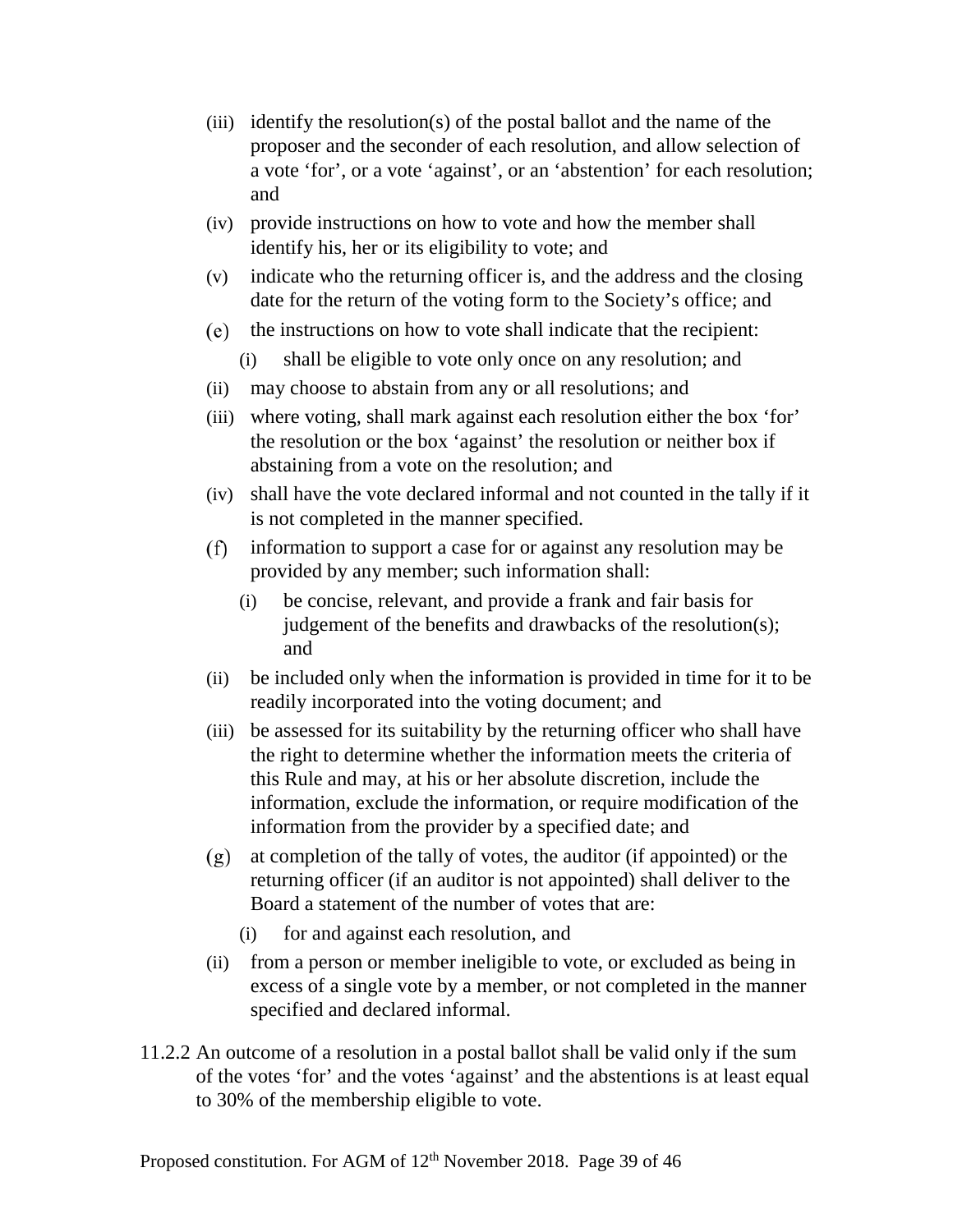- 11.2.3 Upon completion of the statement of voting outcome, the auditor (if appointed) or the returning officer (if an auditor is not appointed) shall deliver to the Society all documents used to determine that voting outcome, including any voting form excluded as invalid. The documents shall be kept by the Society for such time as the Board shall determine from time to time.
- 11.2.4 Following a postal ballot that is not called by the Board, the Society shall notify the outcome of the ballot to a nominated representative of those members who called for the ballot. The outcome shall be provided to other members by such means as the Board shall determine.

#### <span id="page-40-0"></span>**DISPUTES AND DISCIPLINARY PROCEEDINGS**

#### <span id="page-40-1"></span>12.1 Disputes

- 12.1.1 The dispute resolution procedure set out in these Rules shall apply to disputes between a member and the Society.
- 12.1.2 A member who disputes a matter shall present the dispute In Writing addressed to the Secretary at the Society's office. The Secretary may choose to:
	- respond to the dispute directly; or
	- refer the dispute to the Society's administrative staff, if the dispute is an administrative matter; or
	- (c) refer the dispute to the Board, if (a) or (b) of this Rule are not considered appropriate.
- <span id="page-40-2"></span>12.1.3 The person(s) to whom the dispute is referred shall discuss the dispute with the disputing member either in person, by telephone, by facsimile or by Electronic Transmission. Such discussion shall aim to resolve the dispute within twenty days.
- <span id="page-40-3"></span>12.1.4 If the parties are unable to resolve the dispute through the application of Rule [12.1.3,](#page-40-2) the parties may choose to:
	- (a) refer the matter in dispute to the Board for determination, if the matter in dispute has not already been referred to the Board; or
	- discuss the dispute before one or more independent third person(s) (b) agreed to by both parties. Such independent third person(s) shall be either:
		- (i) a Member, or
	- (ii) a Fellow of the Society, or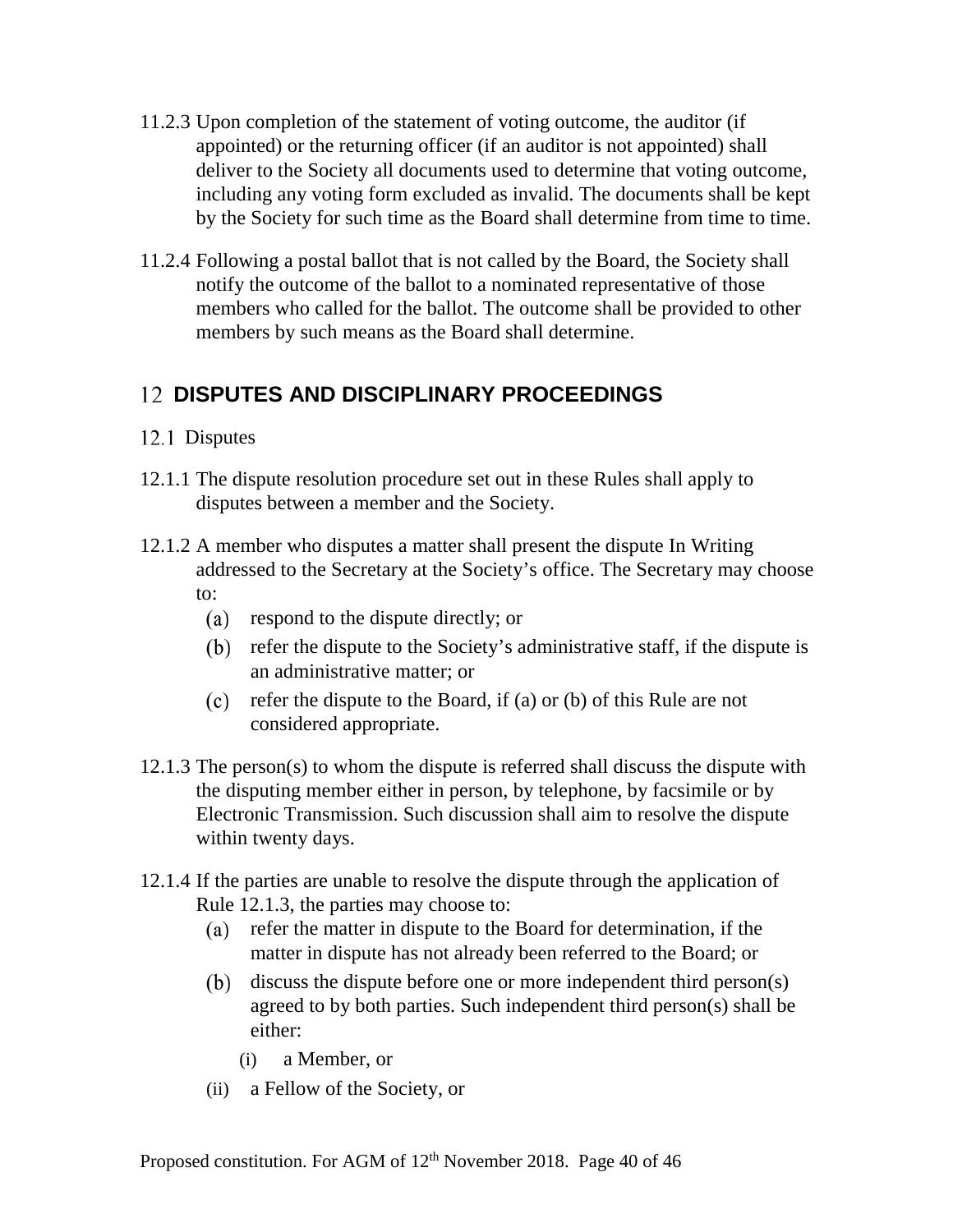- (iii) if the category of Member as defined in this Constitution is yet to be implemented, then a Professional Member of the Society as defined by the Constitution applying prior to this one.
- <span id="page-41-1"></span>12.1.5 The Board shall have the power to call upon advice from other members or from outside the Society if it so requires.
- 12.1.6 If the parties are unable to resolve the dispute through the application of Rule [12.1.4](#page-40-3) and (if required) Rule [12.1.5,](#page-41-1) the Board may determine an outcome to the dispute as a resolution passed by a 75% majority of the votes cast by the Board.
- <span id="page-41-0"></span>12.2 Disciplinary Action
- 12.2.1 The Board may consider disciplinary action where the Board is of the opinion that the member appears to have:
	- persistently refused or neglected to comply with a provision of these Rules, or
	- persistently and wilfully acted in a manner prejudicial to the interests of the Society.
- 12.2.2 A member considered for disciplinary action shall be notified by the Secretary that disciplinary action is being considered. Notification shall be In Writing with delivery by certified Postal Delivery. The notification shall:
	- specify the allegation, and
	- (b) invite the member to respond to the allegation, and
	- indicate the date by which a response is required, with such date being not less than twenty-five days following the expected date of delivery of the notification to the member in the normal course of Postal Delivery.
- 12.2.3 Where the member does not respond to the notification, or where the Board is of the opinion that the response has not shown adequate cause as to why disciplinary action should not proceed, the member shall be notified In Writing by certified Postal Delivery of the intention to consider the allegation at a meeting. The notification shall:
	- specify the allegation, and
	- (b) indicate the time, date and place fixed by the Board for the meeting, with such date being not less than twenty-five days following the expected date of delivery of the notification to the member in the normal course of Postal Delivery; and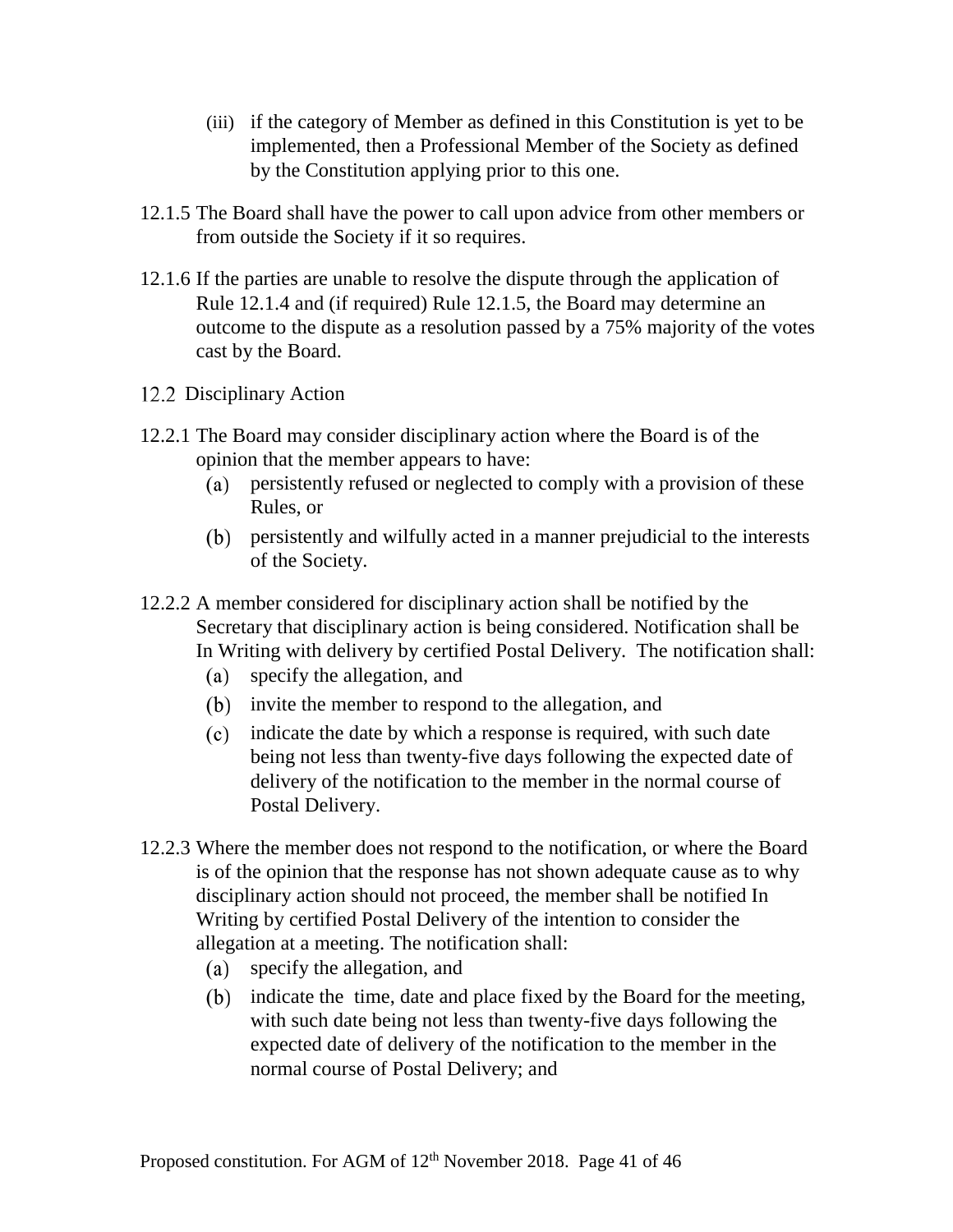- indicate that the member shall be eligible, during discussion of the allegation, to:
	- (i) be present in person at the meeting, or
- (ii) be represented by another person at the meeting, or
- (iii) communicate by teleconference facility, or
- (iv) present evidence In Writing to be received by the Secretary at the Society's office before the day of the meeting, or
- (v) communicate by other such means as the Board may approve. At the meeting, evidence relating to the allegation shall be heard by a Committee created for the purpose. The Committee shall assess the evidence and report to the Board and recommend an action and, if appropriate, a penalty. The Board shall then determine the action to be taken.
- 12.2.4 A finding that disciplinary action is appropriate shall require a 75% majority of the votes cast by the Board. Upon such a finding, the Board may choose, by simple majority decision of the votes cast, to:
	- (a) reprimand the member, or
	- (b) expel the member from the Society.
- 12.2.5 A member who is subject to disciplinary action shall have the right to appeal the outcome. The appeal shall be In Writing, shall state the grounds for the appeal and shall be sent by postal mail to the Secretary at the Society's office to be received within forty-five days of the date of posting of the letter informing that person of the disciplinary action. Within thirty days of the day of receipt of the appeal at the Society's office, the Board shall establish an appeal panel comprised of:
	- one of either the President, Vice President, Secretary or Treasurer,  $(a)$ and
	- (b) two members, each of whom shall be either a Member or a Fellow of the Society but not a Director.

With regard to the members of the appeal panel:

- none of the persons on the appeal panel shall have been members of the Committee that was created to assess the evidence of the allegation and report to the Board; and
- $\delta$  if the category of Member, as defined in this Constitution, is yet to be implemented, then a member who is a Professional Member of the Society, as defined by the Constitution preceding this one, shall be eligible to be on the appeal panel.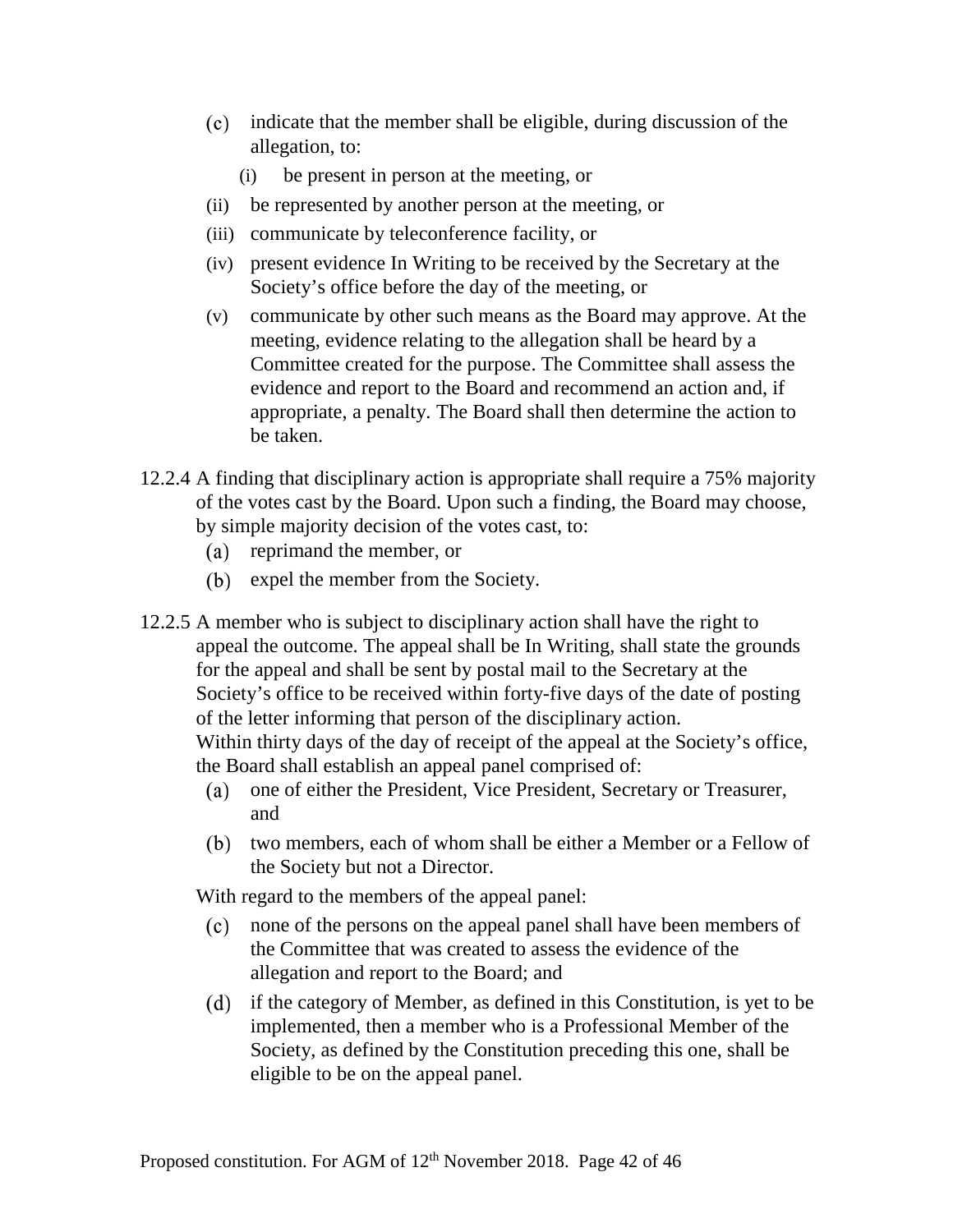- 12.2.6 The appeal panel shall consider the grounds of the appeal and shall have the power to:
	- examine any evidence that it considers to be relevant, and
	- (b) seek further evidence or advice, as it sees fit, and
	- provide a ruling to the Board, that the Board shall act upon, of any required change of verdict or penalty.
- 12.2.7 Any disciplinary decision or appeal decision shall be communicated to the member by the Secretary, In Writing, by certified Postal Delivery within fourteen days of the decision.
- 12.2.8 Where a disciplinary action involves a change of type of membership or involves expulsion, that action shall become effective:
	- $(a)$ sixty days after the date of posting of the letter informing the member of the disciplinary action, where that decision is made by the Board and an appeal is not received; or
	- (b) immediately, where that decision is made by an appeal panel.
- 12.2.9 The Society shall not bear any costs of a member who is subject to a disciplinary process, and the Society shall not return any part of an annual subscription of a member upon expulsion of that member.
- 12.2.10 In a disciplinary process, the Committee, Board or appeal panel considering evidence may seek advice from or appoint to a hearing one or more Members or Fellows who are not Directors as advisors, where the appointed person(s) are able to provide independent expert knowledge to the process. Such appointed advisors shall not have the power to vote on a disciplinary resolution.
- 12.2.11 If a Director is considered for disciplinary action, he or she shall remain a Director but shall immediately stand down from all Board matters until such time as:
	- he or she is absolved from disciplinary action, whereupon he or she shall immediately rejoin in all Board matters, or
	- (b) disciplinary action is found to be appropriate, whereupon, in addition to any penalty imposed, the person shall cease to be a member of the Board and an extraordinary vacancy of the Board shall be declared.

#### <span id="page-43-0"></span>13 **THE SEAL**

The Society shall have a seal bearing the Society's name. The seal shall be affixed to a document only by resolution of the Board and only in the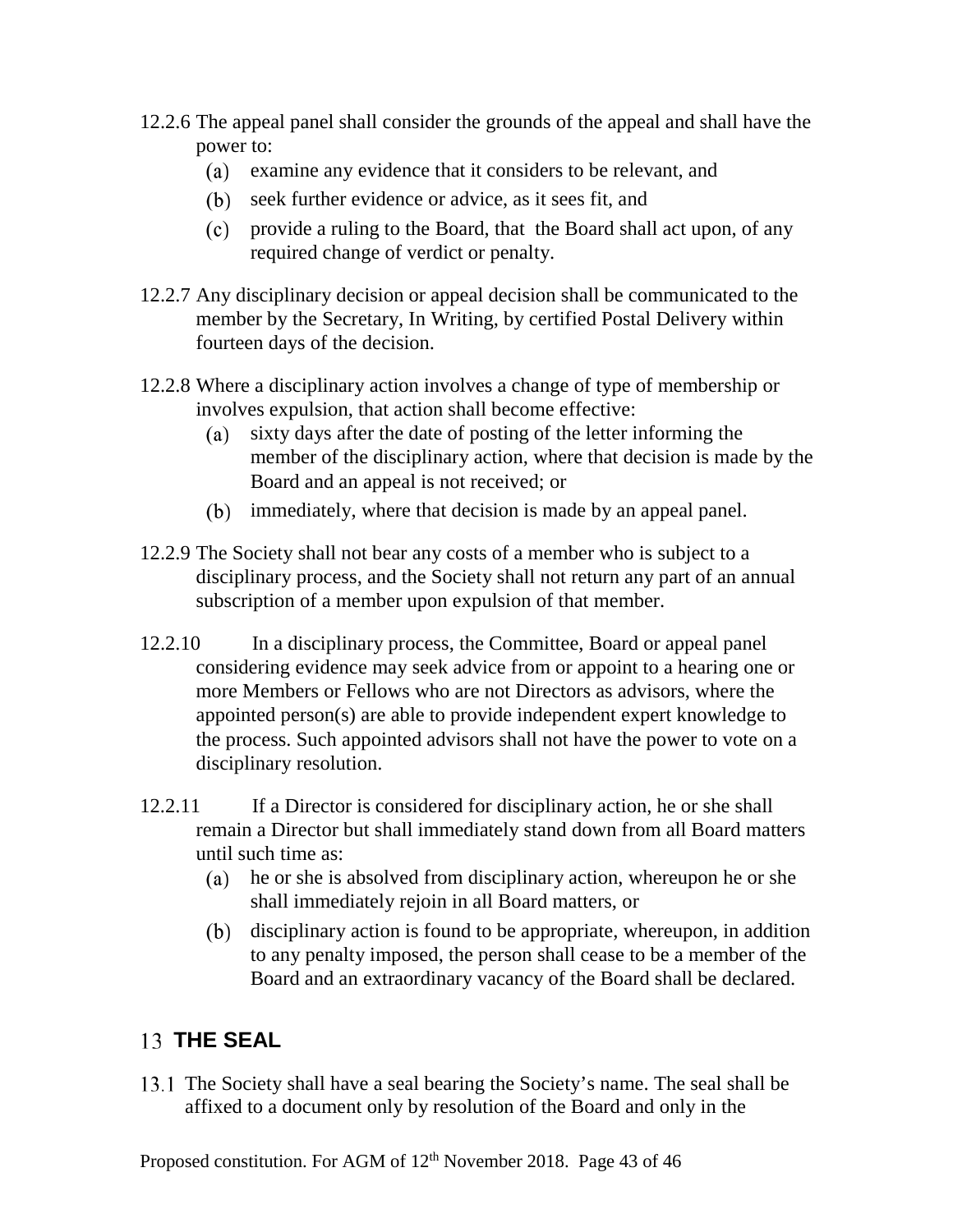presence of at least two seal-holders who shall both counter-sign any document to which the seal may be affixed.

- 13.2 The seal shall remain in the custody of the Society's premises and shall only be removed from the custody of the Society with Board approval.
- 13.3 The Board shall appoint three of its members to be seal-holders on behalf of the Society. The Board may remove a seal-holder and appoint another Board member as seal-holder at any time.

#### <span id="page-44-0"></span>**CHANGES TO THE RULES AND CONSTITUTION**

The Rules and Constitution of the Society shall not be altered except by a Special Resolution of the members of the Society. Upon acceptance of such a resolution:

- (a) the change to the Rules and Constitution of the Society shall be effective immediately; and shall bind the Society and every member to the same extent as if they have signed and agreed to be bound by all provisions of the Rules.
- within one month of the approval of the changes to the Rules and Constitution of the Society, the Secretary shall lodge an application for registration of alterations to rules with Consumer and Business Services, South Australia or such other authority delegated to perform this task.

### <span id="page-44-1"></span>15 **RECORDS**

- 15.1 All records of the Society shall be written in the English language.
- 15.2 The Society shall, within one month after the relevant meeting, enter minutes of all proceedings of Board meetings and General Meetings into a book kept for that purpose. The recorded minutes shall be:
	- confirmed by the Directors present at a subsequent Board meeting, for Board minutes, and
	- confirmed by the members at a subsequent General Meeting, for General Meeting minutes, and
	- signed by either the Chairperson of the meeting at which the  $(c)$ proceedings took place, or by the Chairperson of the meeting at which the minutes were confirmed.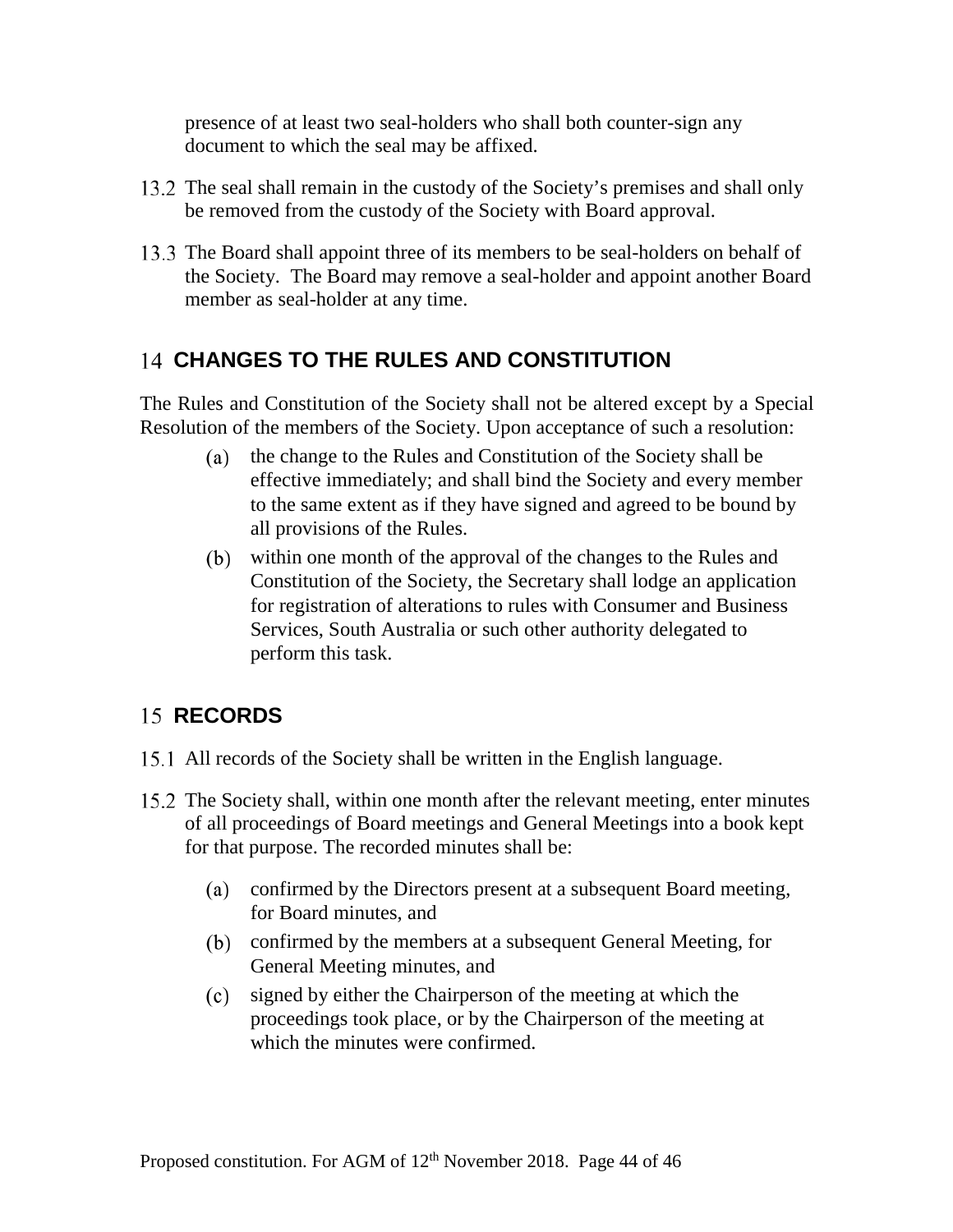- If any minutes cannot be entered within one month, the Secretary shall be required to state the reasons for the delay to the Board. The Board shall have the right to:
	- accept the statement, or
	- (b) reprimand the Secretary, or
	- stand down the Secretary.
- Where minutes are entered and signed they shall, until the contrary is proved, be evidence that the meeting was convened and duly held, that all indicated proceedings were duly held, and that all appointments made at the meeting are valid.

#### <span id="page-45-0"></span>**16 PERMIT**

In the event that the Society obtains any licence or permit granted under any Act of Parliament regulating liquor licensing in any State or Territory of the Commonwealth of Australia:

- A visitor shall not be supplied with liquor in the Society's premises or in premises hired by the Society unless in the company of a member who has entered the name of the visitor in a book kept for the purpose and has signed his or her name opposite the name of the visitor, and
- no member shall introduce or entertain more than five visitors at any one time, and
- no person under the age of 18 years shall be sold or supplied with liquor.

#### <span id="page-45-1"></span>**USE OF NAME**

No branch or chapter or Committee or group may use the name of this Society without approval by a majority vote of the Board. If approval is provided, the group using the name must adhere to the Rules and Constitution of this Society.

#### <span id="page-45-2"></span>**WINDING UP AND SURPLUS ASSETS**

- 18.1 The Society may be wound up in the manner provided for in the Act.
- If after the winding up of the Society there remains "surplus assets" as defined in the Act, such surplus assets shall be distributed to any organisation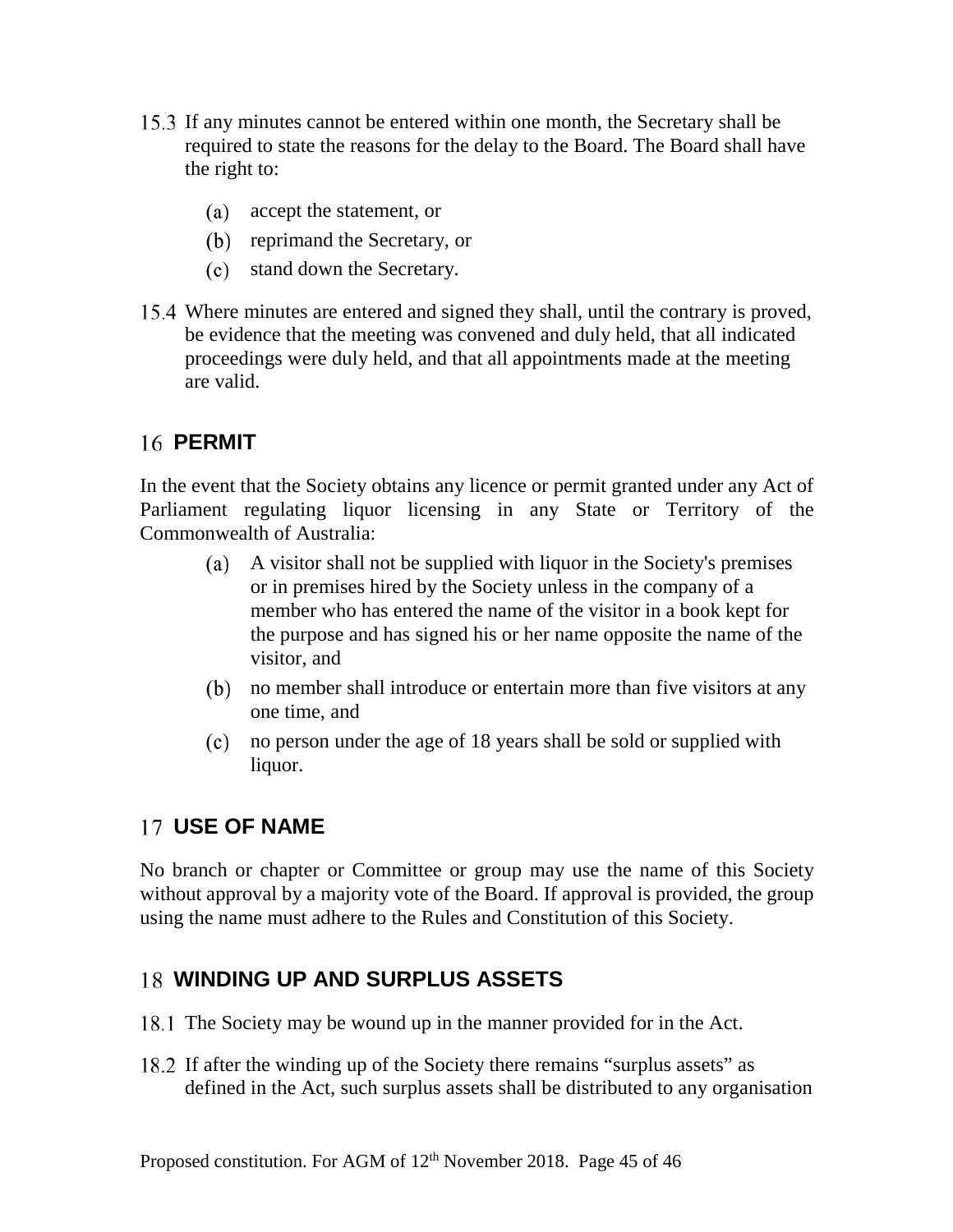which has similar purposes and has rules which prohibit the distribution of its assets and income to its members. Such organisation or organisations shall be identified and determined by a resolution of members in a General Meeting.

#### <span id="page-46-0"></span>**JURISDICTION**

Any dispute concerning the affairs of the Society or its property (wherever located) or the rights and interests of members of the Society under this Constitution shall be governed by the law for the time being in force in the State of South Australia, and the members and the Society shall submit themselves to the jurisdiction of the courts in South Australia regarding the same.